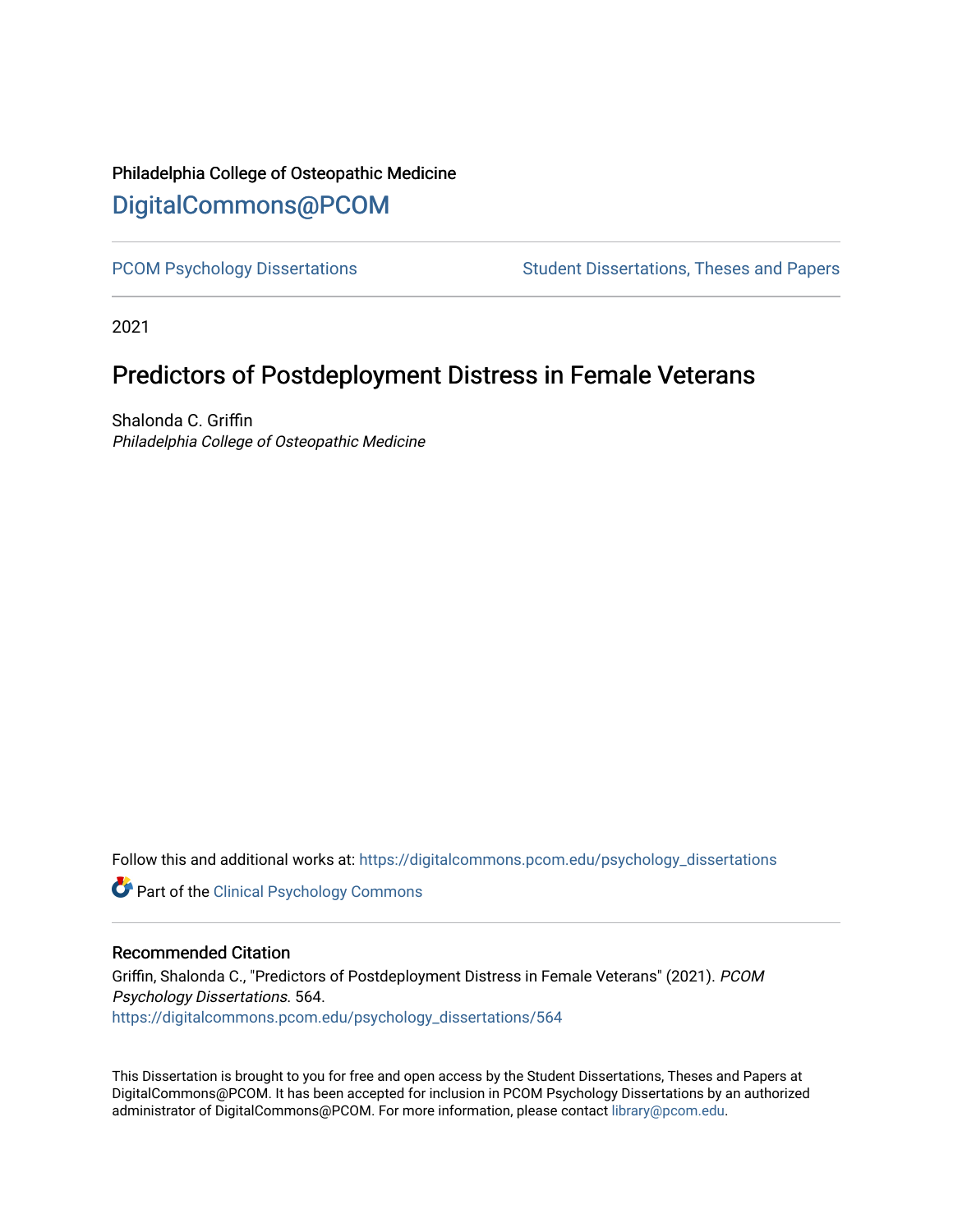Philadelphia College of Osteopathic Medicine School of Professional and Applied Psychology Department of Clinical Psychology

# PREDICTORS OF POSTDEPLOYMENT DISTRESS IN FEMALE VETERANS

By Shalonda C. Griffin

Submitted in Partial Fulfillment of the Requirements for the Degree of

Doctor of Psychology

May 2021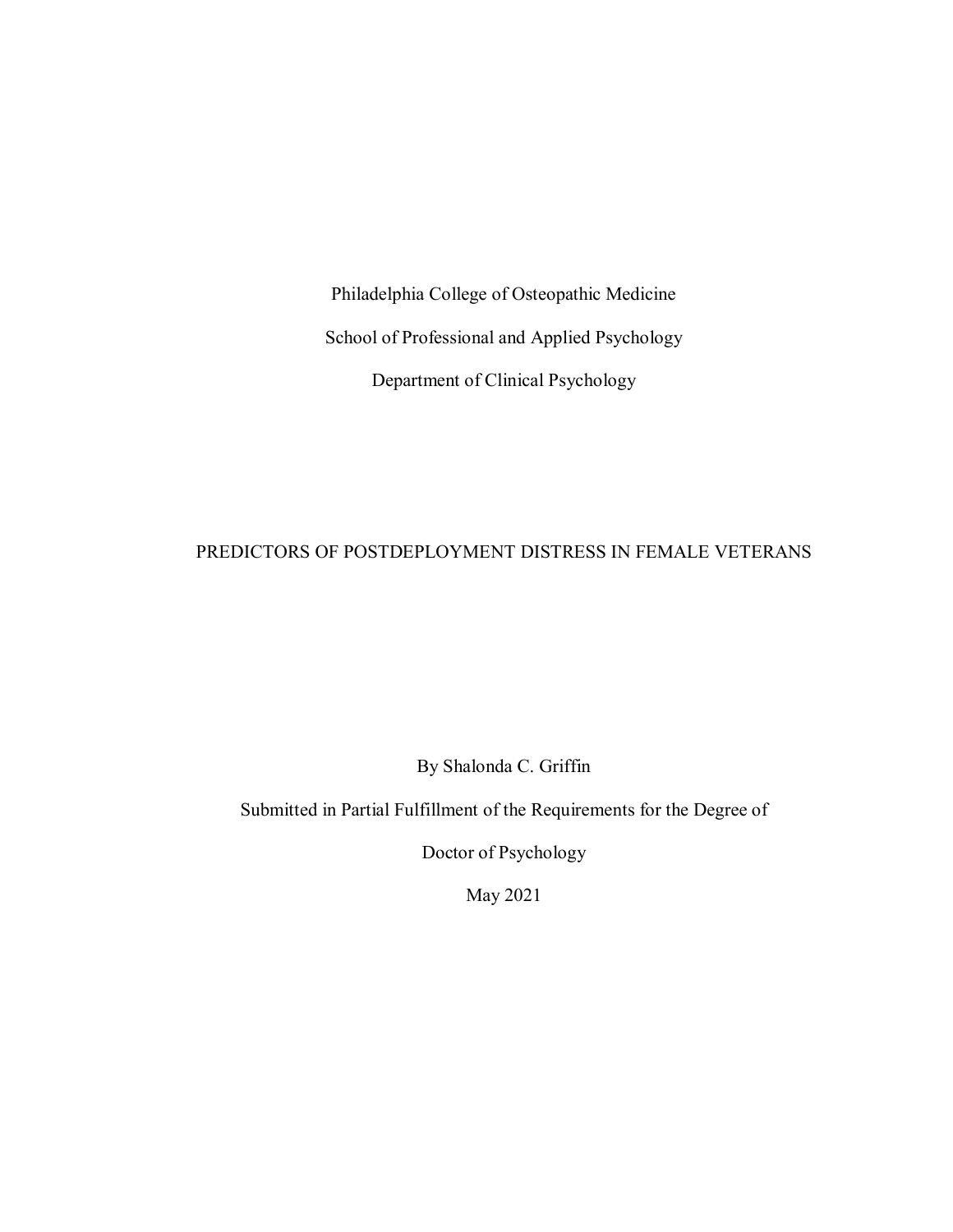# **PCOM SCHOOL OF<br>PROFESSIONAL AND<br>APPLIED PSYCHOLOGY...**

# DISSERTATION APPROVAL

This is to certify that the thesis presented to us by Shalonda Griffin

on the 13th day of October, 2020, in partial fulfillment of the

requirements for the degree of Doctor of Psychology, has been examined and is

acceptable in both scholarship and literary quality.

# COMMITTEE MEMBERS' SIGNATURES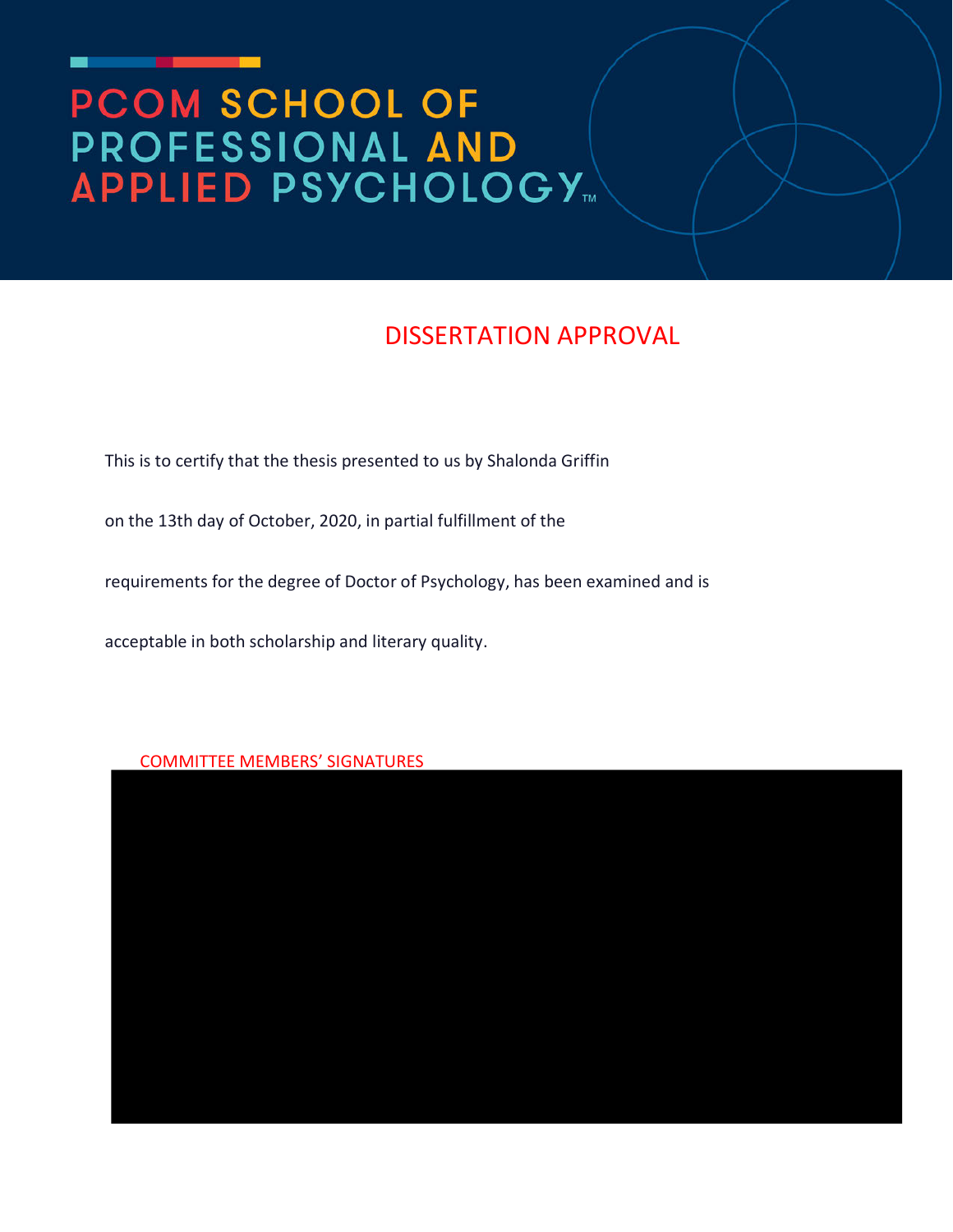## **ACKNOWLEDGMENTS**

Where do I begin? I am humbled by the support I have received. Several people have been a part of my journey, and for that, I am thankful. I would first like to thank God, for without Him none of this would be possible. My faith in God has carried me through the past four years and has allowed me to maintain a positive perspective and not give up when things did not always seem like they were going to work out.

Secondly, I would like to thank my family. My family has been my support system and backbone in every chapter of my life. To my number one supporter, my mom, Yolonda Lee – thank you for your prayers, encouragement, strictness, and support. Thank you for believing in me, even when I did not believe in myself. I could continue, but know that you have kept me grounded, and I am forever thankful for you. They say sisters are the perfect best friends. To my sisters, Shamiah and Shalisa, thank you both for your love and support. Thank you for making me a big sister and for giving me a reason to reach my highest potential.

I would also like to thank my extended family, friends, Sorors, church family, and military colleagues. Whether in big or small ways, each of you has imparted value and has been a source of encouragement.

Last, but certainly not least, I would like to thank my amazing committee. Dr. DiTomasso, thank you for your encouragement, commitment, and guidance. Thank you for keeping me motivated, recognizing my potential, and having the willingness to push me further. Working under your guidance and expertise has been an honor. Dr. Rosenfield, thank you for your passion for the military, service members, and veterans.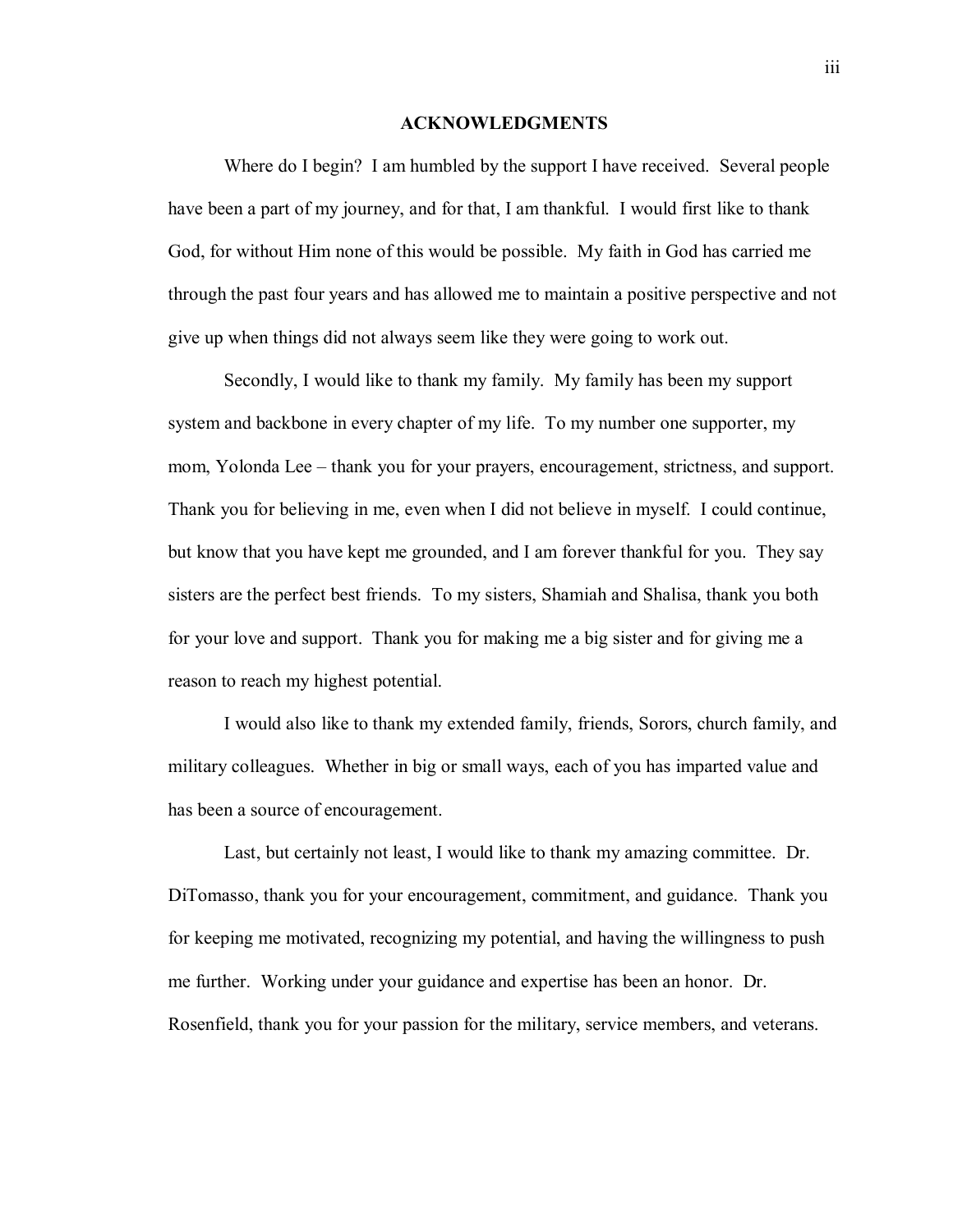You have been instrumental to me during my time at PCOM. Dr. McFadden, thank you for your service to this country and your encouraging words over the years.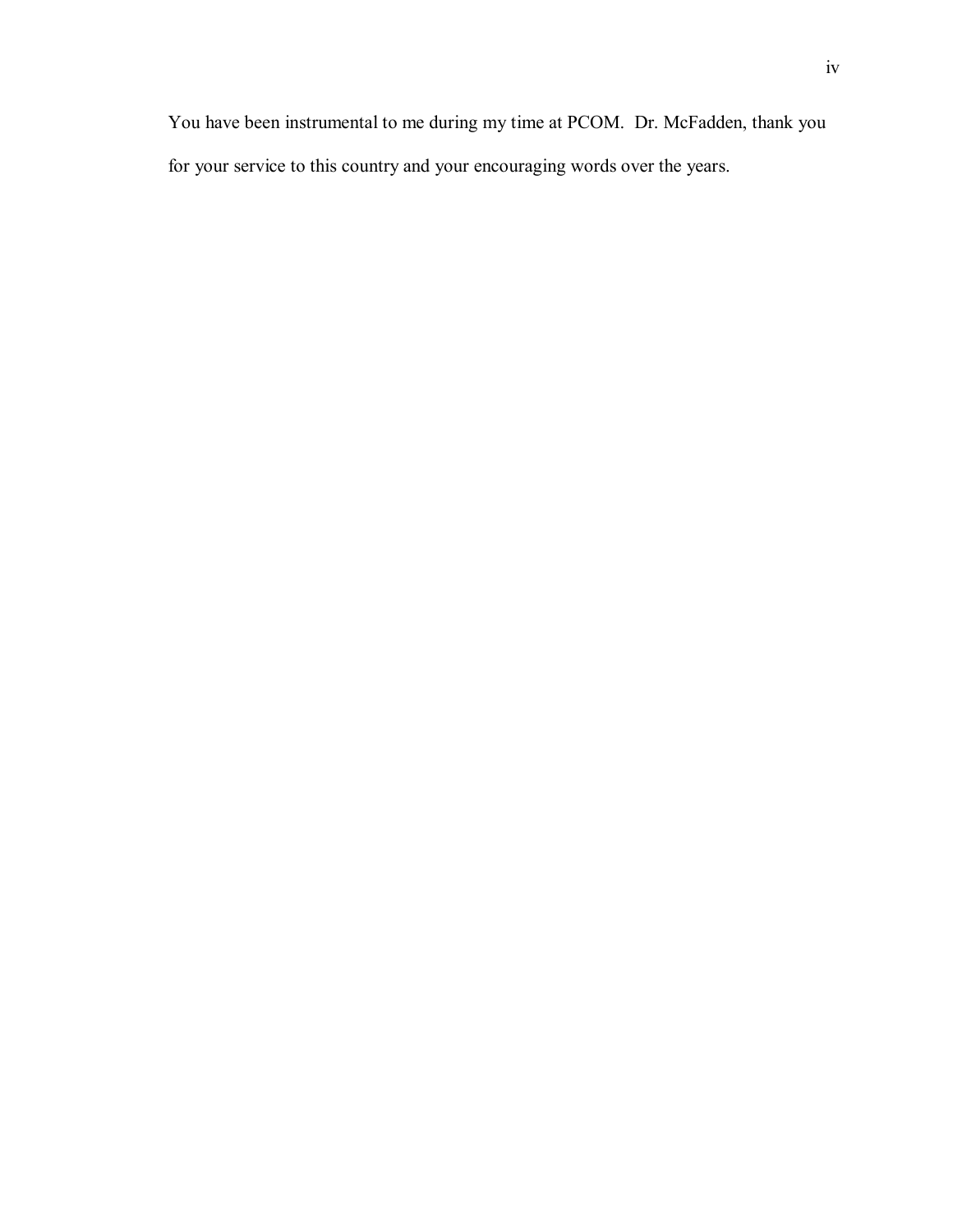# **TABLE OF CONTENTS**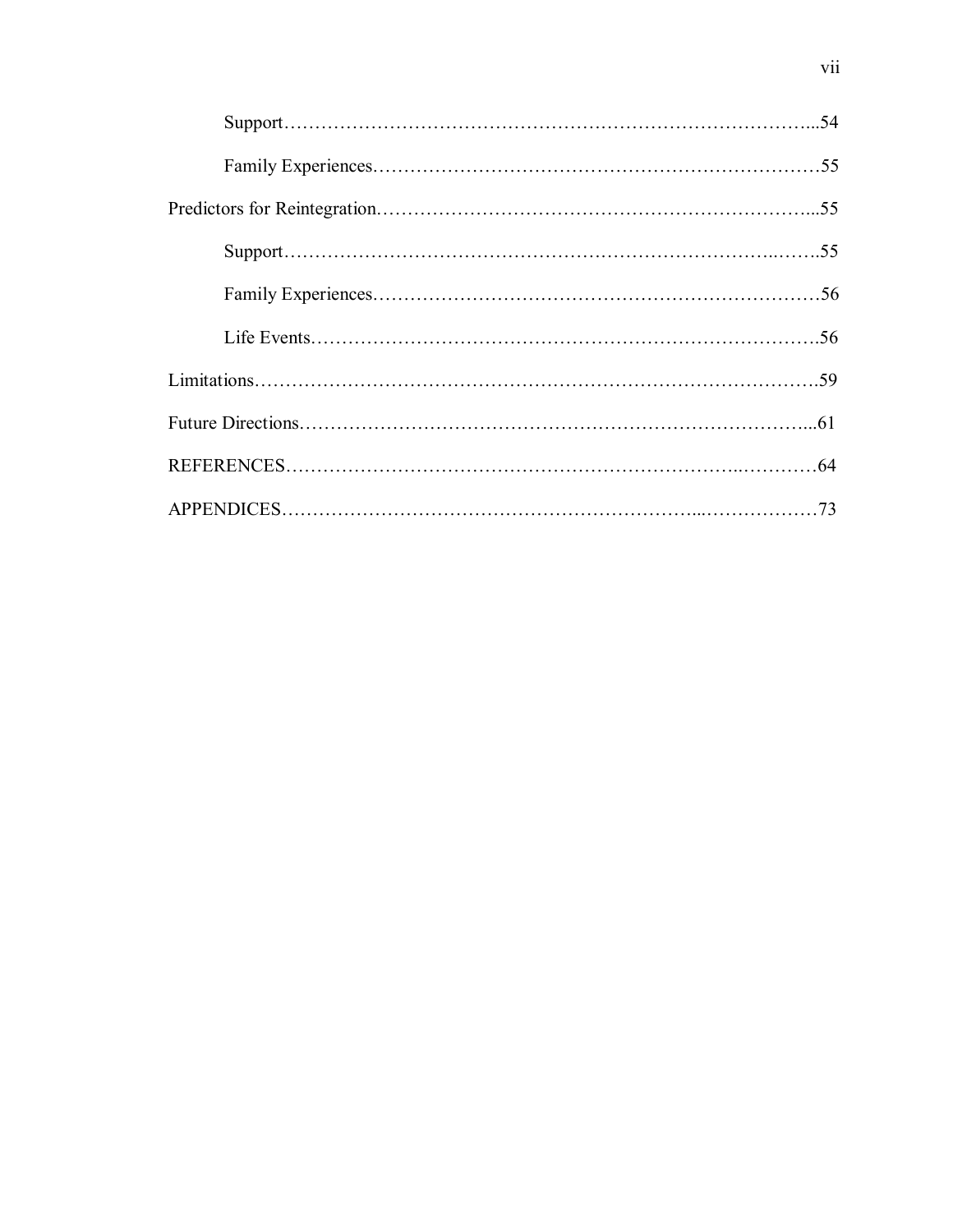# **ABSTRACT**

The female veteran population is expected to increase over the next few decades, representing approximately 16.3% of the living population by the year 2042. Although research exists in regard to the entire veteran population, research relating to female veterans is lacking. The purpose of this study was (a) to identify factors associated and predictive of postdeployment distress and (b) to identify and explore stressors specific to female veterans' experiences once they separate from the military. Findings from the study revealed significant relationships between the predictive factors (i.e., Life Events, Support, and Family Experiences) and criterion variables (i.e., Perceived Stress and Reintegration). Results demonstrated that female veterans who identified as having been exposed to negative life events reported high levels of stress and difficulty with reintegration. Furthermore, the results indicated that female veterans with higher levels of social support demonstrated lower levels of stress. The results, implications, and limitations and the future directions of the study are further explained. The discussion highlights the importance and need for identifying stress factors and reintegration difficulty among the female veteran population.

*Keywords*: Female veterans, reintegration, stressors, postdeployment, predictors, military, and stress levels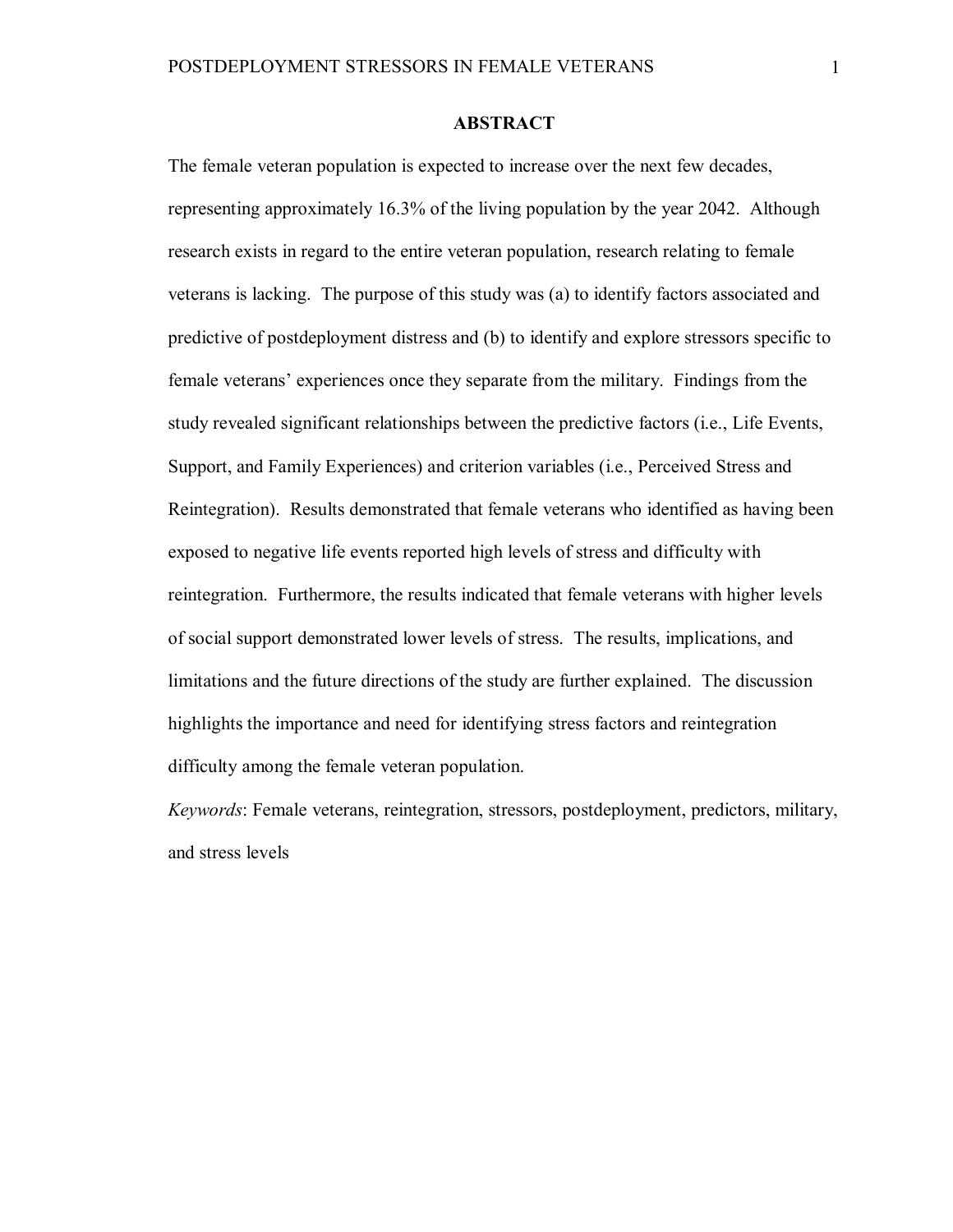# **CHAPTER 1: INTRODUCTION**

# **Statement of the Problem**

The number of women serving in the military is substantial, as more than 350,000 women currently serve in the military (National Center for Veterans Analysis and Statistics [NCVAS], 2017). Women account for approximately 9% of the veteran population in the United States and Puerto Rico (NCVAS, 2017). According to NCVAS (2017), the female veteran population will account for approximately 16.3% of the living population by the year 2042. For purposes of this study, a veteran is a female service member who has served in any branch of the military and has been deployed at least once. The number of female veterans and service members will continue to increase over the next few decades. Although the overall number of veterans will decrease, the female veteran population is predicted to increase (NCVAS, 2017). Like their male counterparts, female veterans have often been exposed to one or more of a variety of trauma-related experiences both in and out of the combat theater. As women are discharged from the military, they are frequently challenged with the tasks of reintegrating into society and adjusting to life.

Several factors influence the success of female veterans reintegrating into society. The ability to adjust to civilian life, the experience of being mistakenly viewed by others as the military wife or military mother, and having been out of touch with daily life activities and responsibilities are some of the stressors and challenges female veterans face post deployment (Demers, 2013; Maiocco & Smith, 2016; Yan et al., 2013).

Society often thinks of reintegration as a joyous time when families reconnect with military personnel who have been away for months (Marek et al., 2012). Although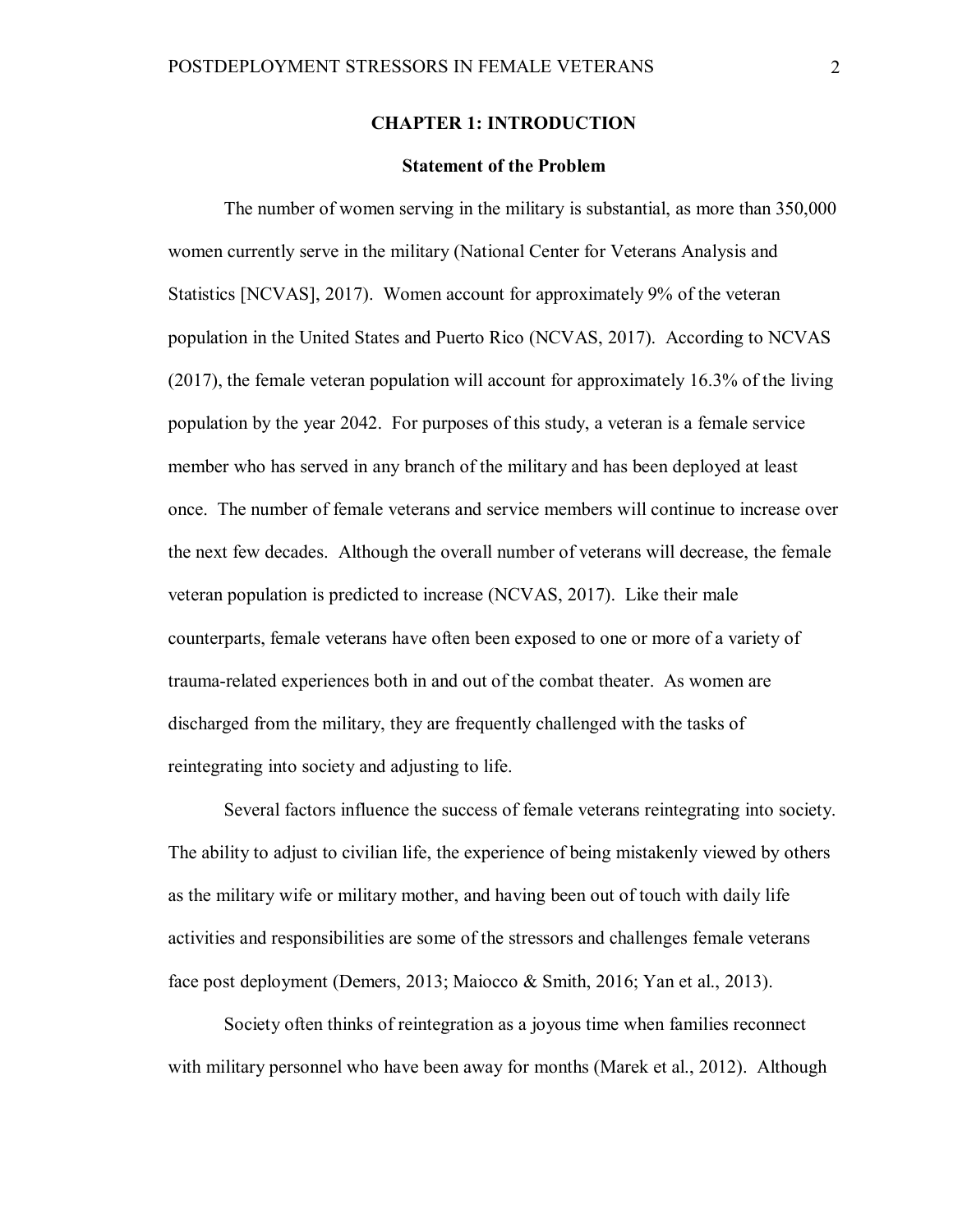the initial moment of return may be blissful, reintegration challenges of life after deployment are sometimes minimized or ignored for female veterans (Leslie & Koblinsky, 2017). Reintegration is a time of readjustment and can elicit various thoughts and feelings, for both veterans and family members, as the respective parties learn to readapt and cope.

Reintegration is usually thought of as the process veterans encounter as they return to civilian life after combat or once they leave the military (Elnitsky et al., 2017). Reintegration does not, however, have a unified definition and often refers to social, health, psychological, and community-related functioning with closest friends, family or associates (Elnitsky et al., 2017). For purposes of this study, reintegration is defined as the ability to readapt to civilian life upon separation from the military and includes social and interpersonal relationships and educational, vocational, and other life roles (Yan et al., 2013).

The ability to successfully reintegrate into civilian life is of paramount importance for many reasons. The transition can last for months or years, depending on the veteran and life factors, and can affect relationships, occupational performance, health, and overall quality of life (Elnitsky et al., 2017). With the anticipated rise in the female veteran population over the next 20 years and the increase of female individuals serving in combat-related roles, researchers suggest a need to increase the understanding of stressors female veterans may uniquely experience (Goldstein et al., 2017; NCVAS, 2017). Of the specific challenges female veterans face, successful reintegration is an important factor to consider.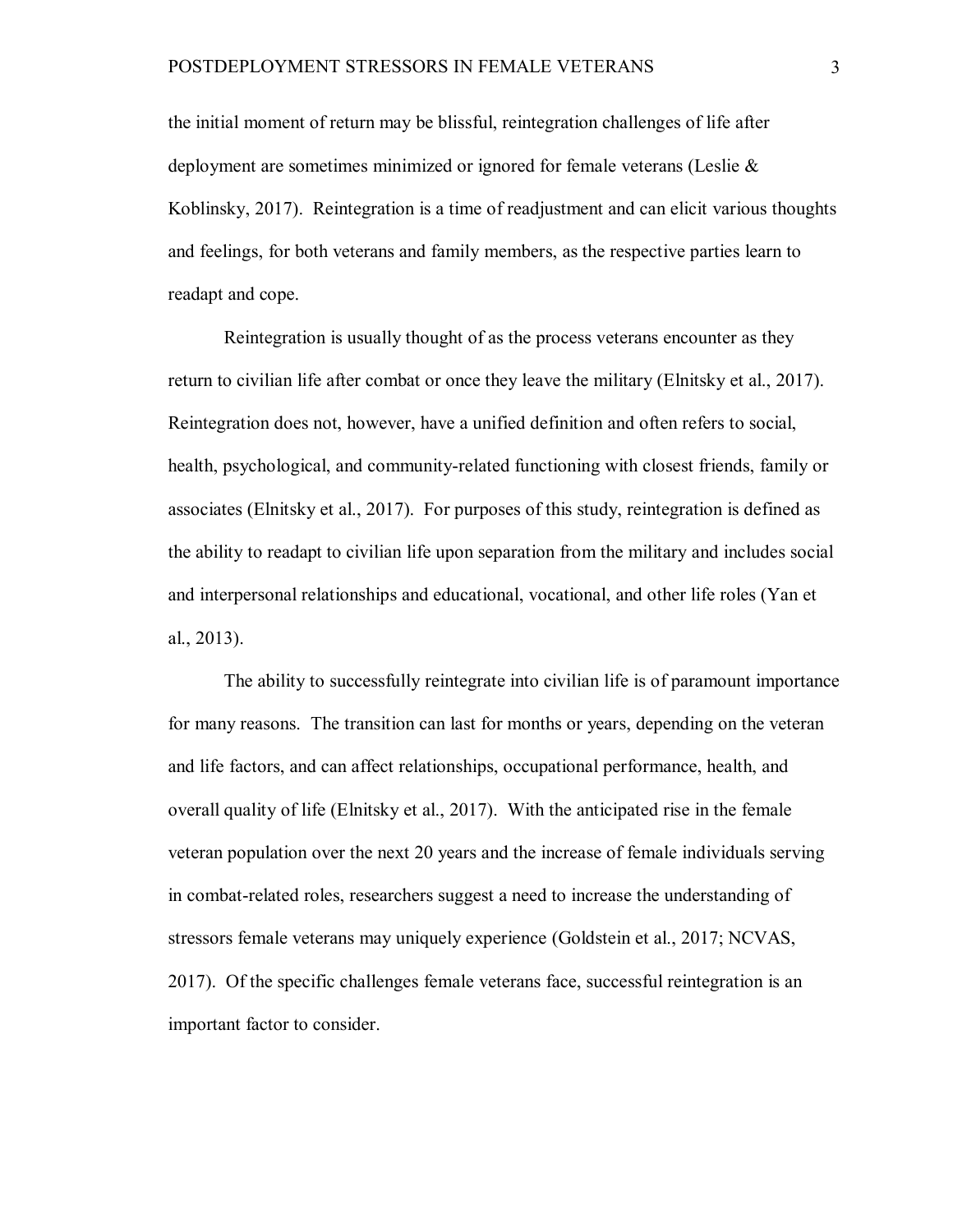The need to improve quality of life for families is paramount; however, studies have identified stressors female veterans face that may affect a successful reintegration. Although some women successfully readjust, many continue to struggle with combatrelated challenges (Leslie & Koblinsky, 2017). Authors suggest some of the following factors as reintegration stressors: combat, mental health, military sexual trauma (MST), and substance abuse (Grossbard et al., 2013; Leslie & Koblinsky, 2017; Suris et al., 2007). Additional stressors female veterans encounter, before and after war, include interpersonal relationship issues, everyday necessities (i.e., finances), deployment and military-related concerns, health issues, death of loved ones, and employment and educational distress (Yan et al., 2013).

Female veterans have reported difficulties, such as the ability to balance being open in sharing their military experiences, displaced aggression toward family members, and a shift in family roles, in their living environment (Leslie & Koblinsky, 2017; Vogt et al., 2011). Female veterans are also three times more likely, compared to nonveterans, to be homeless and have a greater vulnerability for homelessness when serving as the head of household with young children (Fargo et al., 2012). As reintegration relates to family, some women display a constant state of alertness and readiness mindset, suggesting an inability to relax (Leslie & Koblinsky, 2017).

Women were also found to be twice as likely as men to acquire posttraumatic stress disorder (PTSD; *Diagnostic and Statistical Manual of Mental Disorders*, 5th ed.; *DSM-5,* American Psychiatric Association, 2013), even though men experienced more trauma. Although researchers have not identified specific causes for the higher prevalence of PTSD in women, some researchers have suggested the following causes: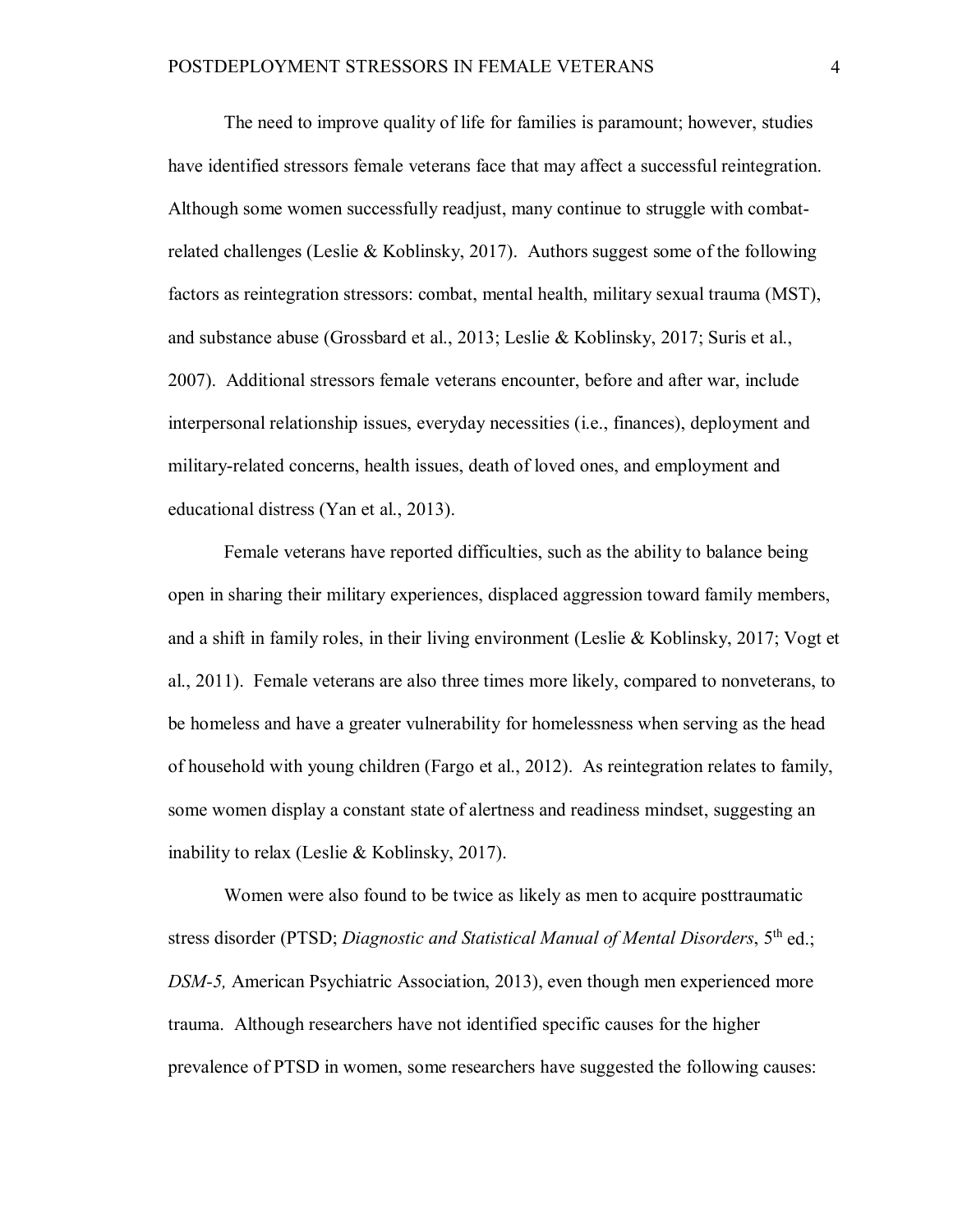(a) women's unique traumatic experiences pose a higher risk for PTSD, (b) longer periods of symptoms, and (c) women have stronger reactions than men to stressors (Resnick et al., 2012). Although a considerable amount of research focuses on PTSD, female veterans also experience other psychological problems, such as depression, eating disorders, and suicidal ideations (Rivera & Johnson, 2014).

Research has also found that anxiety compromises quality of life. For example, Vietnam veterans diagnosed with PTSD had more reports of marital, parental, and familial concerns compared to veterans not diagnosed with PTSD (Suris et al., 2007). Furthermore, women were more likely than men to report lifetime depression and anxiety (Grossbard et al., 2013). Likewise, women who experienced a sexual assault were two to three times more likely to screen positive for depression and alcohol abuse than those who did not report a military-related sexual assault (Hankin et al., 1999). In addition to psychological stressors, Suris et al. (2007) found that 25% of women who received Veterans Administration (VA) health services reported sexual trauma.

In a study comparing female veterans to female nonveterans, researchers found similarities in alcohol consumption, but reported former or moderate female veteran drinkers were less likely than female nonveteran drinkers to be lifelong abstainers and had higher mortality rates (Simpson et al., 2016). Research also implied higher rates of smoking among female veterans compared to male and female civilians (Grossbard et al., 2013).

The U.S. Department of Veterans Affairs' (VA; 2017) annual comprehensive assessment revealed a 2.9% increase in suicide rates of women who received health services from the VA. Likewise, during a 13-year period, the suicide rate for the total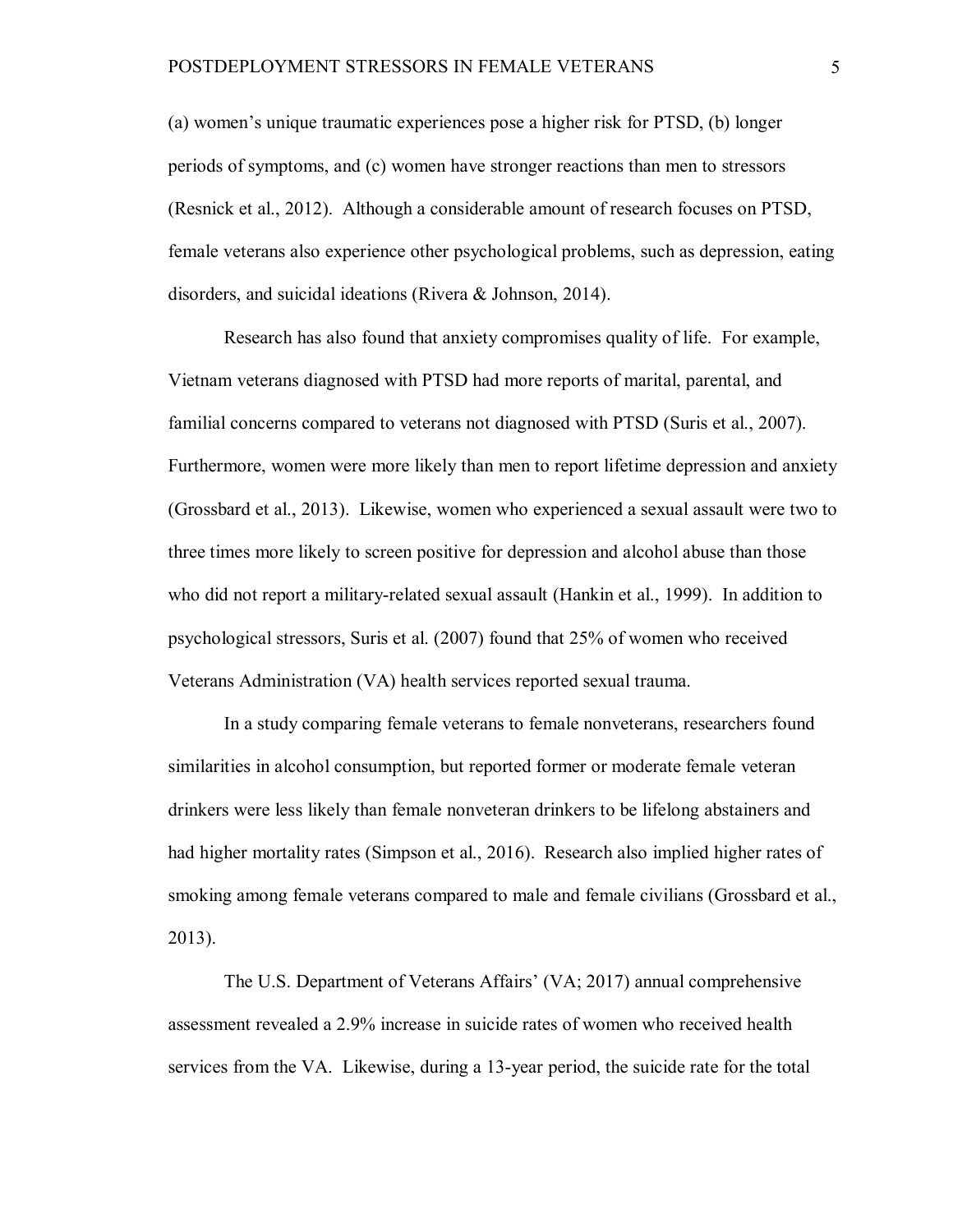female veteran population increased to 62.4% suicide rate compared to the male veteran population of 29.7% suicide rate (VA, 2017). The VA report (2017) also found the risk for suicide was 2.5% higher in female veterans compared to female civilians regardless of age. Furthermore, 40.5% of female veterans used firearms compared to 31.1% of civilian female individuals (VA, 2017).

In summary, female veterans are faced with numerous reintegration challenges postdeployment. Military service and deployments can be stressful; in addition, reintegration as a civilian can pose significant challenges. Although the role of women in the military continues to be a topic of controversy, female veterans also experience stressors as they return home from deployment. The military has several programs (i.e., Yellow Ribbon) geared to reintegrate veterans into civilian life but lacks programs and measures specifically for female veterans (VA, 2017). To maximize the likelihood of helping this population, the military must begin to recognize the direct postdeployment stressors and concerns of their female veterans.

# **Purpose of the Study**

Several reintegration programs offered by the military focus exclusively on the male and female veteran population as a whole or on the family unit. However, reintegration programs that focus specifically on the unique needs, concerns, and challenges female veterans face are lacking. The present study had a twofold purpose: (a) to identify factors associated with and predictive of postdeployment distress and (b) to identify and explore stressors specific to female veterans' experiences once they separate from the military. The results of this study may offer a foundation and inform the military about developing a female-specific program that can aid with the transition into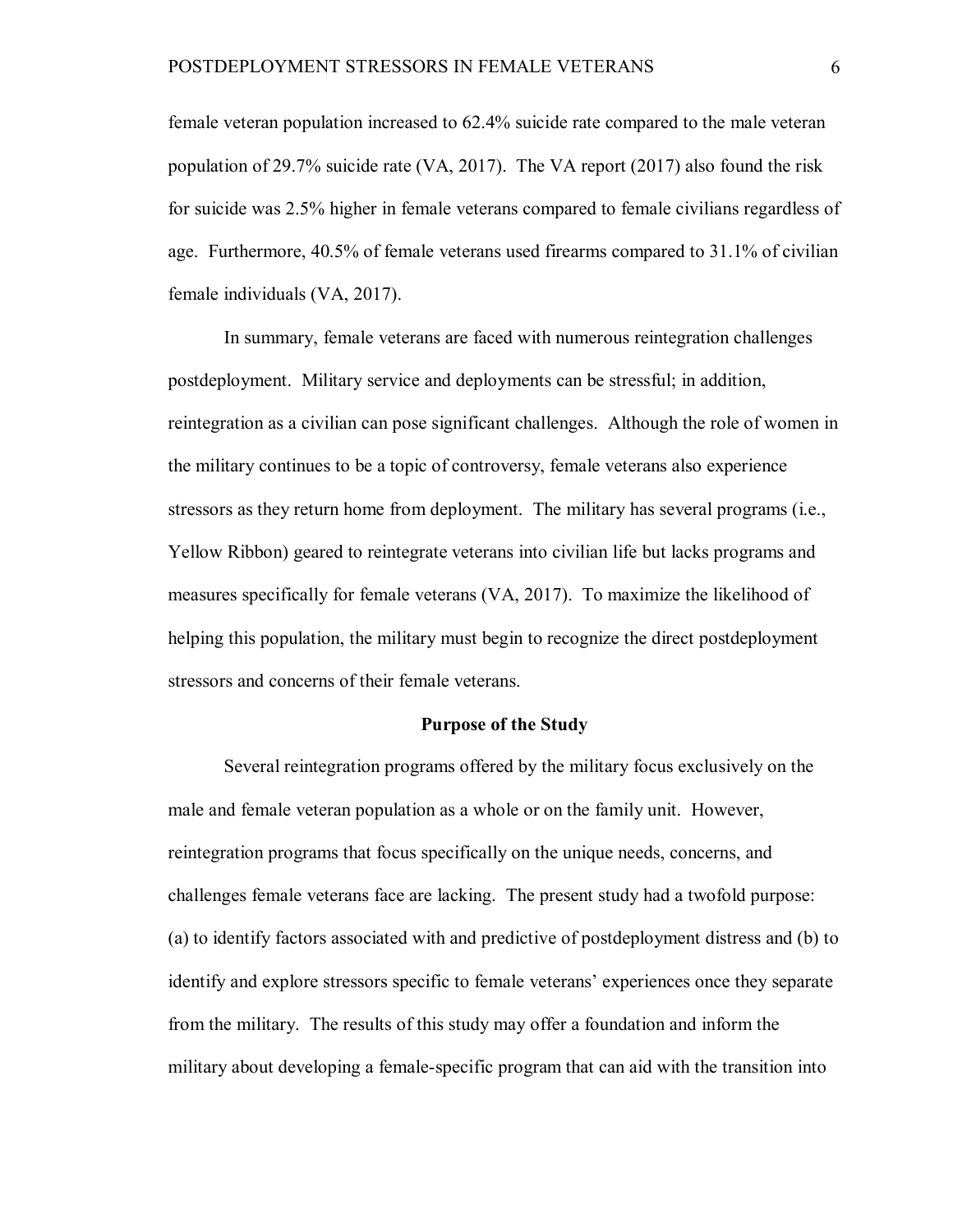civilian life and promote positive coping strategies. An in-depth and enhanced understanding of such stressors may also help researchers and the military develop a measure to assess for postdeployment stressors related to female veterans and inform mental health services.

# **Research Questions and Hypotheses**

# **Independent Variables**

The independent variables for this study are subtest scores on the following scales of the Deployment Risk and Resilience Inventory-2 (DRRI-2):

1. Postdeployment Stressors (Section N):

Exposure to stressful life events after the deployment, including both generally stressful events that are unrelated to the deployment, such as physical or sexual assaults, being robbed, and death or serious illness of someone close, and events that may be related to challenges associated with reintegration, such as job interruption, financial difficulties, and divorce (Vogt et al., 2012, p. 5).

2. Postdeployment Social Support (Section O):

The extent to which family, friends, and individuals within the community provide emotional sustenance and instrumental assistance. Emotional sustenance refers to the extent to which others provide the individual with understanding, companionship, a sense of belonging, and positive selfregard (e.g., making the individual feel proud of his or her service, offering advice when needed). Instrumental assistance refers to the extent to which the individual receives tangible aid such as help to accomplish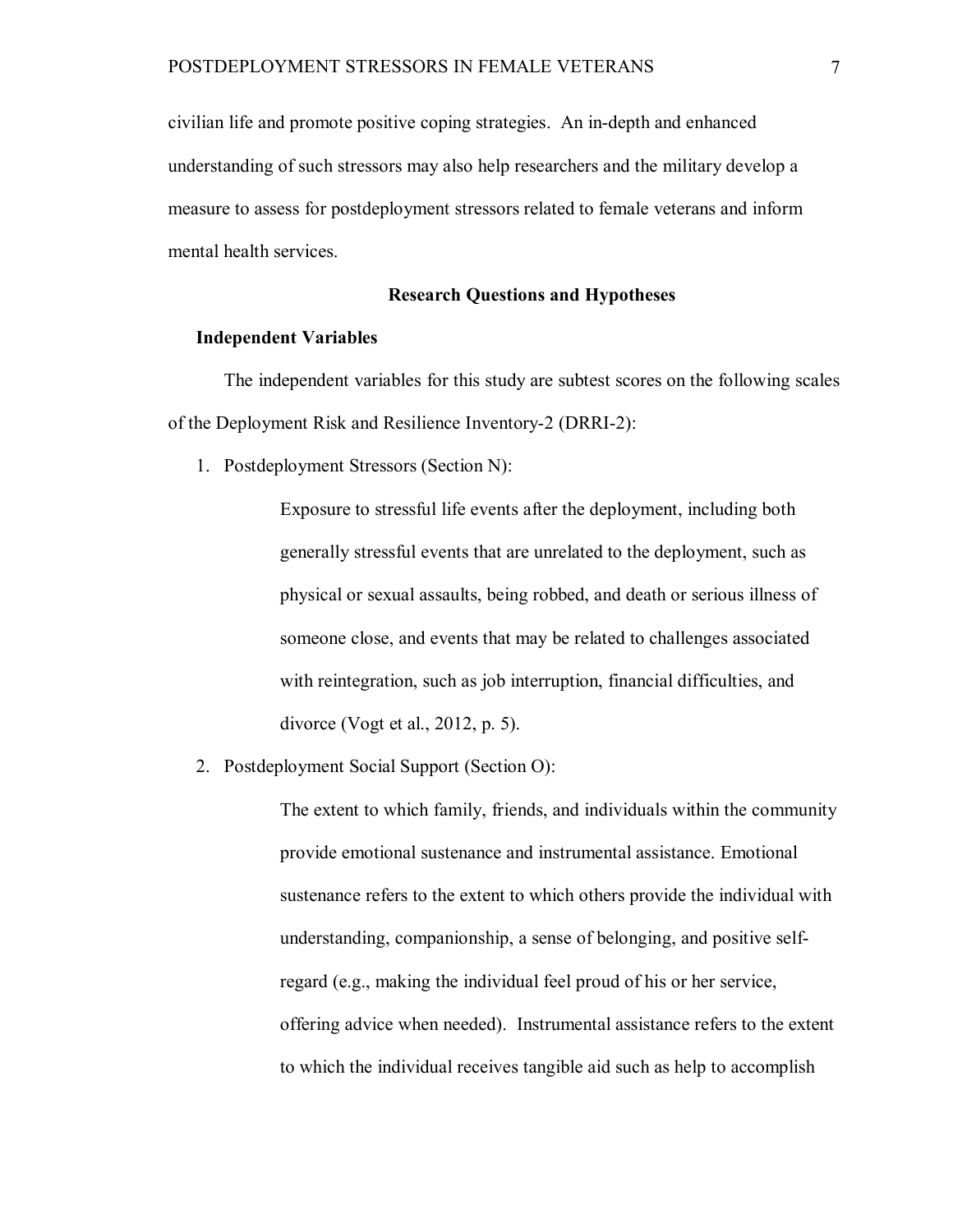tasks and material assistance or resources (e.g., helping the individual with daily chores, lending the individual money; Vogt et al., 2012, p. 5).

3. Postdeployment Family Functioning (Section P): "Quality of postdeployment family relationships in terms of communication (e.g., getting along well with family members), and closeness (e.g., being affectionate with family members)" (Vogt et al., 2012, p. 5).

# **Criterion Variables**

The criterion variables are perceived stress and reintegration as measured by the Perceived Stress Scale (PSS) and the Military to Civilian Questionnaire (M2C-Q), respectively.

- 1. Perceived Stress "Stressor effects are assumed to occur only when both (a) the situation is appraised as threatening or otherwise demanding and (b) insufficient resources are available to cope with the situation" (Cohen et al., 1983, p. 386). Likewise, the "PSS can be used to determine whether "appraised" stress is an etiological (or risk) factor in behavioral disorders or disease" (Cohen et al., 1983, p. 393).
- 2. Reintegration Reintegration does not have a uniform definition; however, "difficulty in areas hypothesized as providing the basis for postdeployment community reintegration [are]: (a) interpersonal relationships with family, friends, and peers; (b) productivity at work, in school, or at home; (c) community participation; (d) self-care; (e) leisure; and (f) perceived meaning in life" (Sayer et al., 2011, p. 5). Furthermore, "the military construes reintegration as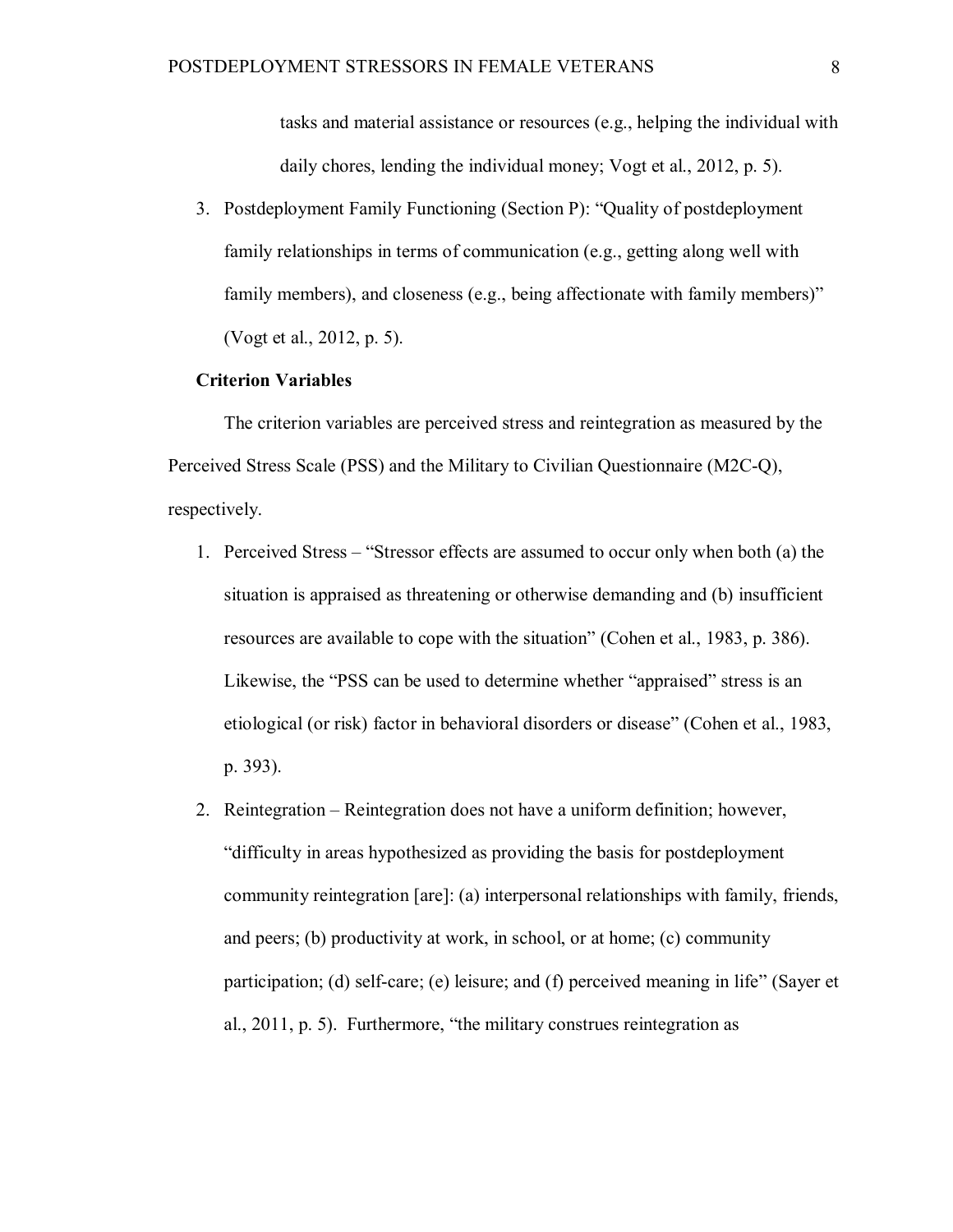encompassing many domains related to full participation in community life" (Sayer et al., 2011, p. 2).

# **Hypotheses**

The linear combination of selected subtest scores (and predicted direction of relationship to criterion) on the DRRI-2, including Postdeployment Life Events (positive relationship), Postdeployment Support (negative relationship), and Postdeployment Family Experiences (positive relationship), will predict scores on the PSS and the M2C-Q.

# **Hypothesis 1**

In a multiple regression model, scores on the Postdeployment Support and Postdeployment Family Experiences will demonstrate a negative predictive relationship to scores on the Perceived Stress Scale; subtest scores on the Postdeployment Life Events will demonstrate a positive predictive relationship to scores on the Perceived Stress Scale.

# **Hypothesis 2**

In a multiple regression model, scores on the Postdeployment Support and Postdeployment Family Experiences will demonstrate a negative predictive relationship to scores on the Military to Civilian Questionnaire; subtest scores on the Postdeployment Life Events will demonstrate a positive predictive relationship to scores on the Military to Civilian Questionnaire.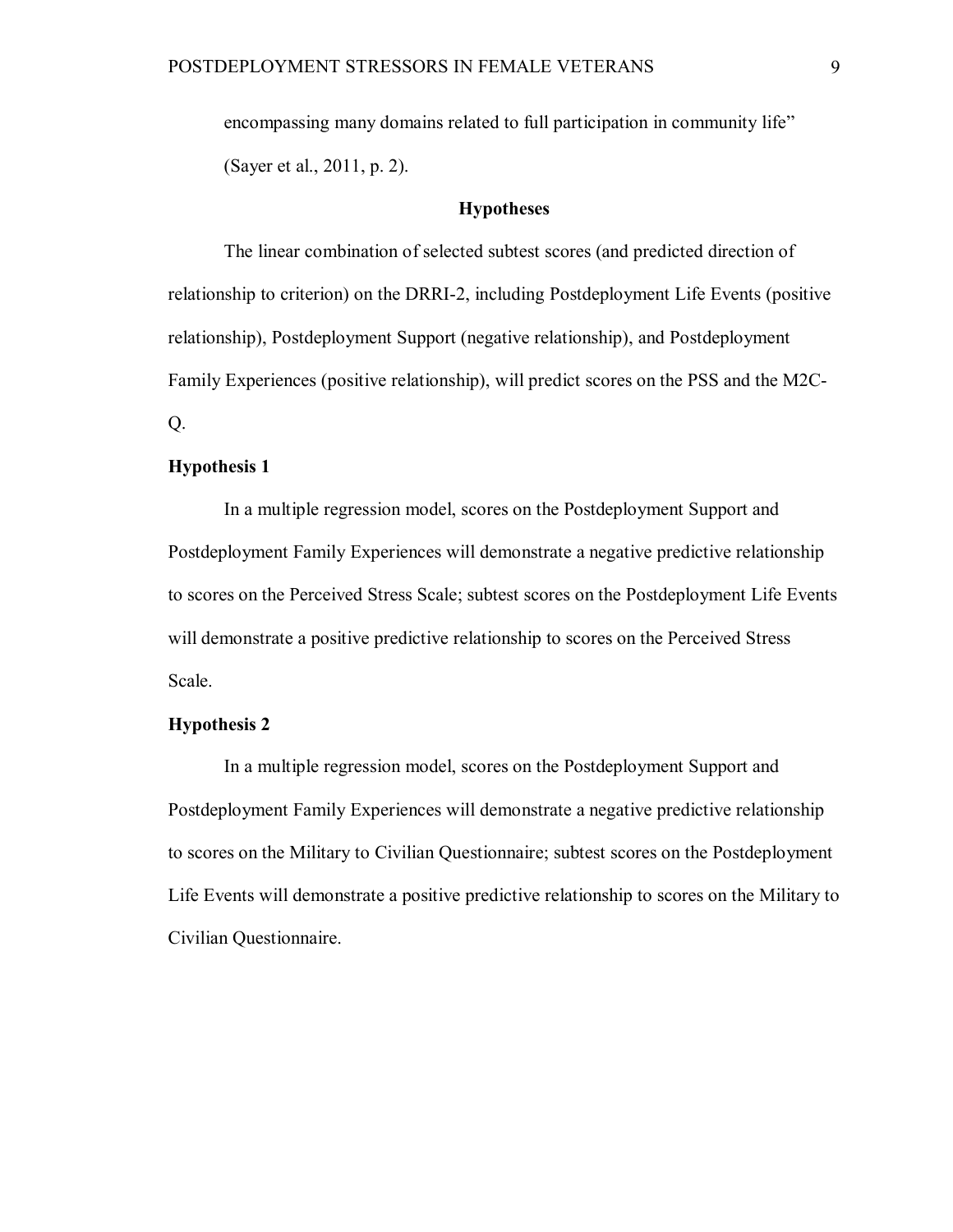# **CHAPTER 2: REVIEW OF THE LITERATURE**

# **History of Women in the Military**

Although women have a long history of involvement with the military, their roles have always been controversial. Women's military service dates back to the 1700s, when women needed to prove their ability to be effective and helpful in such positions as laundresses, nurses, and cooks. During the  $18<sup>th</sup>$  century, women often disguised themselves as men to serve in the military. Although women were allowed to serve in the military, during the final 2 years of World War I, they maintained such positions as nurses and support staff ("Highlights in the History," n.d.).

"Highlights in the History" (n.d.) outlines women's roles throughout military history. The number of women working in the military as civilian nurses grew over time. Eventually, the military considered allowing women to work under contracts for the U.S. Army. Although women were not commissioned in the military, Congress passed legislation and established the Army Nurse Corps and Navy Nurse Corps in 1901 and 1908, respectively. Following the establishment of the Corps, women were officially allowed to serve in the military, and more than 330,000 women served in World War I as nurses and support staff. Specifically, more than 21,000 served in the Army as nurses, more than 12,000 served in the Navy as shore billets and nurses, approximately 300 served in the Marines Corps as clerks and phone operators, and two served in the Coast Guard ("Highlights in the History," n.d.)

As summarized in "Highlights in the History" (n.d.), the number of women serving in the military continued to increase with each war. During World War II, from 1941 to 1945, women maintained their roles and their numbers increased in size, with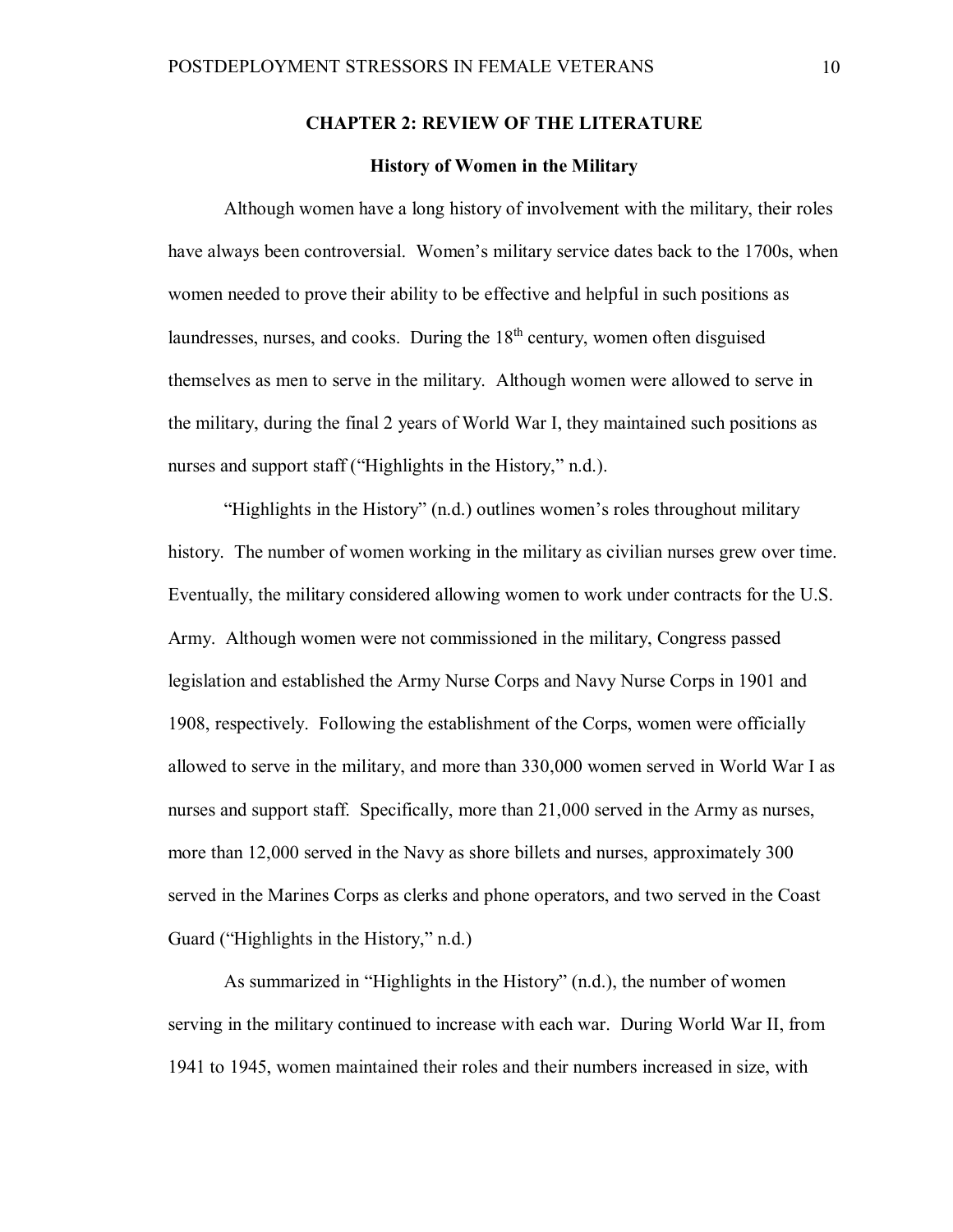more than 60,000 women serving as Army nurses and more than 14,000 serving as Navy nurses. Moreover, the Women's Army Auxiliary Corps, the Navy Women's Reserve Women Accepted for Volunteer Emergency Service, and the Coast Guard Women's Reserve were all established in 1942, and the Marine Corps established its Women's Reserve in 1943. The Women's Corps allowed women to serve, both in the continental United States and outside the continental United States, in various roles, such as nurses, clerks, pharmacist's mates, cooks, and drivers ("Highlights in the History," n.d.) As women's roles in combat and noncombat zones grew, their susceptibility to war-related conditions also increased.

Murdoch et al. (2006) also highlight that in 1948, Congress passed The Women's Armed Services Integration Act, which allowed women to become permanent service members of the Armed Forces; however, women with small children or those who were pregnant were automatically discharged. In 1968, women's roles increased, and by 1978, women were no longer discharged from the military for being pregnant, being married, or having children. Throughout history and in current times, women have maintained important roles in the military while being stigmatized and experiencing stressors related to deployment (Murdoch et al., 2006).

# **Statistics**

# **Current Trends**

The National Center for Veterans Analysis ([NCVAS], 2017) highlight that the number of women in the military has grown substantially from 1,500 during the Spanish American War to approximately 700,000 post 9/11. The Women's Armed Services Integration Act of 1948 restricted women's participation in the military to 2% for enlisted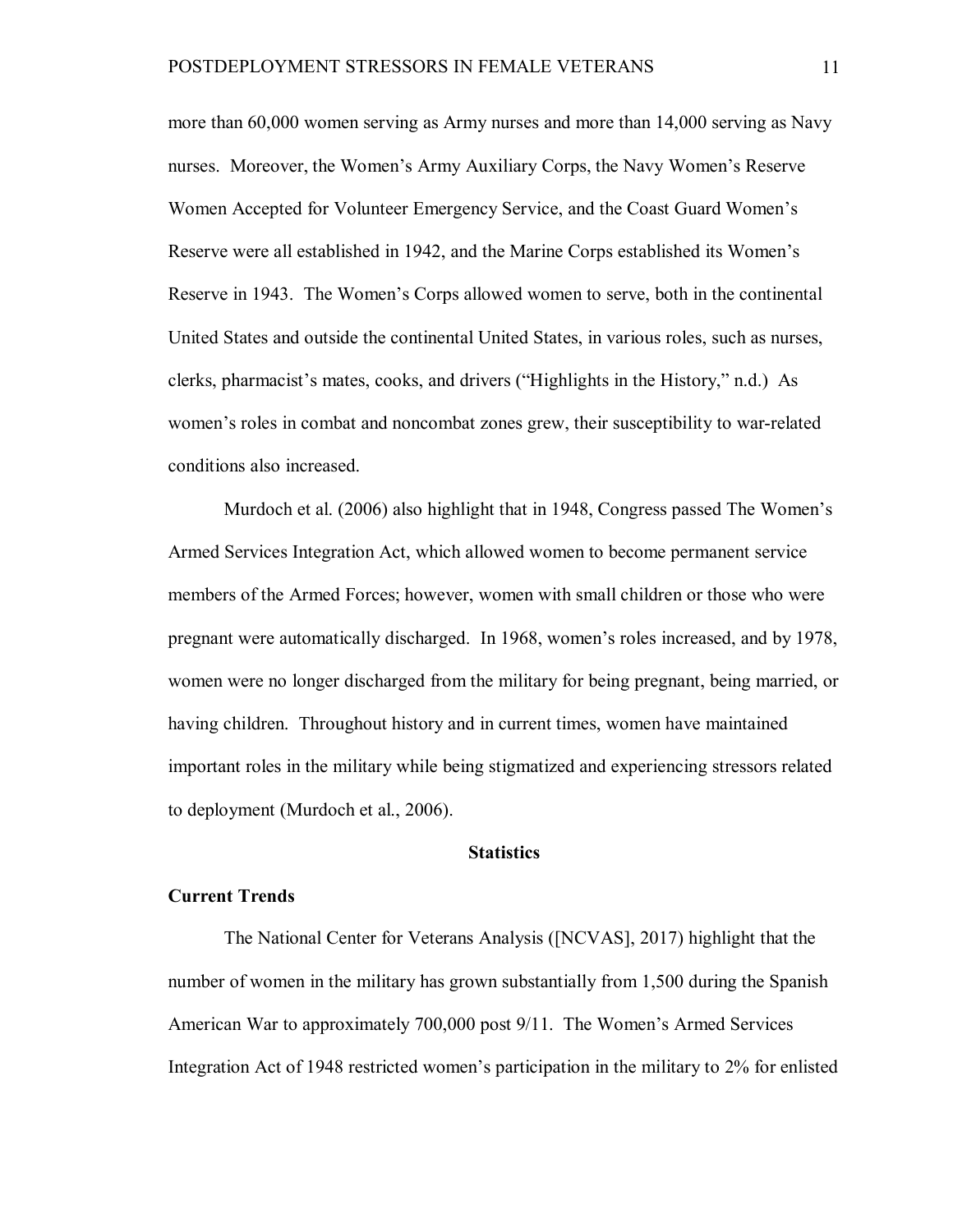ranks and 10% for officer ranks. However, the position for women in the military began to shift in 1967, with the repeal of the Women's Armed Services Integration Act of 1948 and the end of conscription in 1972. In 2014, 356,872 women were serving in the military on active duty and in the Reserve and National Guard. Furthermore, female veterans accounted for approximately 9% of the total veteran population in 2015.

The National Center for Veterans Analysis ([NCVAS], 2017) reported, in 2015, women represented 15% of active duty and 19% of Reserve and National Guard service in the armed forces. Furthermore, the female veteran population had the highest growth rate within the general veteran population. Likewise, the number of female veterans will continue to increase 1% each year as the overall number of veterans will decrease by 1.5% each year. Of the 2 million female veterans in the United States and Puerto Rico, 25% served during peace times and 56% served during the Gulf War era. The post-9/11 period, from September 2001 to the present, contains the largest number of living female veterans (NCVAS, 2017).

# **Future Trends**

Future projections reveal that the number of female veterans will continue to increase over the next few decades. Female veterans are predicted to be approximately 16.3% of the veteran population in 2043 (NCVAS, 2017). The average rate of increase is projected to be approximately 18,000 women per year over the next decade (NCVAS, 2017). Women will continue to serve in the military, the female veteran cohort will continue to increase, and female veterans will continue to encounter deployment-related stressors. Some concerns female veterans may face during deployment or post deployment include, but are not limited to, support, harassment, and family functioning.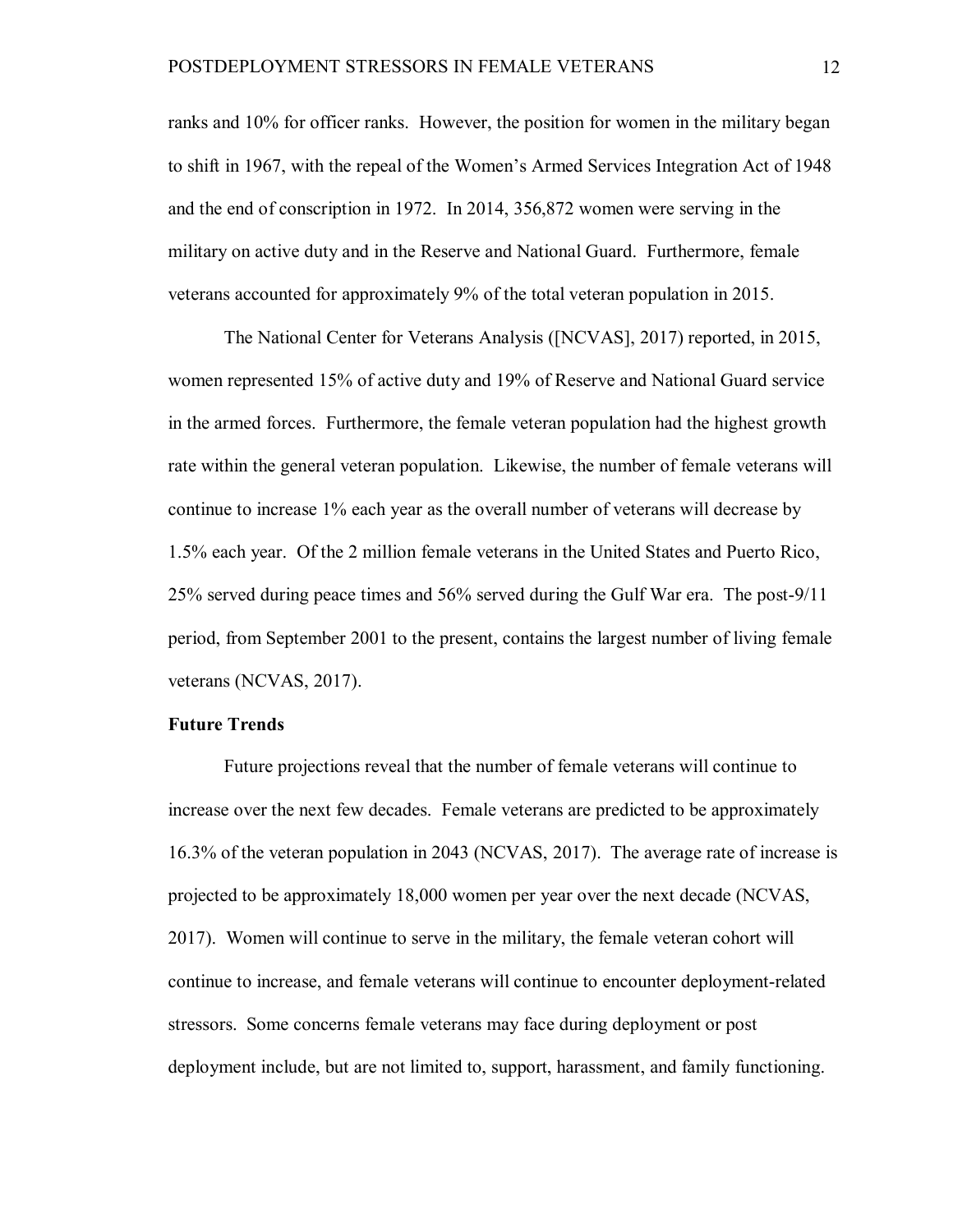To address the concerns of reintegrating female veterans, an increased understanding of deployment and post-deployment stressors is necessary.

#### **Stressors**

In view of the previously stated statistics, this paper highlights some of the stressors common among female veterans to better comprehend variables associated with and predictive of post-deployment distress. Literature suggests female veterans are faced with both external and internal conflicts and challenges as they return home from war (Demers, 2013). Internal stressors that can impact reintegration include attitudes toward self and others, cognitions, emotions, anticipation, and memory. External stressors include relationships, employment, housing, or any environmental experience or event. Before such challenges can be treated, they must first be recognized and evaluated. Many service members are faced with adjustment to their families' new ways of living, preparation for entering or reentering employment, civilian culture and norms, and new responsibilities.

# **Support**

Clever and Segal (2013) found that compared to male service members, active duty female service members are three times likely to be single parents and National Guard and Reserve female service members are twice as likely to be single parents. Additionally, of households headed by a single parent, 7.4% were headed by a single woman. Although female veterans are more likely to be married compared to nonveteran women, female veterans had higher rates of divorce (NCVAS, 2017).

Many female veterans are members of blended families, which can consist of a partner, child(ren), and parent. Family dynamics that set the tone for family interactions,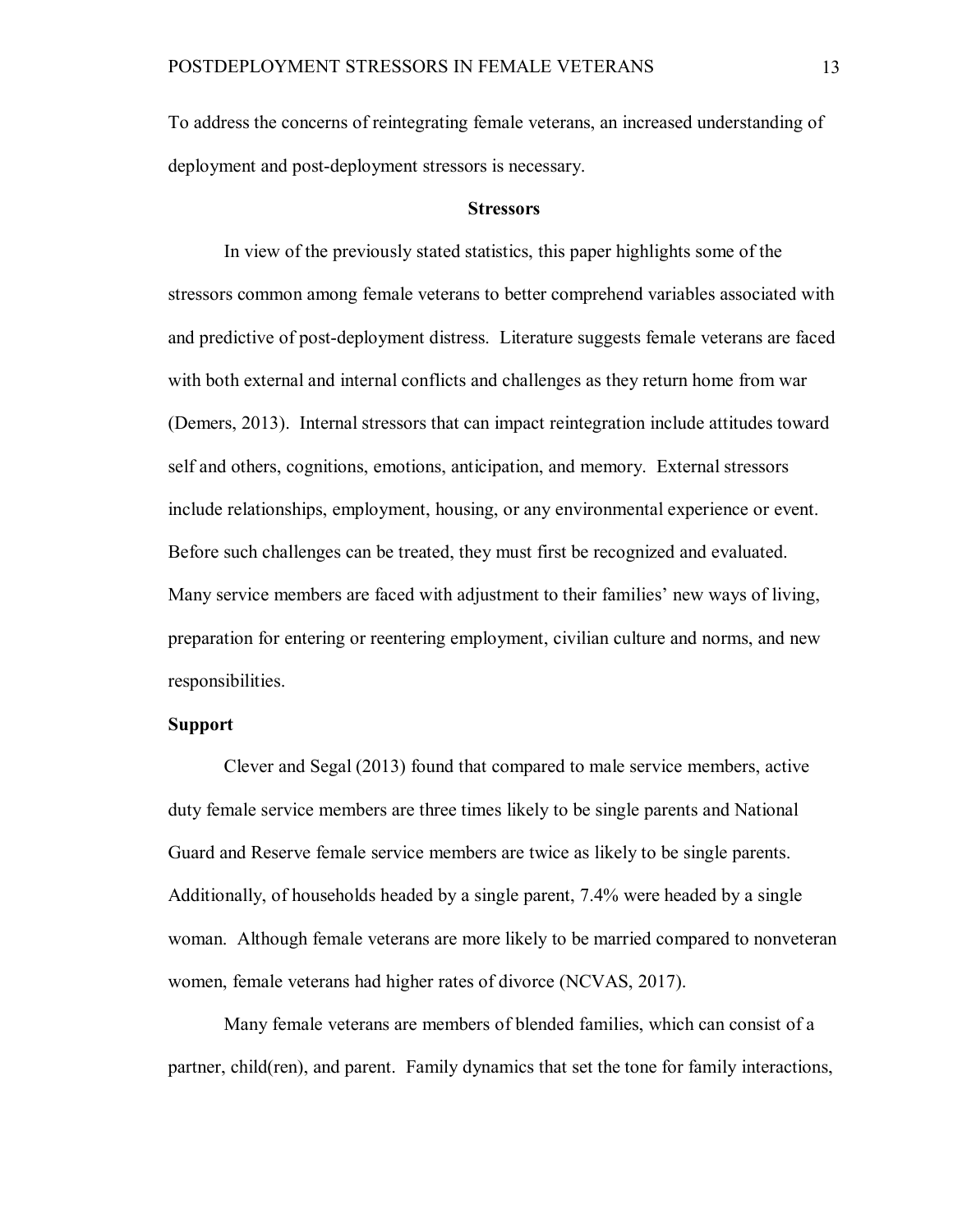influence behavior, and inform communication concerns can affect reintegration. However, family support can help improve reintegration and decrease deployment-related stressors. Furthermore, the way a female veteran reintegrates back into society can also affect family dynamics and interpersonal relationships.

Interpersonal relationships are an integral part of life and can impact an individual's success. Female veterans have been documented to experience interpersonal stressors at higher rates than any other stressor from predeployment through 1 year post deployment (Yan et al., 2013). Such stressors as economic strains, prolonged debt, and income deficits increased interpersonal violence and were common to challenges of reintegration (Demers, 2011). As a result, social support has been identified as important to lifelong coping and reintegration into civilian life (Demers, 2011).

Family support and relationships can play significant roles in the prevention or elimination of many stressors. Furthermore, the lack of interpersonal relationships increases stress and disrupts reintegration. However, the family can be a support system and imperative for reintegration (Maiocco & Smith, 2016). The stronger the support system, the higher the probability female veterans will be able to cope with stressors and experience lower levels of perceived stress. Support can be acquired from family, friends, and fellow military members. Strong support and an ability to freely communicate are imperative and can lead to successful reintegration. In order to increase the success rate of post-deployment reintegration, female veterans need to be able to communicate and to feel supported.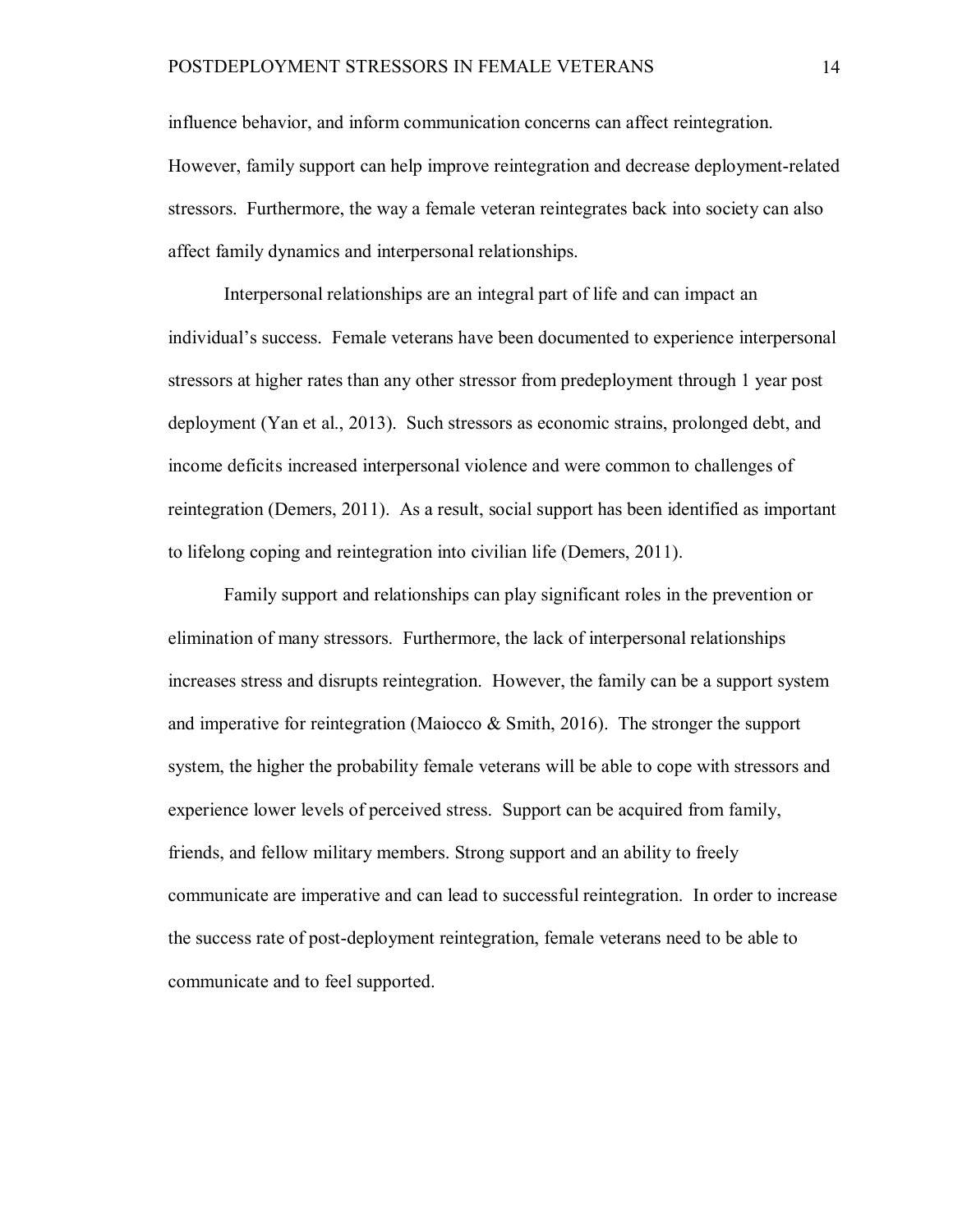# **Harassment**

Although the military has tried to combat harassment, harassment has long been underrepresented and underreported in the armed forces (Halvorson, 2010). General harassment is referred to as exposure to nonsexual harassment that can occur for such reasons as biological sex and social status (Vogt et al., 2012). Sexual harassment is defined as any unsolicited sexual verbal conduct or sexual contact that fosters a hostile work environment (Vogt et al., 2012). Moreover, military sexual trauma (MST) has been defined by the Department of Veterans Affairs (VA) as "physical assault of a sexual nature, battery of a sexual nature, or sexual harassment which occurred while the veteran was serving on active duty or active duty for training" (Barth et al., 2016, p. 77).

Harassment has negative consequences for all involved parties (i.e., individuals and the perspective organization; Harris et al., 2018). Individual consequences are sometimes exhibited through career interruptions, lessened job satisfaction, loss of motivation, and low self-confidence, whereas organizational consequences are exhibited through turnover, transfers, and health costs (Harris et al., 2018).

Harassment produces adverse effects and can lead to isolation, lack of trust, substance use, and physical and mental health concerns. Furthermore, sexual harassment has been linked to such stressors as mental health (e.g., posttraumatic stress disorder [PTSD] and depression) and physical health concerns and several other maladaptive activities, such as substance use (Davis & Wood, 1999; Haskell et al., 2010; Murdoch et al., 2007; Smith et al., 2011). Both men and women have experienced harassment while in the military; however, studies have shown that women exposed to harassment exhibited higher levels of stressors (Magley et al., 1999). Female veterans who have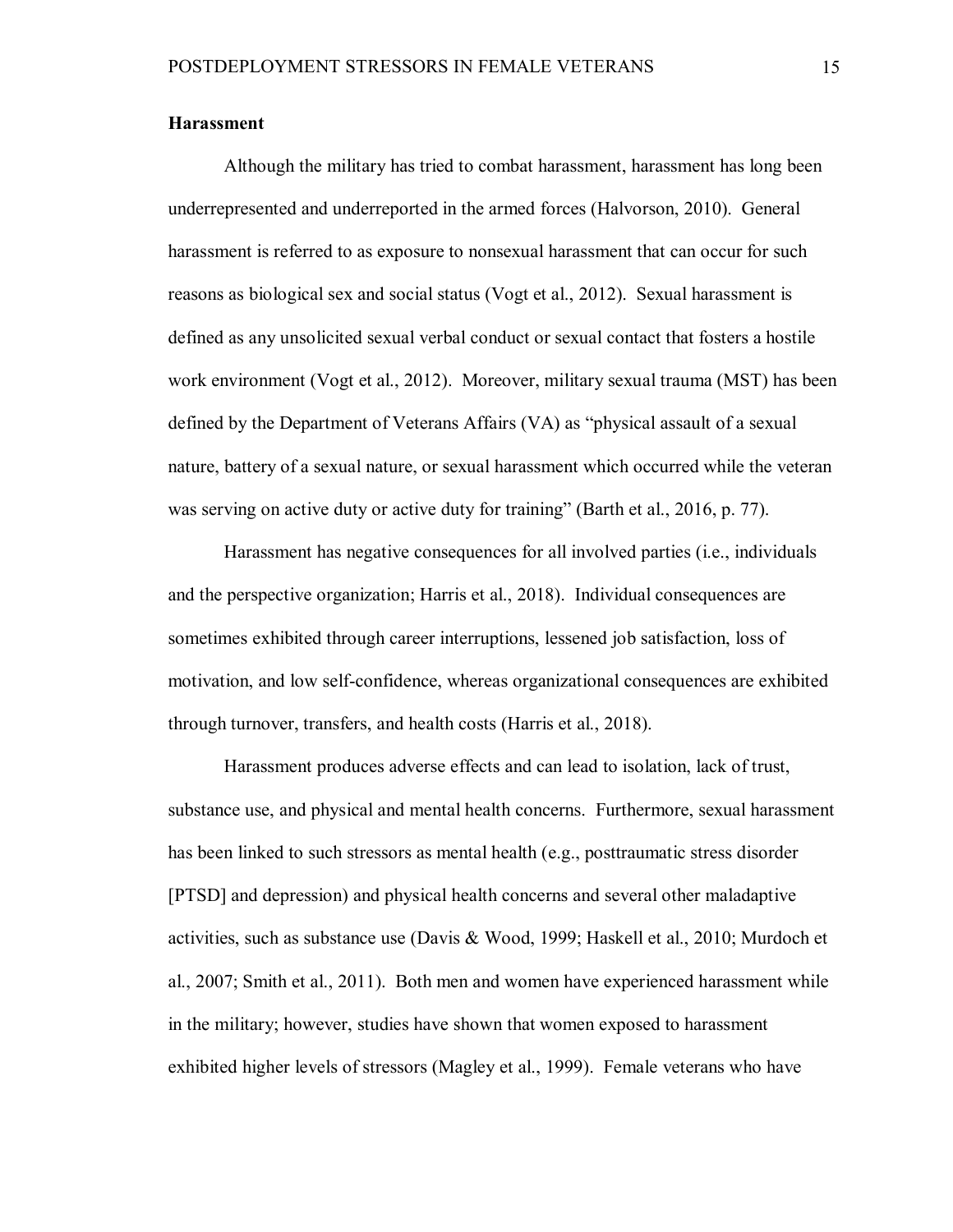experienced MST are also more likely than men with PTSD and MST to have a comorbid diagnosis of depression, anxiety, and eating disorders (Maguen et al., 2012).

MST has also been identified as a possible stressor for female veterans. Female veterans who have experienced MST are at a higher risk to experience depression and PTSD compared to those who did not experience MST (Goldstein et al., 2017). Furthermore, women who have experienced MST are three times more likely to screen positive for depression and alcohol abuse than female veterans who have not experienced MST (Suris et al., 2007).

The military has typically been viewed and considered as a male-dominant culture. Owing to the masculine culture, many women are not inclined to report sexual stressors, increasing the belief among commanding officers that prevention measures are not needed because sexual stressors are not prevalent (LeardMann et al., 2013). Researchers also mention that women exposed to combat while deployed are usually in a male-dominant environment and placed within more threatening conditions (LeardMann et al., 2013). As women's roles within the military continue to change, with more women serving in combat roles while deployed, the presence of harassment and MST can continue to interrupt life, causing a strain on reintegration.

# **Common Themes**

Although each female veteran's experience during deployment and postdeployment is different, certain themes and stressors tend to be common. Postdeployment gender differences exist between male and female veterans, as do differences between female veterans and nonveteran female individuals. Common themes include isolation and detachment from family and friends, civilian employment,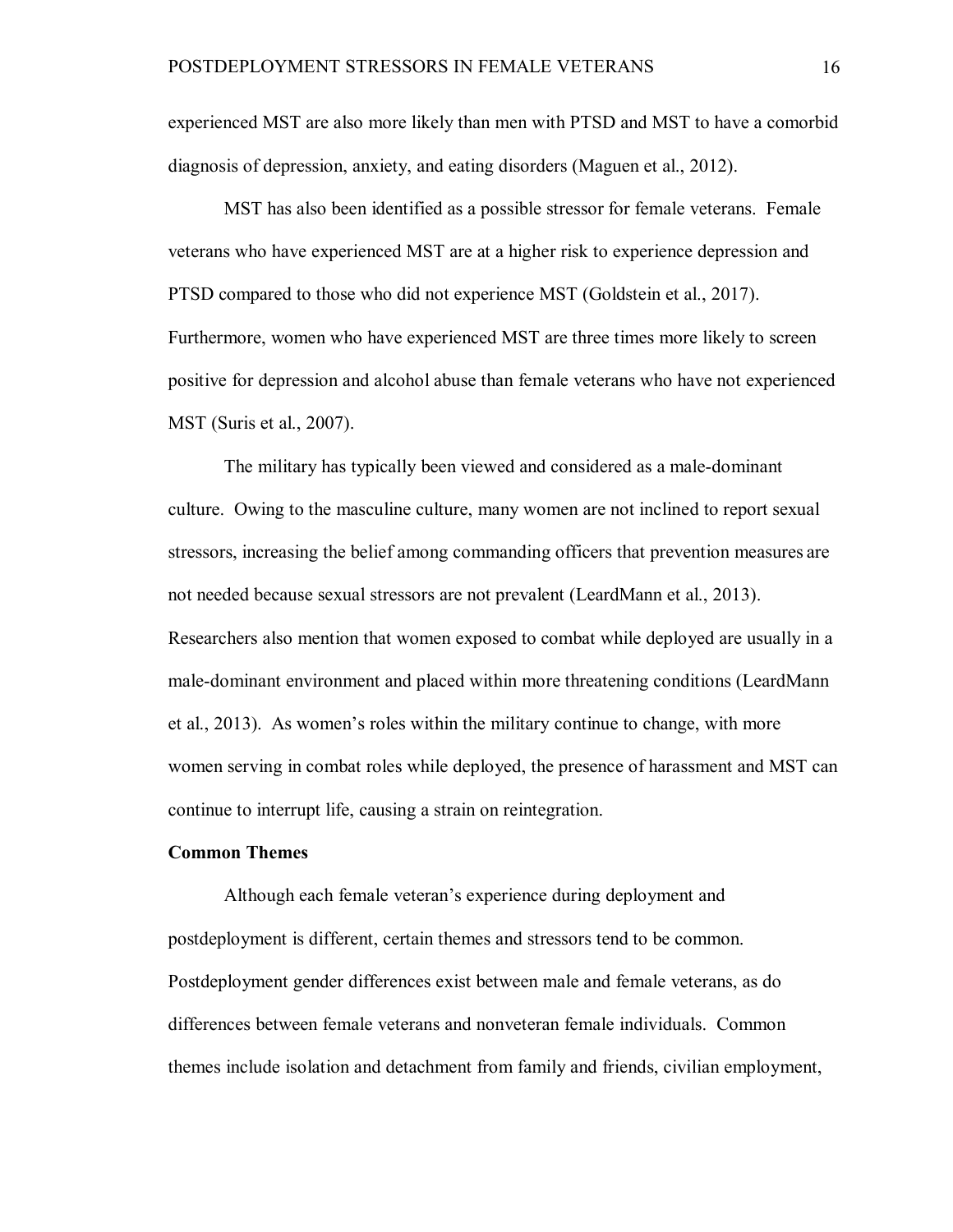day-to-day essentials, education, health, and deployment (Yan et al., 2013). The difference between the stressors female veterans face compared to those faced by their counterparts speaks directly to their reintegration process and perceived level of stress.

# *Female Veterans and Male Veterans*

Although men have more traumatic experiences, female veterans are twice as likely to acquire and receive a PTSD diagnosis, experience more issues readjusting to home life, and be less healthy than male veterans (Resnick et al., 2012; Street et al., 2009; Vogt et al., 2006). Substance use is linked to suicidal behaviors, and women are twice as likely to engage in unsafe drinking habits and drug use compared to their male counterparts (Chapman & Wu, 2014). Female veterans also face higher rates of comorbidities with mental health and medical problems than male veterans (Koblinsky et al., 2017).

Female veterans exhibit higher rates of depression and anxiety, as well as higher rates of smoking, compared to civilians (Grossbard et al., 2013). This group is also more likely than men not to seek medical treatment because of the cost, and they reported poorer general health, mental distress, and lifetime depression and anxiety compared to men (Grossbard et al., 2013). Moreover, and unlike their male counterparts, female veterans are more likely to be unmarried or divorced, a single parent, and unemployed upon deployment (Disabled American Veterans [DAV], 2014).

## *Female Veterans and Nonveteran Female Individuals*

Although the reason is not clear**,** the risk for homelessness is higher among female veterans compared to nonveteran female individuals (Gamache et al., 2003). Some reasons may include a short duration of residency in town, unstable family and housing,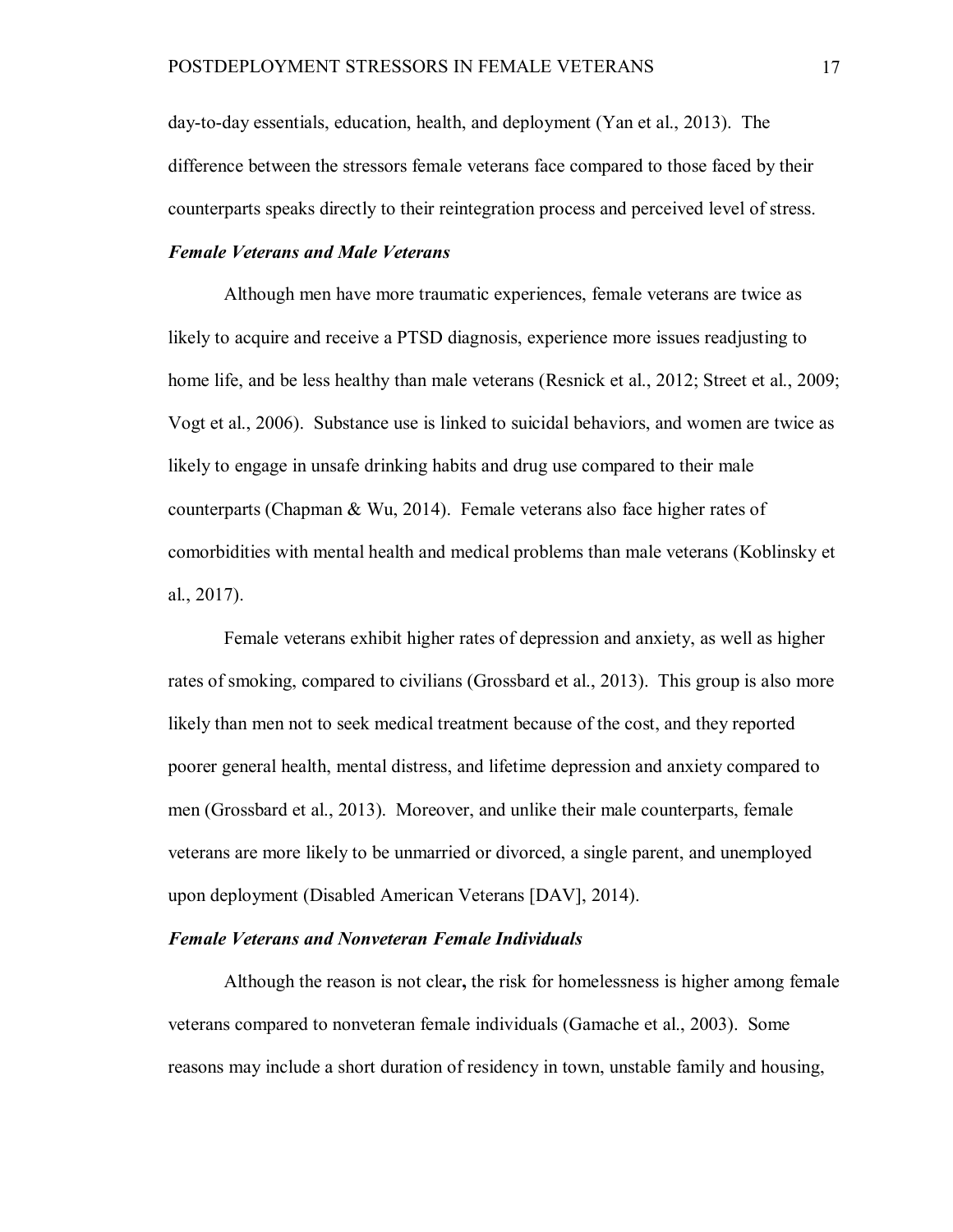and loss of family support if discharged from the military (Gamache et al., 2003). Of the 29 homeless female veterans in a focus group, none was married or employed, approximately 67% were disabled, and more than half held an associate degree or higher (Hamilton et al., 2011). These women reported premilitary adversity; military trauma and/or substance abuse; postmilitary interpersonal violence, abuse, and termination of intimate relationships; postmilitary mental and physical health issues and substance abuse; and unemployment as precipitating factors toward their homelessness (Hamilton et al., 2011). Compared to female nonveterans, female veterans are more likely to be homeless and to have greater vulnerability of homelessness when considered head of household with young children; additionally, female veterans of Operation Iraqi Freedom (OIF) and Operation Enduring Freedom (OEF) were more likely to be homeless compared to older female veterans (Fargo et al., 2012).

Female veterans' suicide rates are approximately three times higher than those of nonveterans; additionally, younger female veterans exhibit higher suicide mortality compared to nonveteran and older female veterans (Chapman & Wu, 2014). The suicide increase in female veterans is associated with such factors as cooccurring mental health disorders and substance abuse and with previous suicidal ideations and past suicide attempts. Specific stressors included family and relationship discord, lack of social support, and perceptions of female veterans (Chapman & Wu, 2014).

Differences have also been noted among female veterans during different deployment eras. Women deployed to Vietnam reported considerably more readjustment issues compared to their nondeployed female counterparts (Mankowski et al., 2015). Some issues included feelings of isolation, inability to access support, and the idea that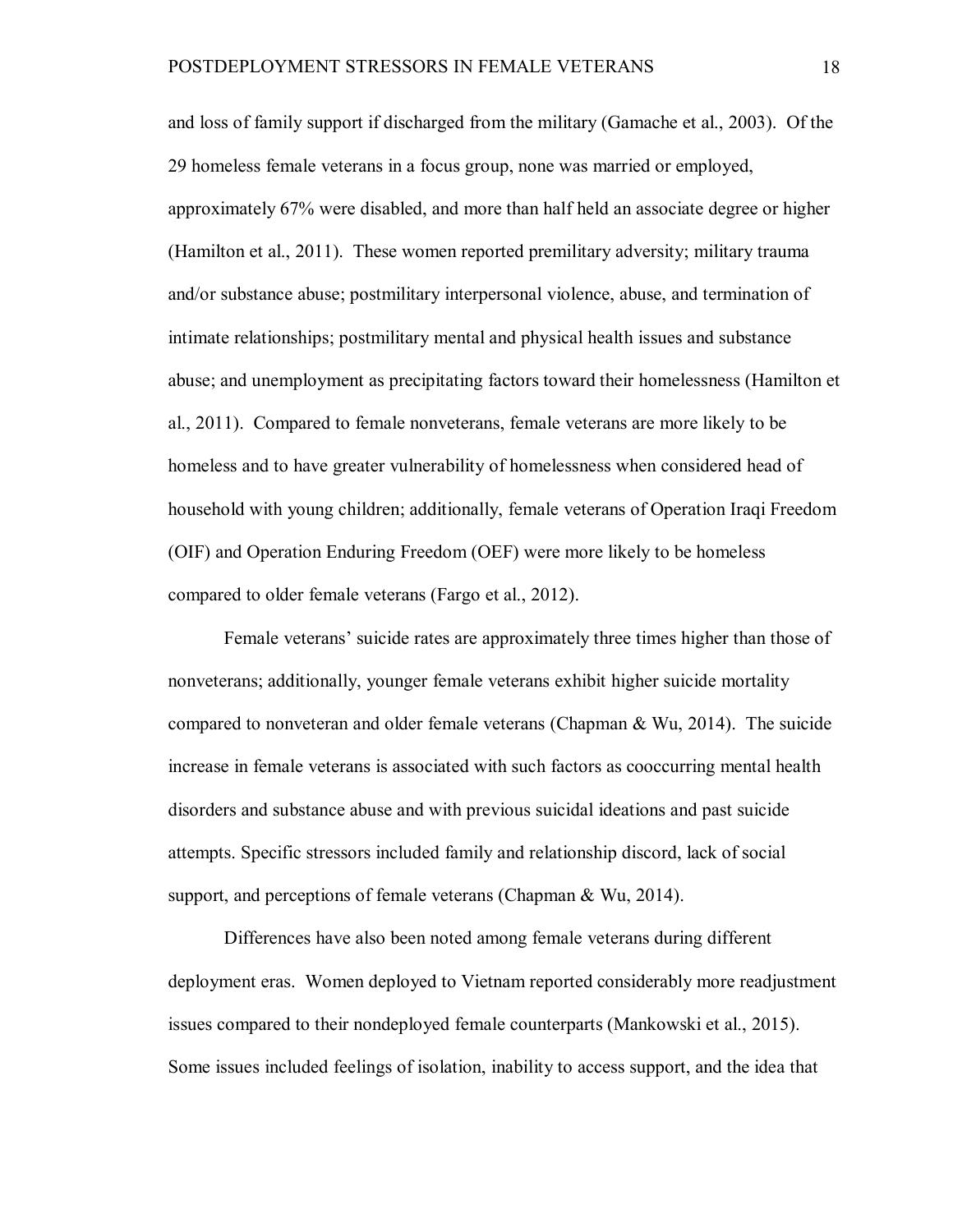no one would understand their experiences (Mankowski, Haskell, et al., 2015). OIF/OEF female veterans, on the other hand, were more likely to be of color, to be younger, to have been exposed to combat, to have had higher rates of MST, and to have experienced more mental health issues than female veterans of previous wars (Mankowski, Haskell et al., 2015). Based on the presented research, female veterans have always been exposed to stressors.

## **Deployment Phases**

Deployments are typically described as lengthy separations that can lead to stress on family functioning, structure, and cohesion (Marek et al., 2012). Typically speaking, the four phases of deployment are predeployment, deployment, postdeployment, and reintegration. This study focuses on the latter two phases. Deployment is the time from initial departure (i.e., from home to the assigned station for military operations) to redeployment (i.e., from the station of military operation to home). Postdeployment is when service members return to their homes and begin the process of reintegration. Finally, reintegration is when service members reacclimate to their lives post deployment. The reintegration phase can continue for an extended period of time (i.e., from months to years), depending on the service member's family, stressors, and complete circumstance of life (Marek et al., 2012). Reintegration can be a time of joy, but it also can be perceived as a turbulent time when service members transform and adjust to an established system (Marek et al., 2012).

## **Reintegration**

Reintegration and integration are often used interchangeably and do have one unified definition. Although several meanings for reintegration exist, reintegration can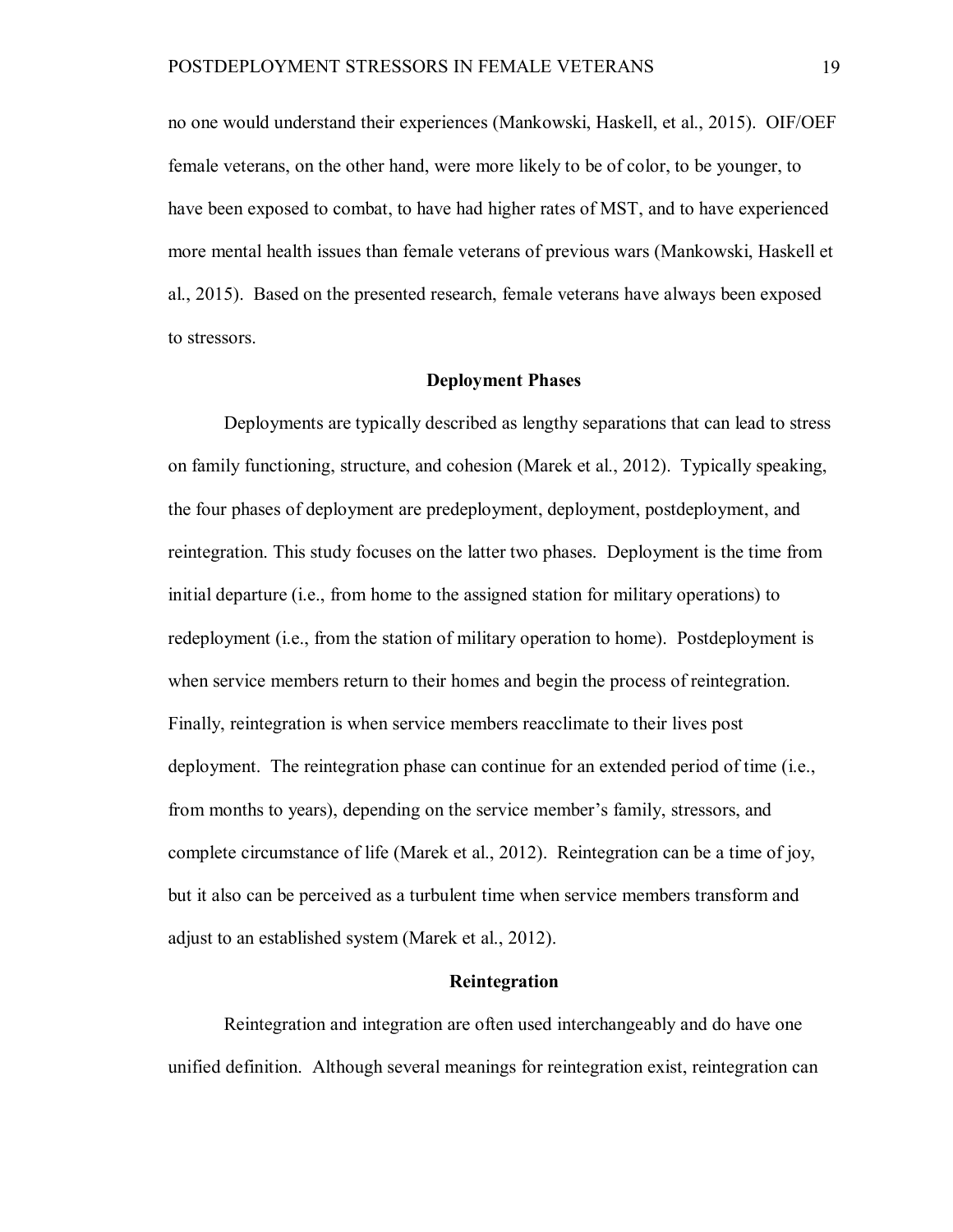be defined as the process of returning home from war or separation from the military (Elnitsky et al., 2017). Ten life domains of reintegration include psychological health; social and physical health; employment; housing; finances; education; and legal, spiritual, and nonspecific issues (Elnitsky et al., 2017). Issues directly related to these life domains can impact a veteran's reintegration process. Moreover, increased stressors associated with each life domain can decrease the probability of successful reintegration. The success rate of reintegration can vary depending on the stressors related to predeployment, deployment, and postdeployment. The goal of reintegration is to help veterans readjust and acclimate to civilian life.

# **Application to Female Veterans**

Female veterans often experience a culture shock, similar to that experienced when they joined the military, and feel unprepared to live as veterans in society (Burkhart & Hogan, 2014). Service members may have difficulty with reintegration because their immediate families have adopted new routines and behavioral patterns. In addition, family alliances and support from fellow service members no longer exist (Beder et al., 2011). Although the initial return to family and friends is typically enjoyable and welcoming, many veterans may experience adverse feelings (Beder et al., 2011; Leslie & Koblinsky, 2017). One author suggested that just as service members are stripped of their civilian identity when entering the military, veterans are stripped of their military identity as they reintegrate into society, causing some veterans to feel misunderstood, unappreciated, and disconnected while having to recreate a civilian identity (Demers, 2011).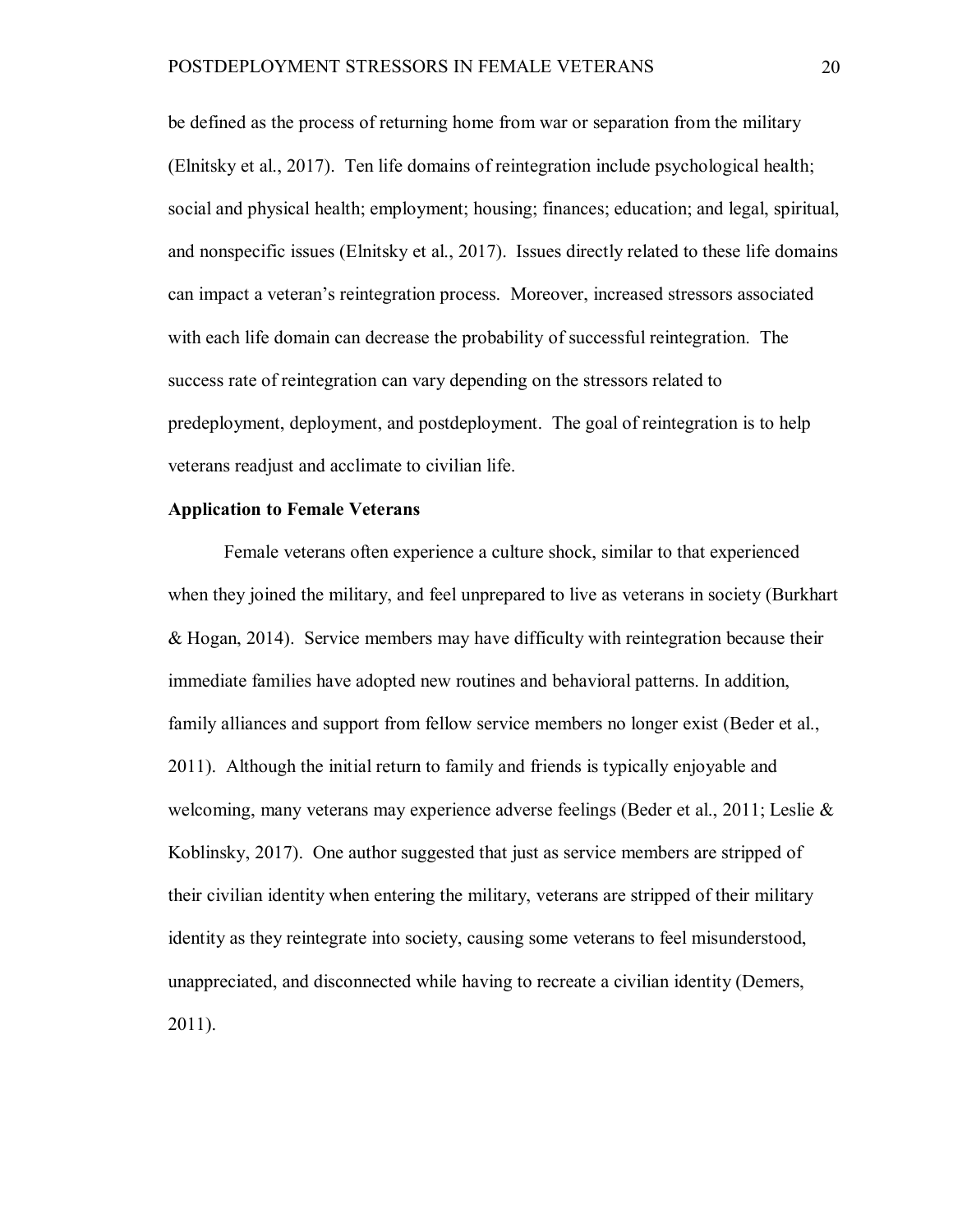Female veterans are often exposed to a variety of trauma-related experiences once they return home from deployment. Trauma-related experiences include but are not limited to family violence, car accidents, and health issues. Likewise, reintegration for female veterans can be challenging. Research implies that female veterans may experience negative reintegration (Beder et al., 2011; Lietz et al., 2013). Furthermore, many of the same reintegration challenges that are experienced by female veterans are often overshadowed by their male counterparts' experiences (Mattocks et al., 2012). Additionally, female veterans' abilities to transition into civilian life post deployment are determined by their biopsychosocial factors (Strong et al., 2018). Understanding the unique needs of female veterans as they reintegrate into society can help inform treatment and future development of gender-specific programs for female veterans. For the past 30 years, women's roles in the military have shifted; additionally, the number of women serving in the OEF/OIF wars increased (Mankowski, Tower et al., 2015). As the role of women in the military continues to evolve, stressors will continue to increase and affect the reintegration process (Lietz et al., 2013).

Women wear many hats and are often the pillars of their family units. Women often have to take control of situations as part of their responsibilities as wives, mothers, grandparents, employees, entrepreneurs, heads of household, and many other titles. Readjustment experiences can be linked to the readjustment of roles and responsibilities as civilians (Mankowski, Tower et al., 2015). Women's responsibilities coupled with deployment-related stressors can increase the probability of experiencing a difficult reintegration. As mentioned by Chapman and Wu (2014), failure to reintegrate can lead to alienation and a failed sense of belonging. A sense of belonging and the feeling of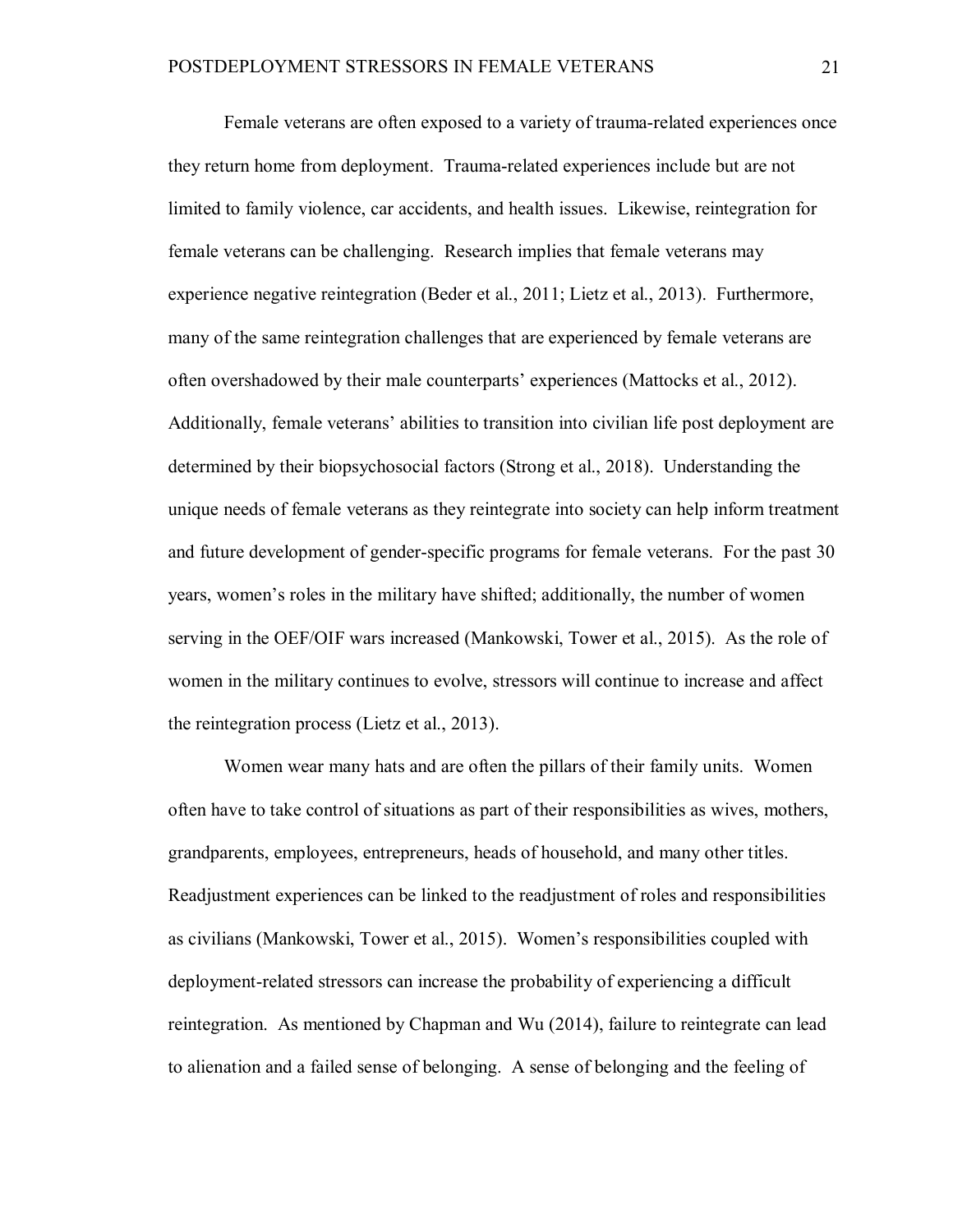connection to people can increase a person's ability to cope with stress and to find meaning in life.

Each deployment and reintegration process can increase stressors. If a genderspecific program existed to target some of the stressors female veterans encounter, female veterans might experience higher success rates of reintegration. The DAV (2014) reported that women's reintegration is unique compared to the reintegration of men because women feel less supported socially, services and leaders do not support women after deployment, and women typically place emphasis on interpersonal relationship concerns.

Women operate in many roles in and out of the military and are often challenged with fulfilling their duties while maintaining their identities as women. The battle of external stressors and internal stressors during reintegration can have an unfavorable effect, especially for women who have suppressed their feminine identities. Upon reintegration, female veterans may suppress their military identities because of uncertainty regarding their treatment by society. Demers (2013) reported that women struggle with fitting in society and having to deal with the uncertainty of being treated and recognized as a woman or man by society. Despite the conflict of female veterans' self-perceptions, female veterans are acknowledging the need to progress forward with reestablishing their identities and reintegrating (Demers, 2013).

Stressors often interfere with and contribute to the difficult transition from deployment to reintegration. For example, female veterans may experience challenges with adjustment from a structured and hierarchal schedule to an unpredictable civilian life (Mankowski, Haskell et al., 2015). The unpredictability of civilian life coupled with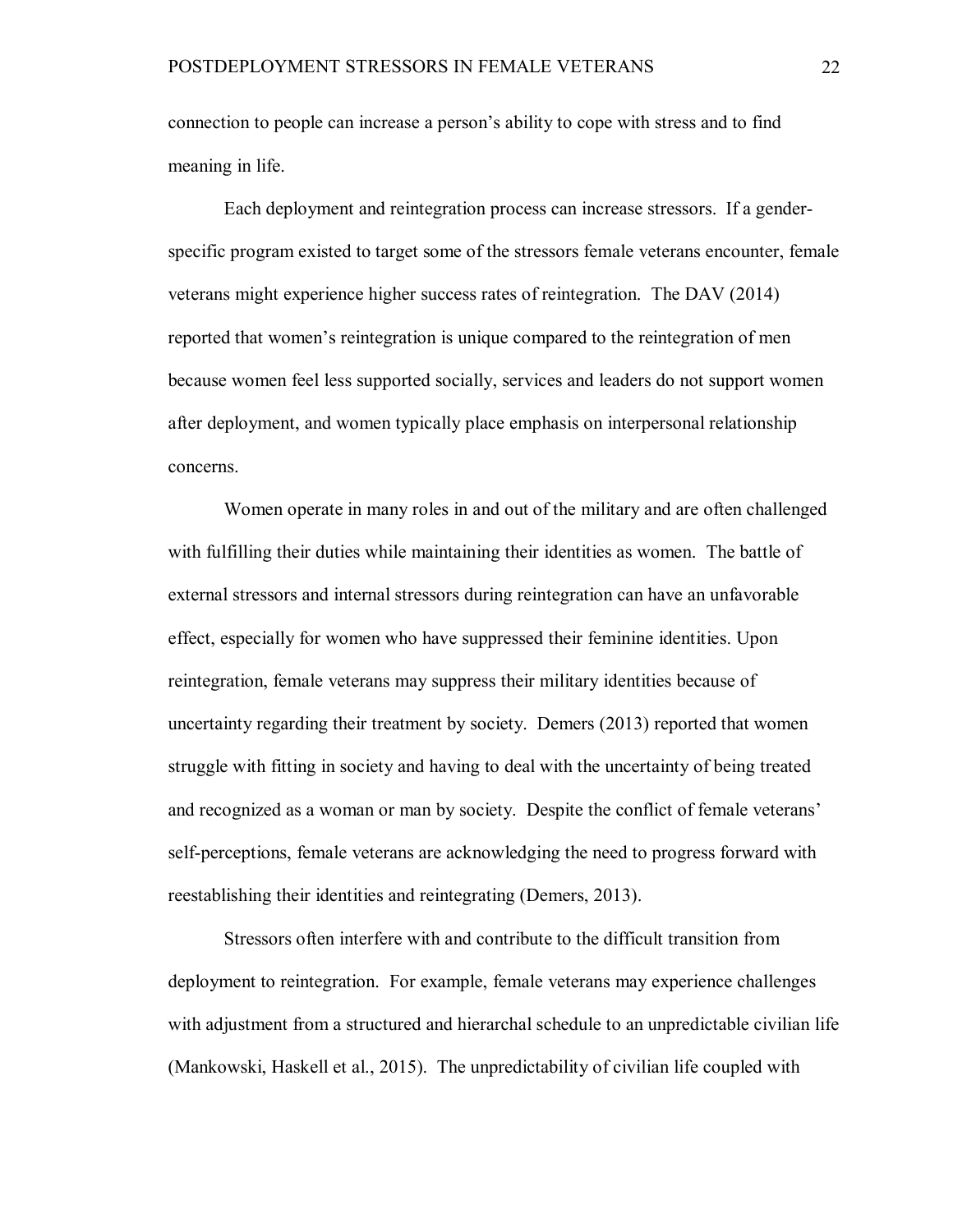stressors can directly impact reintegration, causing some women to feel isolated. Subsequently, with the increase of women serving in combat-related roles, the understanding of stressors female veterans face must increase (Goldstein et al., 2017). Furthermore, Maiocco and Smith (2016) highlighted six themes that surround the experience and concerns of female veterans as they return home from war. The themes are returning home with mixed feelings (i.e., happy to return home, but fear of uncertainty), altered self-perception and view of family and other, overwhelming feeling of irritation from conversations (i.e., the lack of gratitude displayed by others), perplexing and broken relationships, negative memories of war, and pursuing new opportunities (Maiocco & Smith, 2016). Addressing the concerns many female veterans face and providing adequate services can increase their abilities to cope and can improve reintegration. Although deployment experiences can increase a woman's strength and resilience, some women are met with a difficult transition (DAV, 2014).

## **Perceived Stress**

Perceived stress is defined as "the feelings or thoughts that an individual has about how much stress they are under at a given point in time or over a given time period" (Phillips, 2013, p. 94); furthermore, perceived stress surrounds life events that are unpredictable and uncontrollable (Cohen et al., 1983). Perceived stress is also the appraisal of individuals' views of their levels of stress in relation to their abilities to cope with the stressors (Phillips, 2013). Although many individuals may experience comparable stressors, the way in which each individual assesses the effects of those stressors on life varies (Phillips, 2013).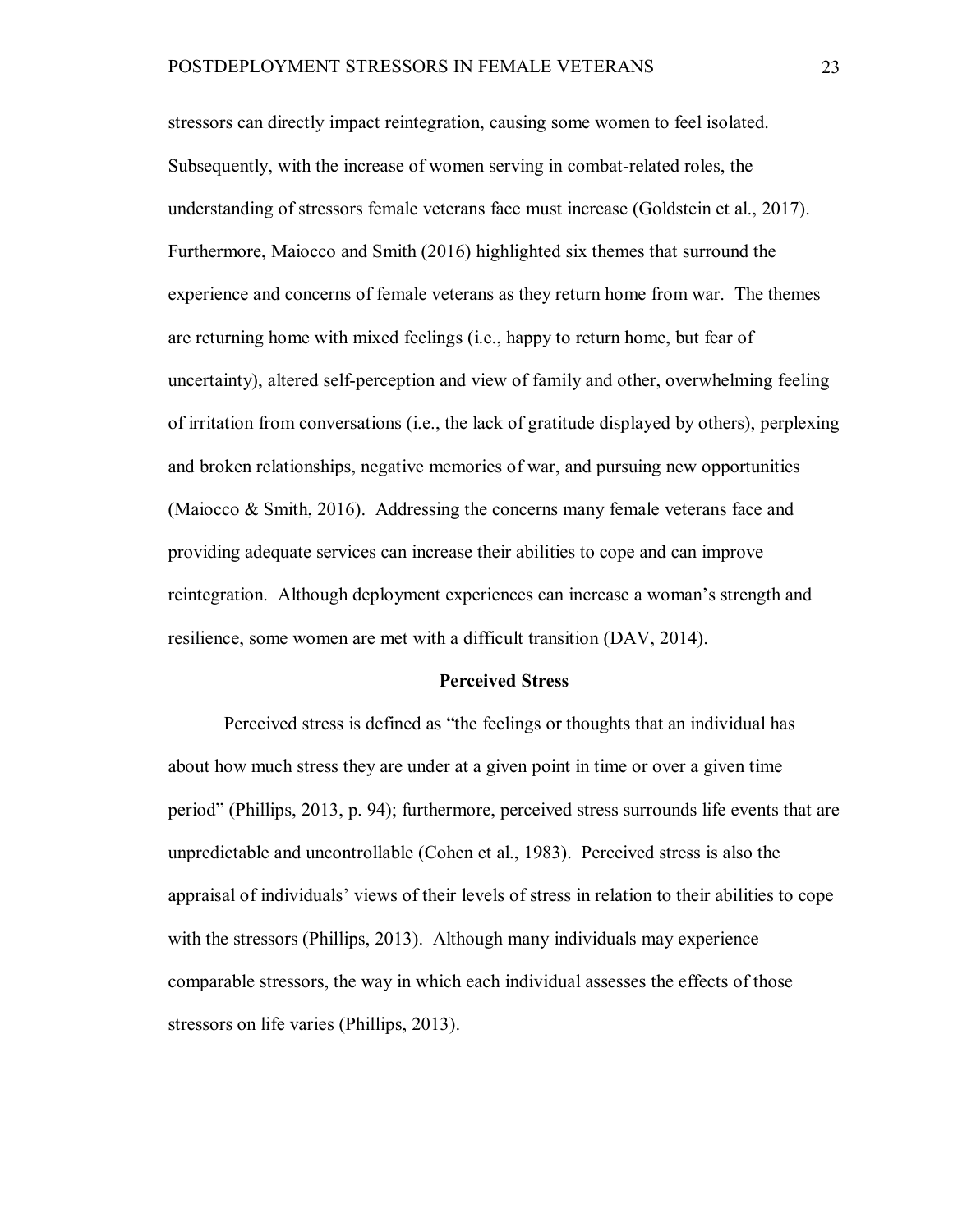# **Application to Female Veterans**

Female veterans' prior and current stressors in their civilian lives and military careers can be predictors of their levels of perceived stress. Although the research surrounding female veteran reintegration post deployment is limited and a considerable amount of the research focuses on male veterans, research highlighting female veterans' postdeployment experiences is increasing (Mattocks et al., 2012). Increased levels of perceived stress in female veterans may be attributed to such stressors as postdeployment social support and family functioning and deployment harassment and support, as well as predeployment interpersonal relationships and support and past and current life experiences. Adequate support and strong interpersonal relationships can help women cope with stress, resulting in lower perceived stress and improved reintegration.

As seen throughout the years, the role of women has shifted in society and in the military. Women's educational levels have increased, more women are working outside of the house, and women now hold male-dominant positions. Mattocks et al. (2012) suggested that women's domestic and child-rearing responsibilities remain more common, even though household duties have narrowed over the years. Moreover, women are no longer required to serve in domestic-related positions in the military and now serve in combat-related roles. With the change in women's responsibilities, female veterans may be at a higher risk for perceived stress.

Perceived stress speaks to women's thoughts and feelings concerning the amount of stress women believe they are experiencing and also incorporates female veterans' abilities to cope with their stress. Healthy coping techniques can decrease the high levels of perceived stress, ultimately improving reintegration. Burkhart and Hogan (2014)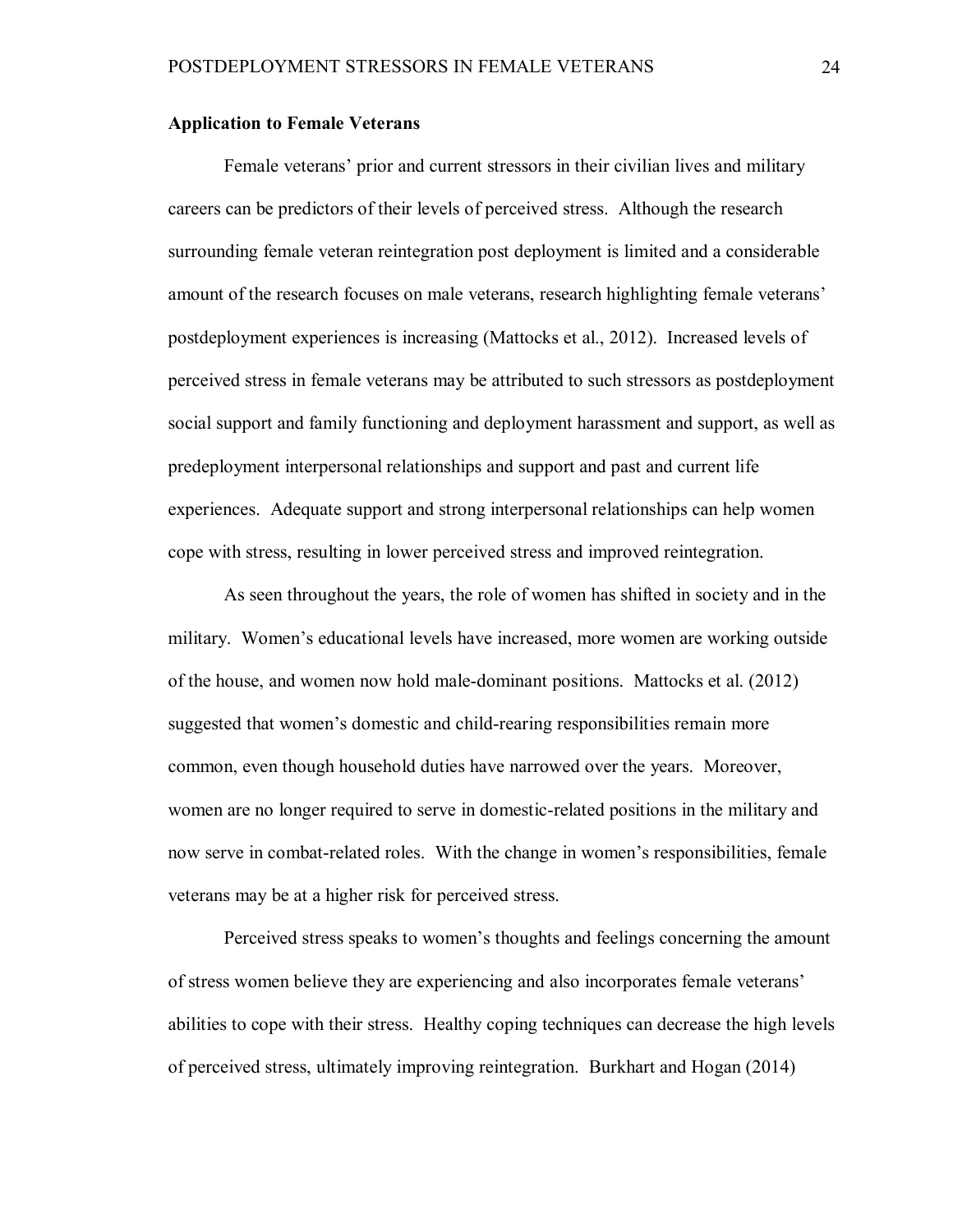highlighted seven phases in which female veterans identified stressors and ways they tried to cope with the transition from a civilian to a service member and during reintegration post war.

Burkhart and Hogan (2014) pointed out the process by which female veterans coped with their transitions included choosing the military, adapting to the military, being in the military, being a woman in the military, departing the military, experiencing the stressor of being a civilian, and making meaning of being a veteran-civilian. In regard to the first phase of coping, choosing the military, female veterans reflected that their choice to join the military rested on the ability to have academic and career opportunities for their future, to have an ability to experience life outside of their comfort zone, and, lastly, to have safety from poverty. The second phase, adapting to the military, highlighted women's processes of experiencing and coping with culture shock and then becoming a military service member, recognizing their newfound skills and strengths. The third phase, being in the military, emphasized that while many of the military policies may have provided structure, some female veterans viewed policy implementation as a stressor. Furthermore, exposure to violence in the military regardless of assignment was also viewed as a stressor. Although women enjoyed the adventures of living in the moment, some viewed the freedom as a stressor because of the consequences of rash decisions. Nevertheless, some women found fulfillment in acquiring a strong work ethic. However, being a woman in the military allowed for experiences of equality and inequality, depending on the environment in which one worked. Several women believed they were treated as inferior and were subjected to harassment, verbal abuse, sexual innuendoes, and sexual assault; subsequently, some women developed a protective factor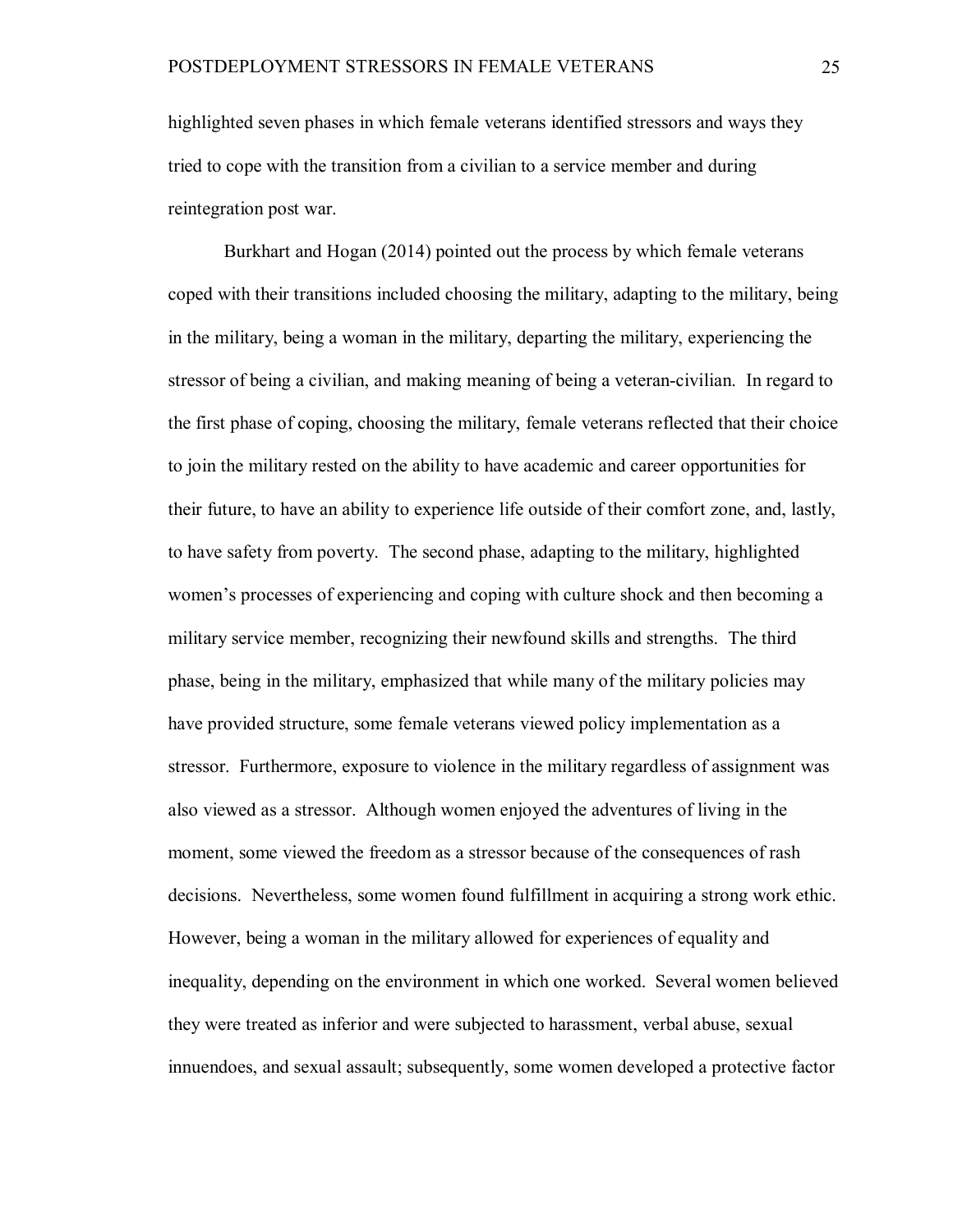and became hardened. The fifth phase of the process, departing the military, underscored that personal needs and wants were more important than remaining in the military. Moreover, experiencing stressors of being a civilian included feeling unprepared for civilian life, living a double life, and coping with symptoms of PTSD. Women were now faced with the culture shock of reintegration into civilian life and the need to feel satisfaction with and navigate their civilian lives. Additionally, some women felt they were living a different life and possessed values and morals different from those of their female civilian counterparts. To cope with the disconnect, women concealed some of their military experiences and maintained a separation as a veteran living in a civilian world. In the final phase of the process, making meaning of being a veteran-civilian, women reflected on military service and regained their sense of connection from belonging to a veteran-civilian community. Women also felt pride, respect, and inner strength from their military service (Burkhart & Hogan, 2014).

These identified stressors and process of coping speak to the various levels of perceived stress female veterans have in relation to their military experiences. Many female veterans use limited coping strategies, such as camaraderie, to deal with their stressors (Burkhart & Hogan, 2014). Women either avoid the use of coping techniques or never address the stressor (Burkhart & Hogan, 2014). The women in this particular study may have perceived their stress to be high, leading to the lack of their abilities to properly cope with such stressors. Also, as seen in this study, stressors have different meanings and different values for female veterans. Female veterans' ability to recognize and understand their perspective stressors is based not only on predeployment and military experiences, but also on postdeployment and military influences.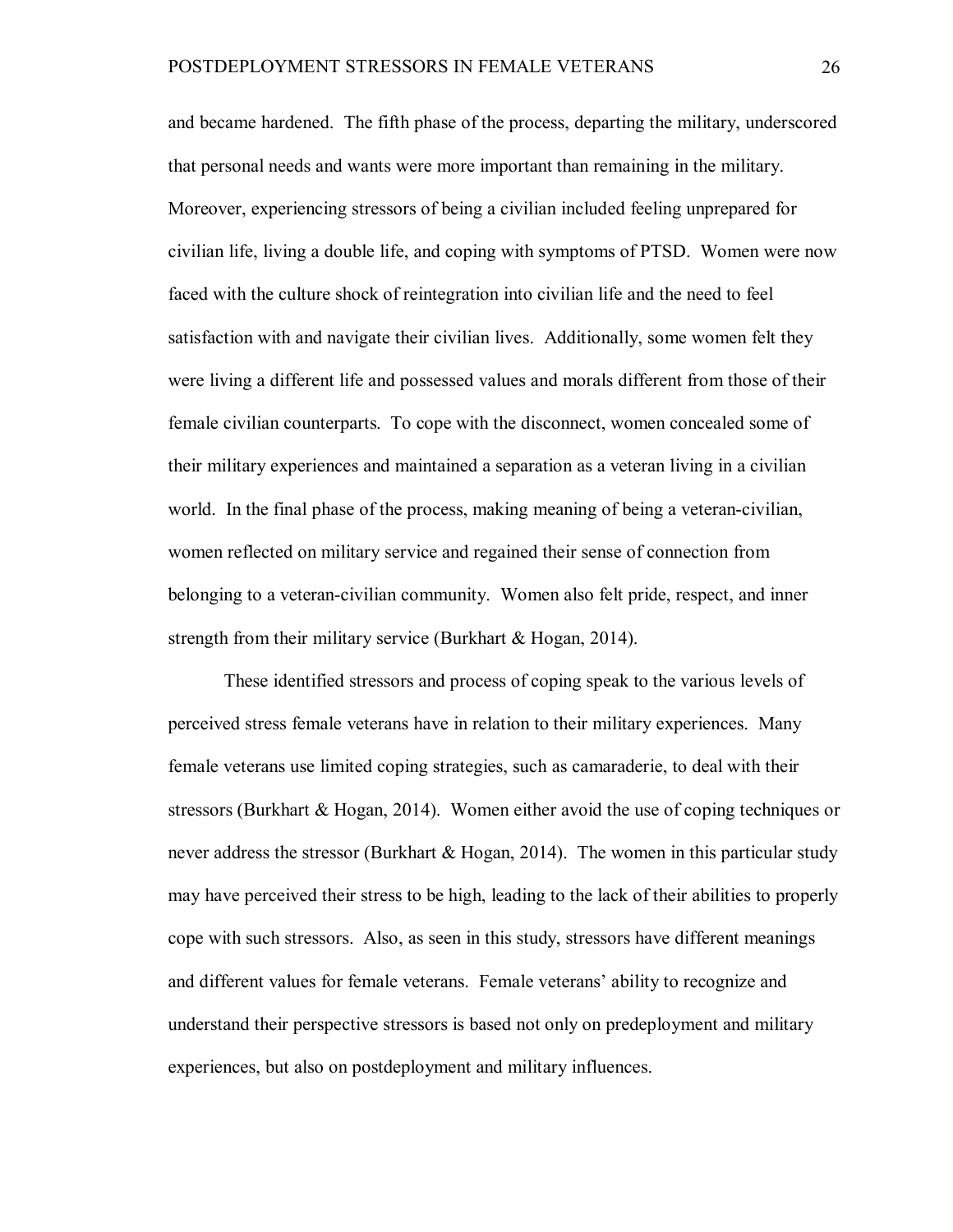Female veterans' perceived levels of stress in regard to their deployment and postdeployment experiences and stressors can be determining factors in their abilities to successfully reintegrate into civilian life post deployment. Mattocks et al. (2012) found that female veterans identified demanding military experiences and postdeployment reintegration concerns as stressors. Understanding some of the stressors female veterans face post deployment may help to better inform the military and mental health service providers. Similar to perceived stress, belief in one's ability to manage a specific situation can influence efforts toward managing such tasks as postdeployment stressors and the reintegration process.

# **Self-Efficacy Theory**

In daily life, people are challenged with making decisions, coping with stressors, and developing strategies to overcome difficulties and complete tasks. One's belief in self often dictates the course of action to handle problems and time needed to continue with current activities (Bandura, 1982). To accomplish goals, overcome challenges, and handle responsibilities, personal beliefs of efficacy should be considered.

Perceived self-efficacy implies "beliefs in one's capabilities to organize and execute the courses of action required to manage prospective situations" (Bandura, 1995, p. 2). Self-efficacy is reliant not on one's coping skill, but on the ability to employ and implement various resources to manage challenges and stress (Bandura, 1977). Efficacy influences cognitions, behaviors, emotions, and motivation, subsequently influencing all dimensions of life (Bandura, 1995).

Bandura (1982) noted that ability is only as good as its execution; thus, female veterans' perceived self-efficacy can help determine their capability to cope with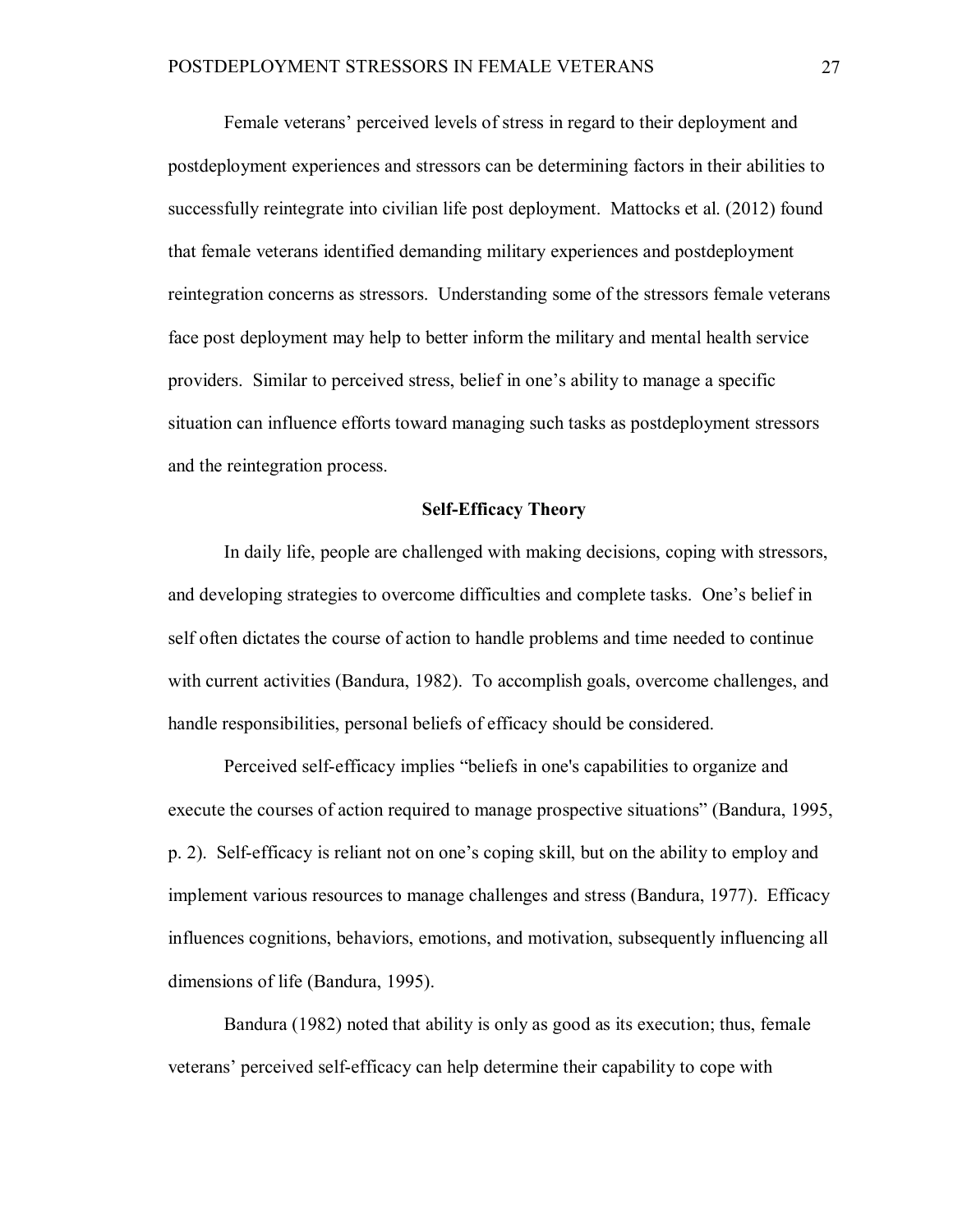postdeployment stressors and execution of reintegration. Perceived self-efficacy also impacts one's efforts; the higher the perceived efficacy, the more active and higher the performance and efforts (Bandura, 1977). Based on the understanding of the selfefficacy theory, female veterans with higher self-efficacy may have lower perceived stress and improved reintegration, whereas female veterans with lower self-efficacy may have higher perceived stress and difficulty with reintegration.

Self-efficacy is formed based on the interpretation of each source of efficacy belief highlighted by Bandura: mastery experience, vicarious experience, social persuasion, and physiological and emotional states (Bandura, 1995). Mastery experience is often the primary method of developing a strong sense of efficacy and provides evidence that one has the ability to succeed (Bandura, 1995). Female veterans' resiliency to prior experiences can increase their abilities to overcome postdeployment stressors and have an improved reintegration. According to Bandura (1995), success builds a robust sense of self-efficacy, whereas failure challenges self-efficacy if efficacy is not first obtained. Female veterans' abilities to recognize victories over past difficulties and setbacks increase the probability to develop a resilient sense of self-efficacy, leading to a decrease in perceived stress.

The second influence of self-efficacy, vicarious experiences, is developed through observations and social models (Bandura, 1995). Observations of the successes of role models or comparable individuals increase one's belief in one's own ability to master similar circumstances (Bandura, 1995). The greater the assumed similarities among female veterans, the greater the chances of more successful reintegration and lower perceived stress.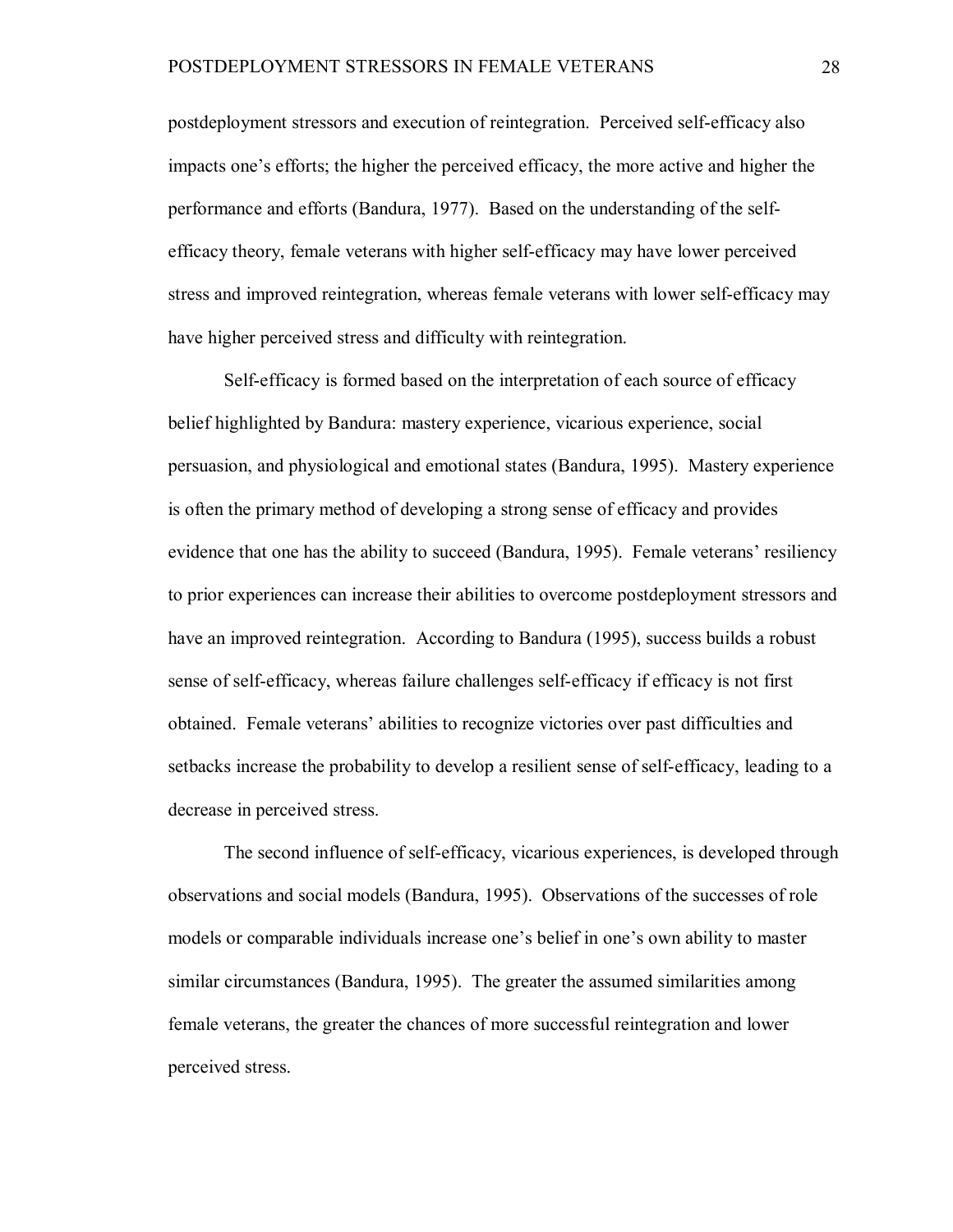Social persuasion denotes verbal praises from others that highlight mastery of activities, thereby helping to persuade individuals' beliefs that they also have the ability to succeed (Bandura, 1995). Positive verbal praise and support focus on improvements instead of achievements (Bandura, 1995). Social support, encouragement, verbal praise, and identification of strengths can help female veterans increase their efforts to cope with postdeployment stressors and reintegrate upon returning home from deployment. The final source to strengthen self-efficacy is physiological and emotional states. Physiological and emotional states are evaluations of confidence to judge situations based on physical reactions and emotional temper (Bandura, 1995). Female veterans' abilities to evaluate their feelings and physical sensations can improve personal efficacy beliefs and mood when faced with postdeployment stressors and reintegration concerns.

High self-efficacy is more likely to be associated with high levels of selfconfidence. Therefore, based on the self-efficacy theory, female veterans who possess high self-efficacy may have low perceived stress and few readjustment difficulties.

In summary, more women are serving in the military today than ever before, and these numbers are expected to increase over the ensuing years. Female service members are also serving in more combat-related roles. Even though, however, on the whole, female service members are exposed to less combat than that faced by their male counterparts, their rates for developing trauma-related disorders are higher than those of their male counterparts. Female veterans may exhibit several unique stressors and difficulties related to reintegration. Understanding factors related to deployment and post deployment that may be associated with postdeployment adjustment difficulties and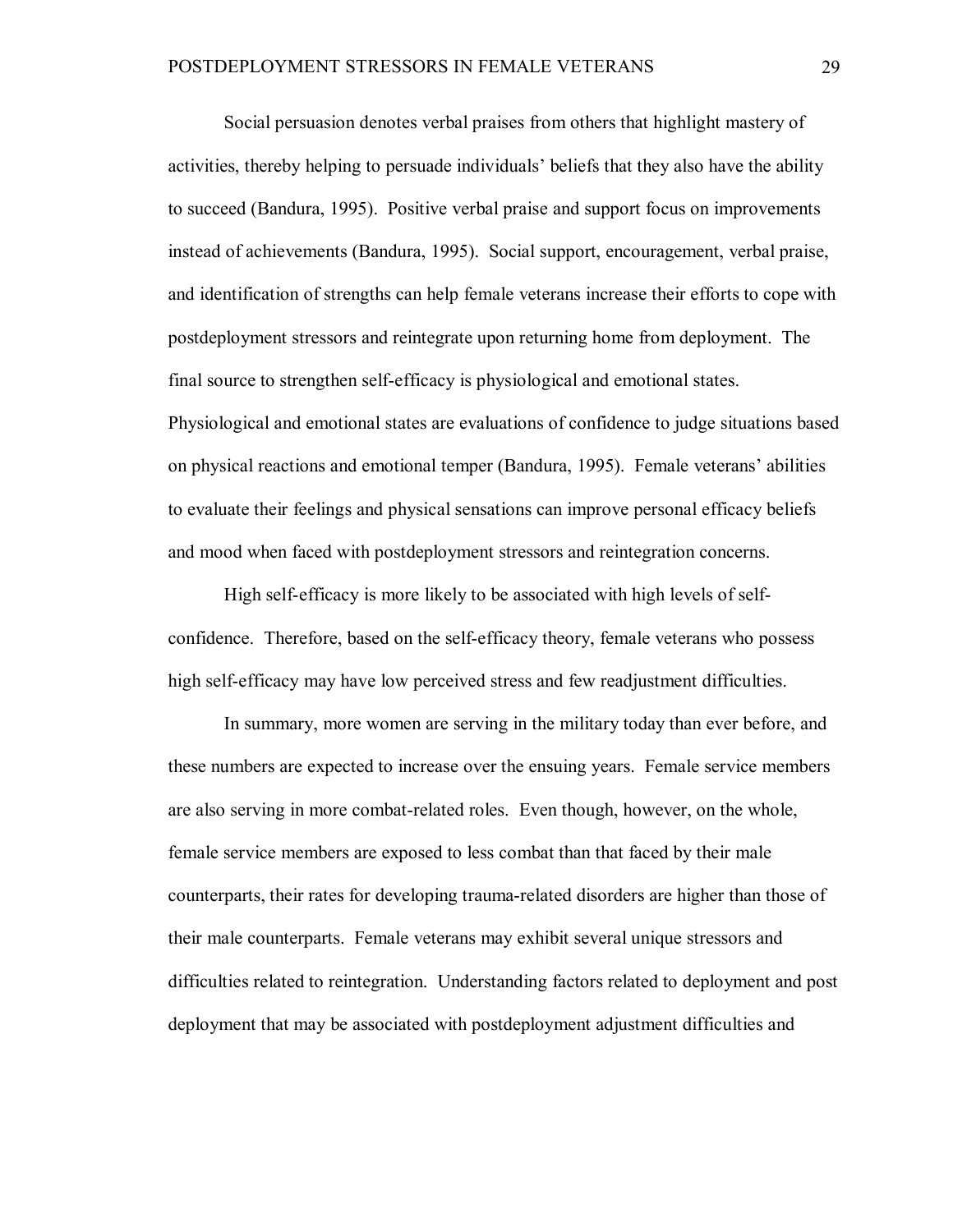stress is important. Such information may prove useful in designing female-friendly reintegration programs that meet the needs of this population.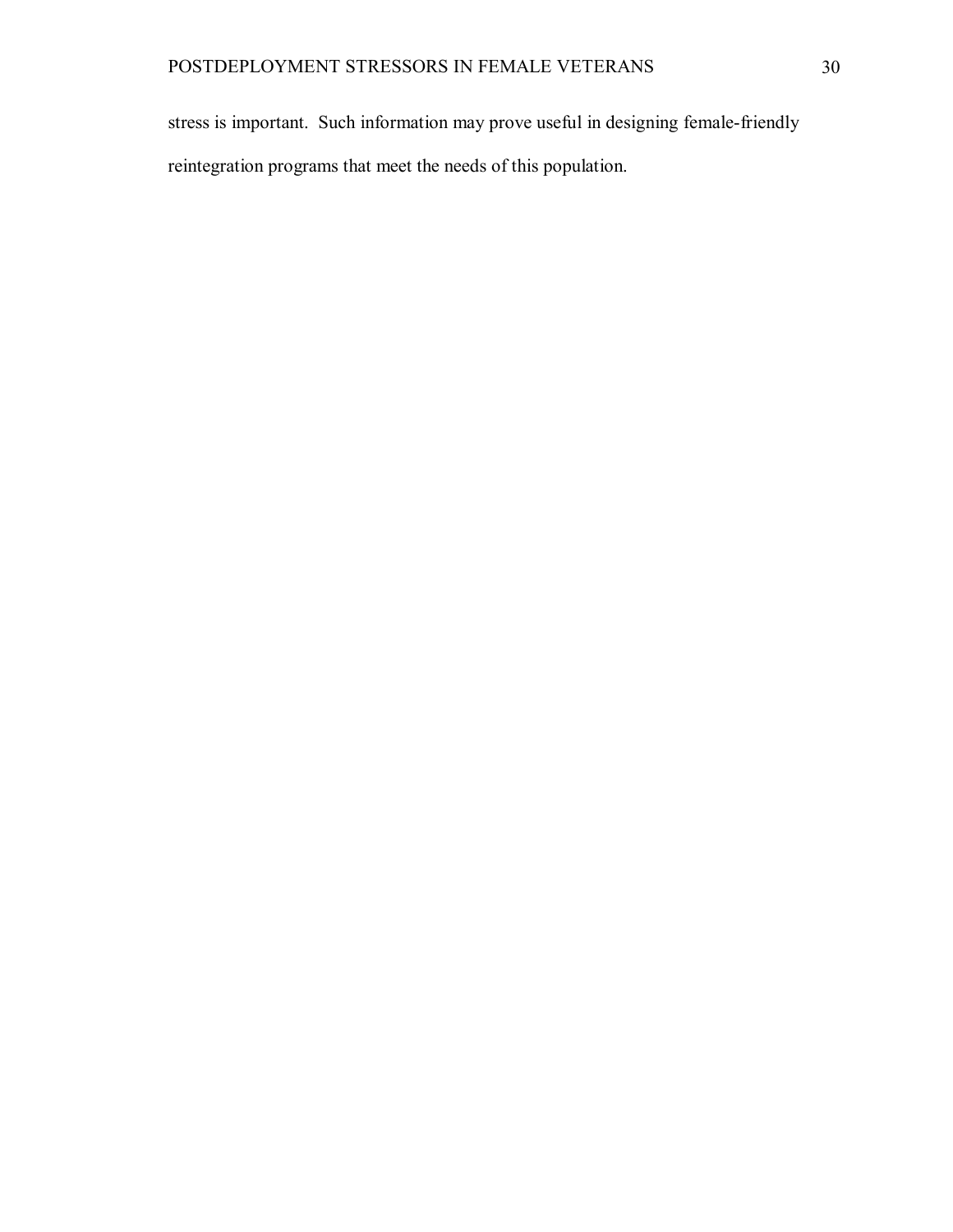### **CHAPTER 3: METHODOLOGY**

The purpose of this study was to identify factors associated with and predictive of postdeployment distress and to identify and explore stressors specific to female veterans' experiences once they separated from the military. Participants were asked to complete measures on postdeployment life events, postdeployment support, postdeployment family experiences, perceived stress, and reintegration. A correlational regression design, more specifically, descriptive research, was used to explore, determine, and develop a better understanding of postdeployment stressors. In total, the participants were asked to complete a demographic questionnaire along with five measures.

## **Participants**

#### **Screening and Recruitment**

The participants for this study were female veterans of the U.S. Armed Forces who had deployed to combat or noncombat war zones at least one time. These female veterans varied in age, race, and socioeconomic status. The participants were recruited through listservs, local veterans' organizations, and various social media platforms, including Facebook, Instagram, and Craigslist, by receiving a brief description and invitation to participate in the study. Compensation was not provided, but subjects were offered a chance to win one of six \$50.00 gift cards for their participation in the study.

### **Inclusion and Exclusion Criteria**

The inclusion criteria included female participants who were at least 18 years of age. These veterans included women from all military branches: Army, Marines, Air Force, Navy, and Coast Guard. Female veterans should have deployed at least one time and have been separated from the military for a minimum of 3 months. Each participant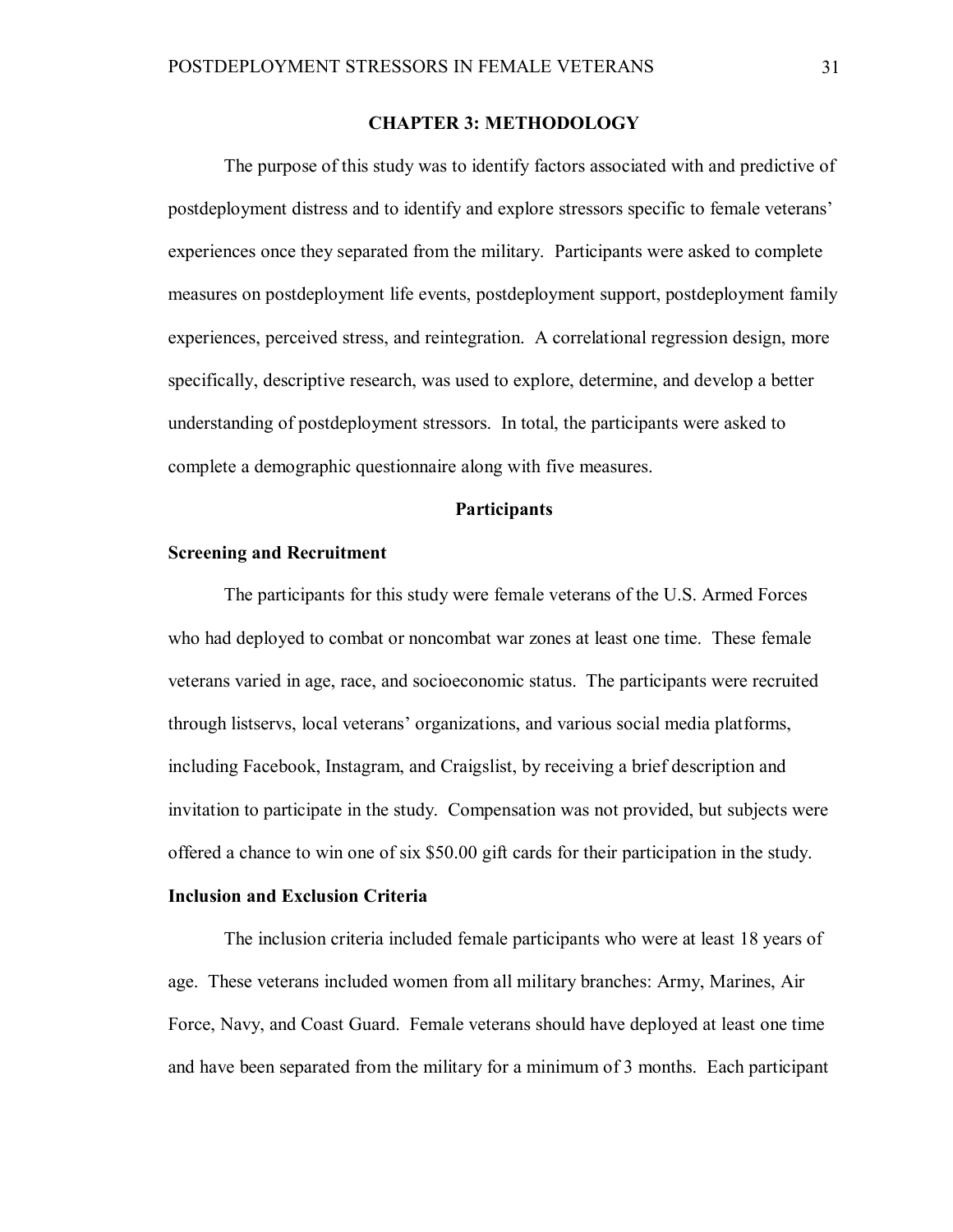had the ability to read and comprehend the English language and had Internet access for a minimum of 30 minutes.

The exclusion criteria were female service members who had not obtained veteran status, as well as all male veterans. Furthermore, any female service member who was younger than the age of 18 years was not included in this study. Those who did not have access to the Internet and did not have the ability to understand the English language were excluded from this study.

#### **Measures**

### **Demographic Questionnaire**

Along with the five measures, a demographic questionnaire was administered to gather general demographic information on the female veterans. The demographic questionnaire collected data on gender, age, race, ethnicity, relationship status, number of children, number of people in household, and if head of household. Military-specific questions included military branch, total years of service, number of deployments, combat zone(s)/operation(s) during deployment, type of military discharge, reason for separation, deployment era/years, time since last served in the military, number of years since last deployment, and highest rank. Finally, data were also collected on education level, employment status, student status, and overall ability to readjust into civilian life (see Appendix A).

## **Deployment Risk and Resilience Inventory – 2**

The Deployment Risk and Resilience Inventory-2 (DRRI-2), which is a selfreport measure, was developed by Department of Veterans Affairs National Center for Posttraumatic Stress Disorder staff (Vogt et al., 2013). The DRRI-2 is composed of 17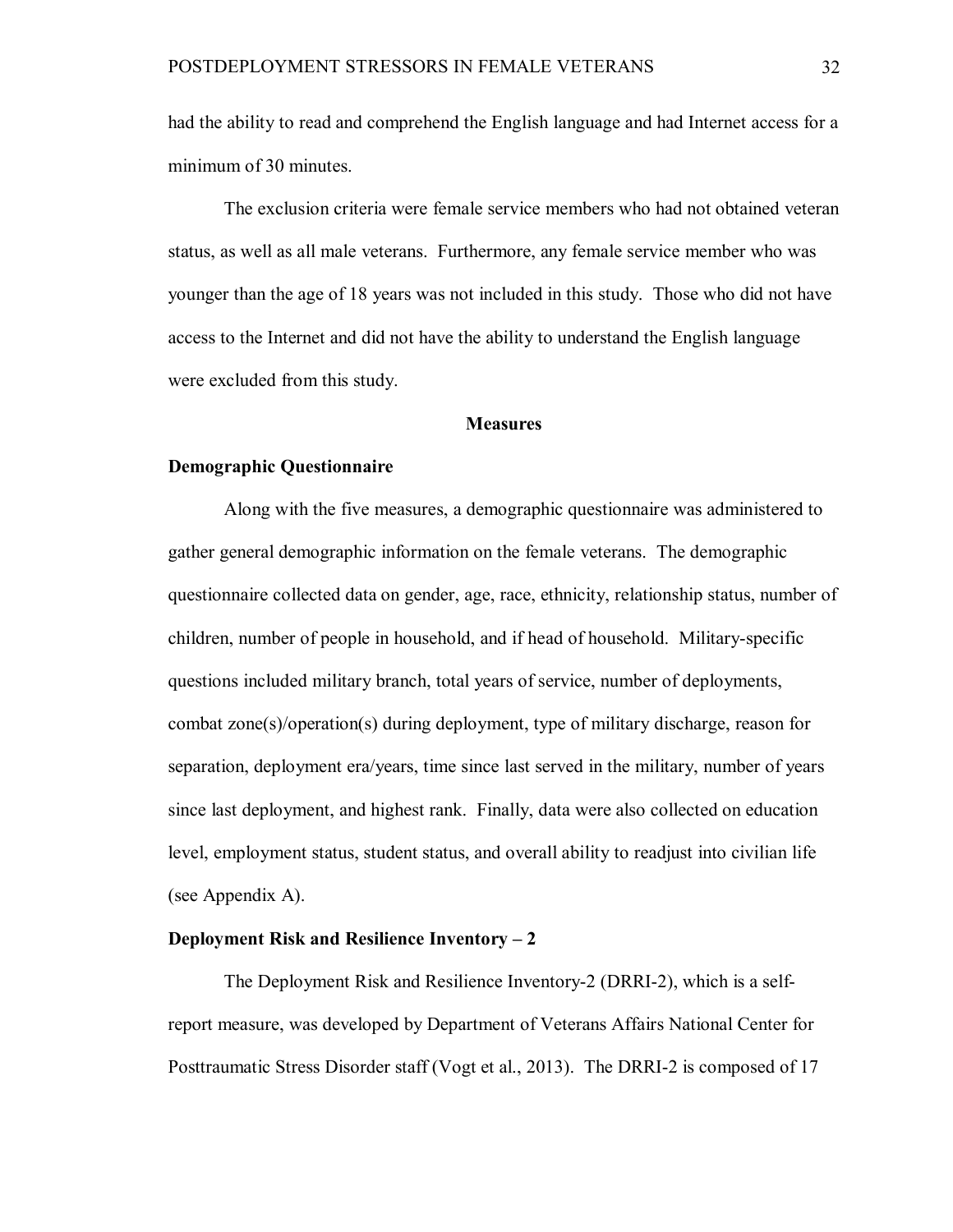measures that assess risk and resilience factors of predeployment, deployment, and postdeployment. The measures can be used independently and do not require one score to determine overall deployment experiences (Vogt et al., 2013). For purposes of this study, postdeployment measures were administered.

The Postdeployment Life Events Scale, Section N, is a dichotomous scale  $(0 = no;$  $1 = yes$ ) used to determine veterans' exposures to stressful events separate from deployment. The items are summed and scores range from  $0 - 14$ , with a higher score indicating exposure to supplemental life stressors after deployment. Section O, Postdeployment Support, is a 5-point Likert scale (1 = *strongly disagree*; 5 = *strongly agree*). The Postdeployment Support scale assesses veterans' current levels of support and levels of support following their most recent deployment. The items are summed, and scores range from  $0 - 50$ , with a higher score indicating more perceived postdeployment social support. The Postdeployment Family Experiences, Section P, is a 5-point Likert scale (1 = *strongly disagree*; 5 = *strongly agree*) used to evaluate postdeployment family experiences. The items are summed, and scores range from 12 – 60, with a higher score indicating greater positive family functioning.

The revised DRRI-2 scales were compared to the original DRRI items and determined to have strong criterion validity and internal consistency reliability (Vogt et al., 2013). The DRRI-2 scales averaged Cronbach's  $\alpha$  is .92; more specifically, the Cronbach's  $\alpha$  for stressors, social support, and family functioning scales are .70, .90, and .96, respectively (Vogt et al., 2013). The DRRI-2 exhibited a moderate to strong correlation with posttraumatic stress disorder (PTSD) symptoms and has an absolute value of correlations ranging from  $|r| = 0.15$  to 0.56. All correlations were significant at the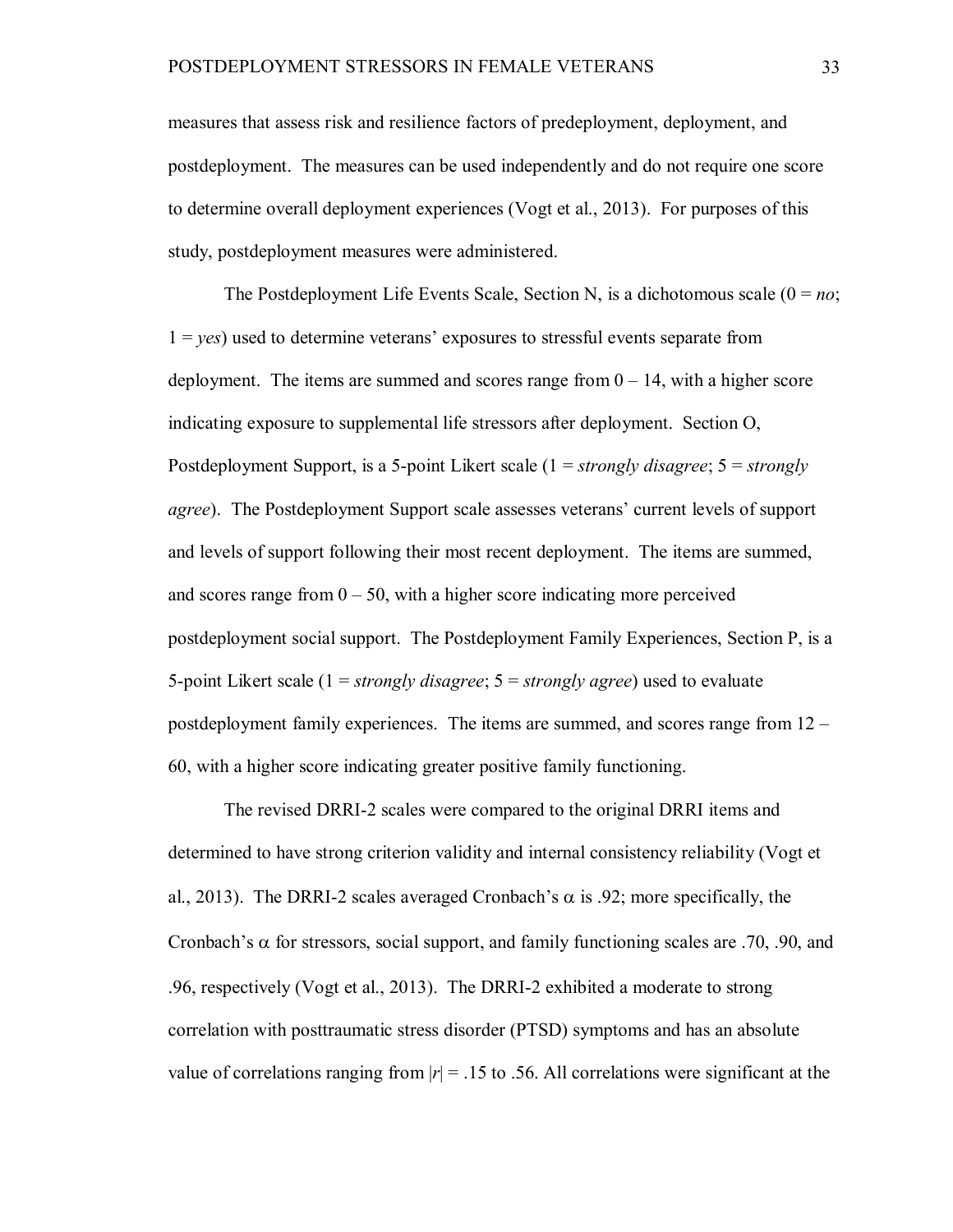*p* < .050 level (Vogt et al., 2013). The DRRI-2 is the second version of the DRRI and was used in this study.

## **The Perceived Stress Scale**

The Perceived Stress Scale (PSS), which is a 5-point Likert (0 = *never*; 4 = *very often*) self-report measure, was created to assess perceived stress and appraisal of life's situations as stressful. The items are summed, and scores range from  $0 - 56$ , with higher scores indicating a higher level of stress. The PSS demonstrated internal reliability, with Cronbach's  $\alpha$  scores ranging from .84 - .86 (Cohen et al., 1983). Although the PSS exhibited satisfactory test-retest reliability at a 2-day interval  $(r = .85)$ , the test-retest reliability at 6 weeks was unsatisfactory  $(r = .55; \text{Cohen et al., } 1983)$ . Scores of male and female individuals were converted to *z* scores (Cohen et al., 1983). Overall, the PSS is free of content-specific information and can be used across populations (Cohen et al., 1983). The PSS is available as a 4-, 10-, or 14- item self-report; for purposes of this study, the 14-item measure was administered.

### **The Military to Civilian Questionnaire**

The Military to Civilian Questionnaire (M2C-Q) is a 16-item self-report measure, rated on a 5-point Likert scale  $(0 = no \frac{difficult}{y}$ ;  $4 = \frac{extreme \frac{difficult}{y}}{x}$ , that assesses postdeployment reintegration difficulty. Scores range from  $0 - 4$ , with higher scores suggesting greater challenges with reintegration. To arrive at a final score, the sum of the items is divided by the number of items completed with responses other than "does not apply." "Does not apply" is an option and can be selected for four items that measure spouse/partner and children relationships and work and school functioning (Sayer et al., 2011). Although the initial study was limited to Operation Enduring Freedom and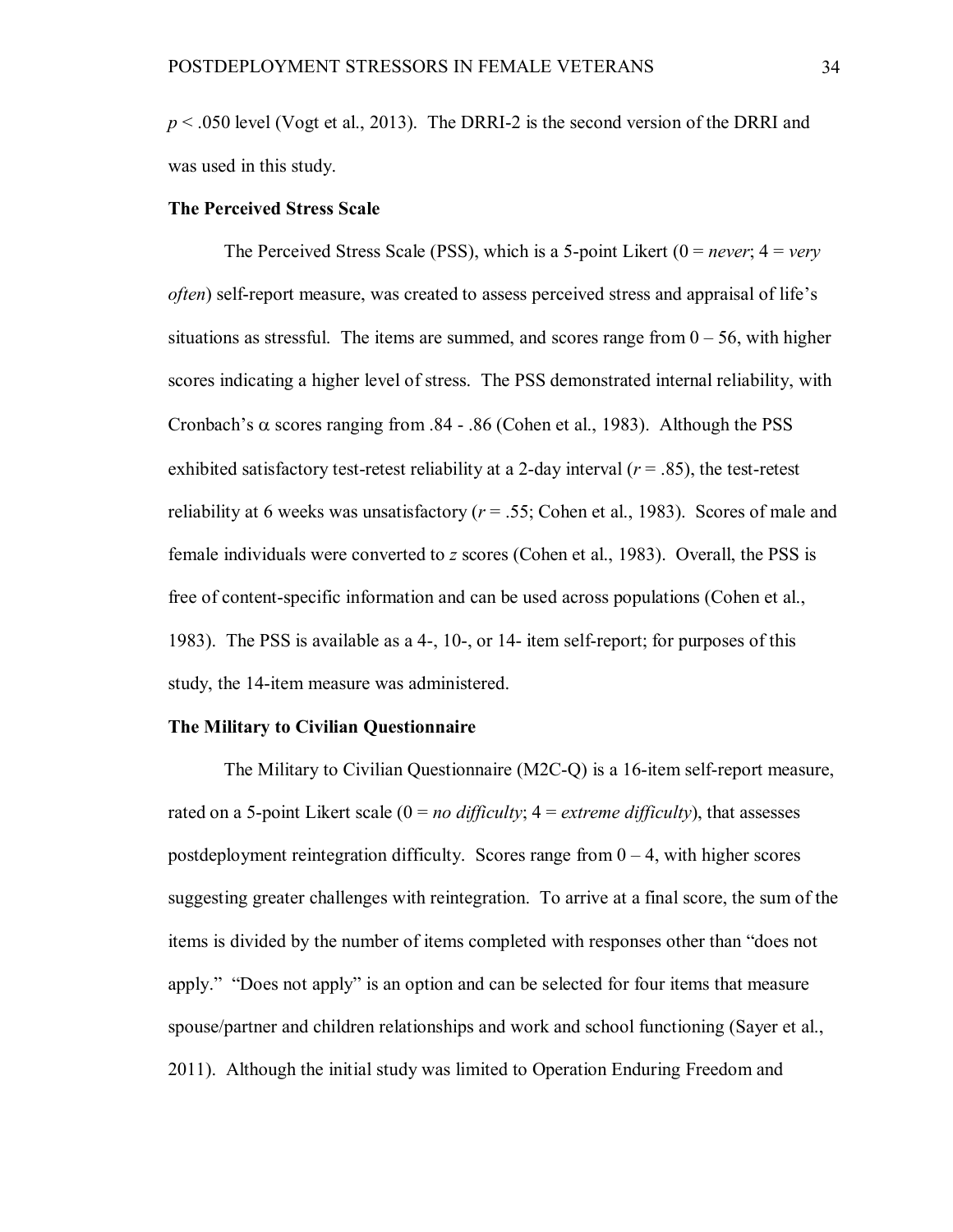Operation Iraqi Freedom (OEF/OIF) veterans, the M2C-Q demonstrated a high internal consistency with a Cronbach's  $\alpha$  of .92 (Sayer et al., 2011).

### **Procedures**

Researchers obtained approval for the study through the Institutional Review Board at the Philadelphia College of Osteopathic Medicine. This study's measures were combined into one document and made accessible through one link via the Internet. The study, along with its description, was posted on social media platforms (i.e., Facebook, Instagram, and Craigslist) and other additional listservs and sites for solicitation. Participants had direct access to the study via the posted link. If a female veteran chose to be a part of the study, she was made aware that participation was voluntary and completely anonymous and was then redirected to the study's home page (see Appendix B).

The Demographic Questionnaire was followed by the  $DRRI - 2$ , the PSS, and the M2C-Q. The order of questionnaires was randomized. Specific directions were provided for each measure, and participants were notified of the survey's time frame, approximately 20 to 30 minutes. Participants were not allowed to move to the next question without answering the current question. Furthermore, the survey automatically proceeded to the next question once the current question was answered.

At the end of the survey, female veterans were thanked and had the option to enter a raffle for their participation. Additionally, participants were provided with a list of military-related resources if they wished to explore (see Appendix C). The drawing was prearranged through an online engine (i.e., REDCap), allowing the female veterans to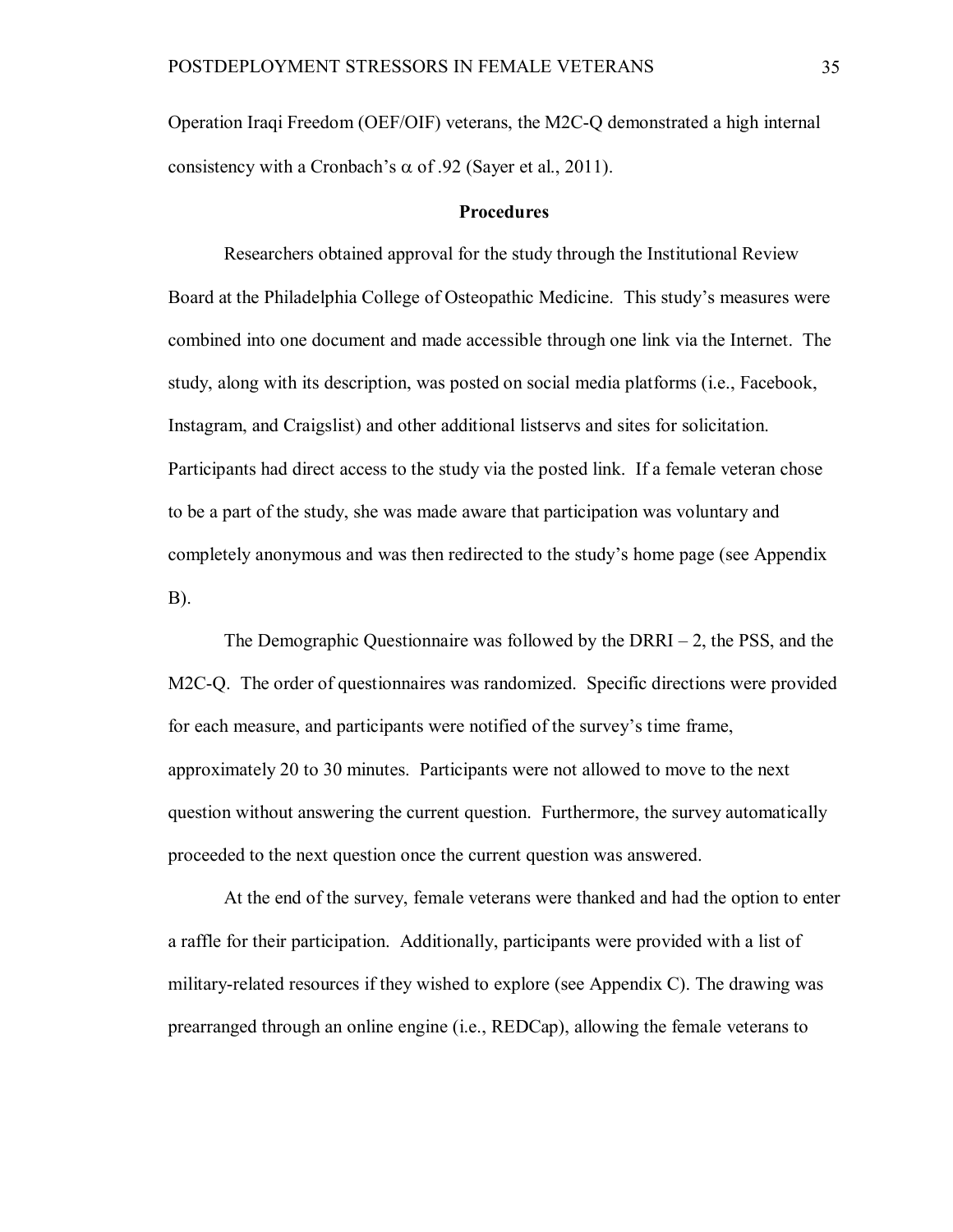enter the drawing while remaining anonymous. Upon completion of data collection, all data were analyzed by the researchers.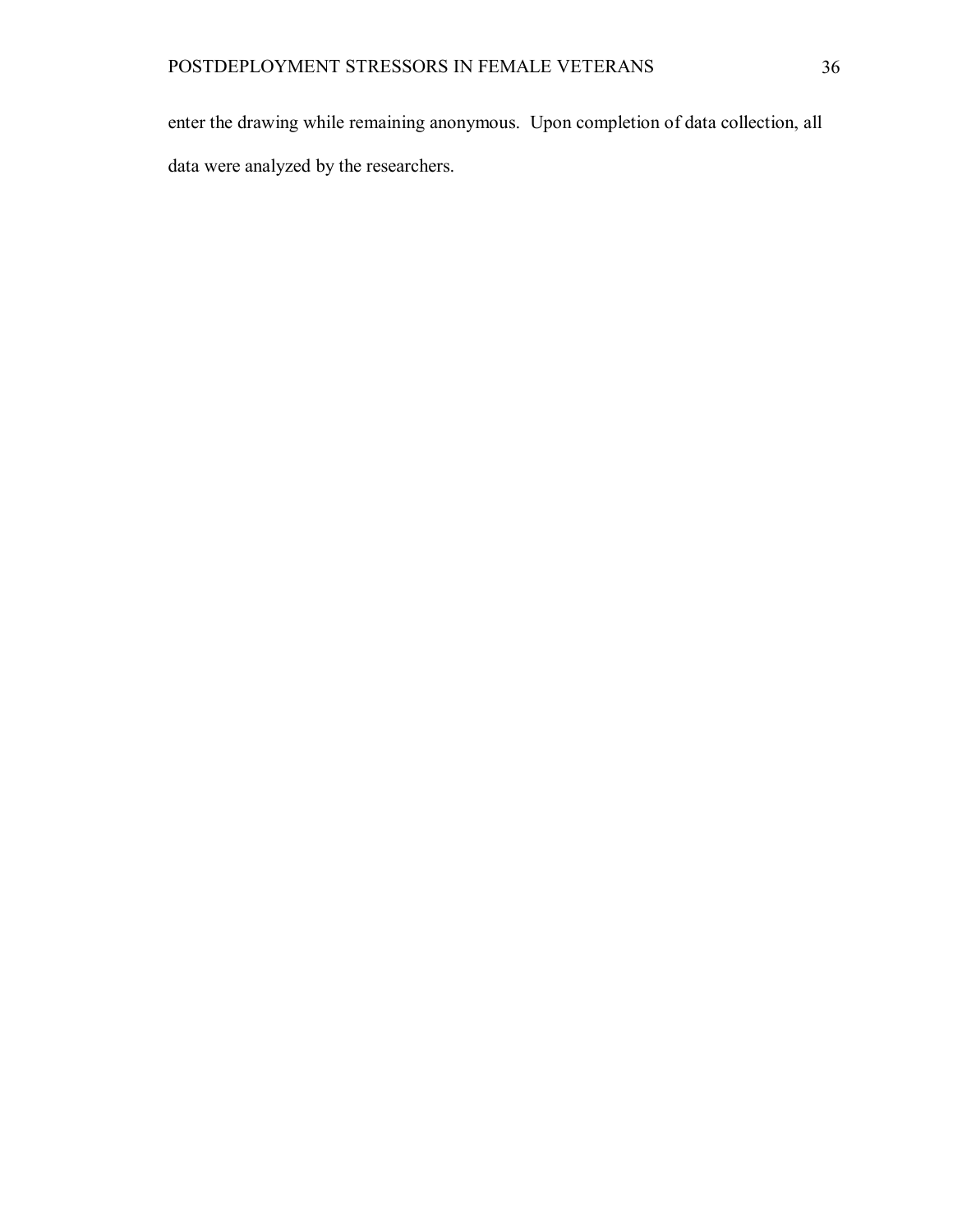### **CHAPTER 4: RESULTS**

This chapter provides details on the data obtained from this study. The results of the study are presented throughout this chapter. First, the demographic characteristics of the sample are described followed by the correlational and regression analyses.

#### **Statistical Analysis Plan**

Descriptive statistics were conducted to examine the demographic characteristics of the sample. The factors included gender, age, race, relationship status, military service background, education level, employment status, student status, and household information. A multiple linear regression was used to determine if the subtest variable (i.e., Life Events, Support, and Family Experiences) scores predicted stress and reintegration difficulty as measured by scores on the criterion variables of Perceived Stress Scale (PSS) and Military to Civilian Questionnaire (M2C-Q), respectively.

Owing to the number of analyses performed, a Bonferroni correction alpha level of 0.01 was used for the regression analyses to determine a more stringent alpha level criterion. For a medium effect size at the .05 level of significance at 80% power with three predictors, a power of analysis required a minimum of 107 subjects to complete the survey to determine if stressors predict difficulty with reintegration post deployment. To obtain 107 subjects, researchers determined 321 participants were necessary to recruit. The IBM Statistical Package for Social Sciences and REDCap were used to calculate and analyze the data.

#### **Demographic Analysis**

The sample consisted of 69 participants, who all identified as female veterans 18 years of age and older who could read and understand the English language. All of the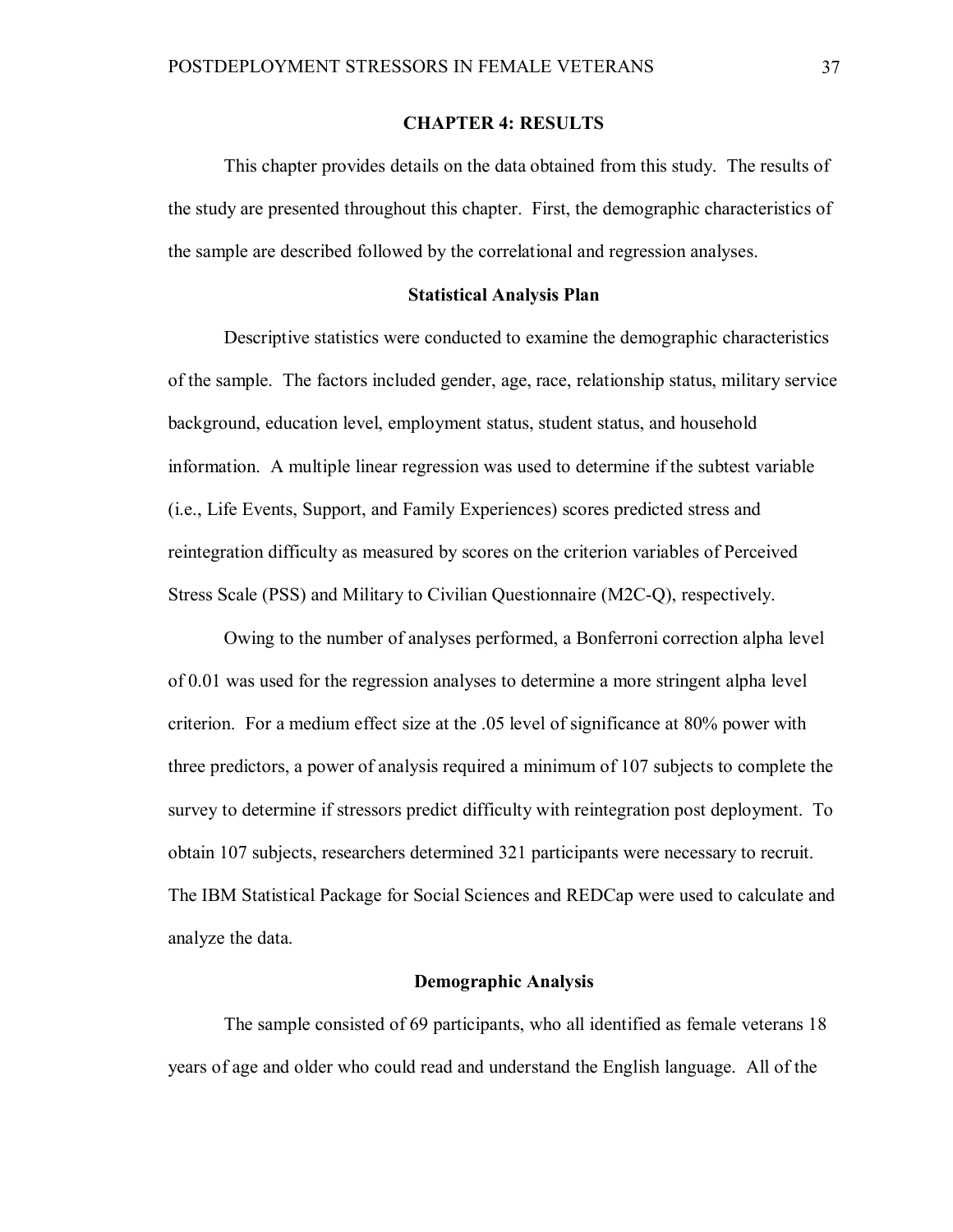participants had been deployed to either a combat and/or a noncombat zone and had been out of the military for at least 3 months. The participants' age range was 20 to older than 60 years of age. Participants identified as 60.9% Caucasian, 15.9% African American, 17.4% Hispanic, 2.9% Asian/Pacific Islander, and 2.9% Other (e.g., 1.4% Native American and 1.4% Native American/African American). Of the participants, 15.9% identified as single, 8.7% living together in committed relationship (not married), 43.5% married, 2.9% separated, 26.1% divorced (not remarried), and 2.9% widowed (not remarried). With regard to total number of children, 24.6% reported having no children, 20.3% one child, 33.3% two children, 10.1% three children, 7.2% four children, 2.9% five children, and 1.4% seven children. The number of people within the household, including the participant, was as follows: 2.9% zero, 15.9% one, 31.8% two, 21.7% three, 14.5% four, 8.7% five, and 4.3% six. Lastly, more than half of the participants reported being head of household (62.3%). Participants' education level, employment status, and student status are presented in Tables 1, 2, and 3.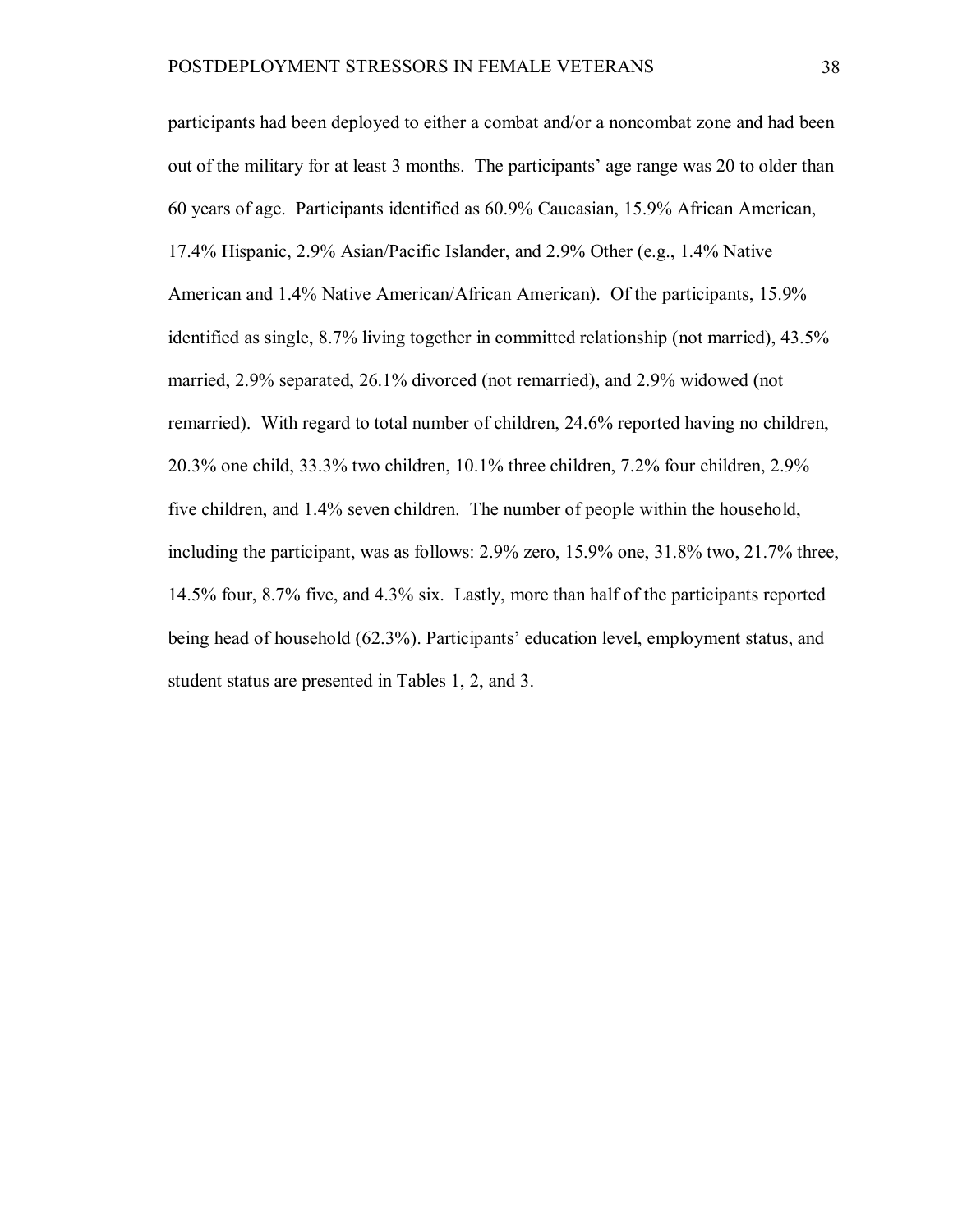# **Table 1**

# *Education Level*

| <b>Education</b> level                                      | $\,N$ | Freq $(\% )$ |
|-------------------------------------------------------------|-------|--------------|
| High school diploma or equivalent                           | 9     | 13.0         |
| Associate degree                                            | 16    | 23.2         |
| Bachelor's degree                                           | 18    | 26.1         |
| Master's degree                                             | 21    | 30.4         |
| Doctoral degree                                             | 3     | 4.3          |
| Other: $(1)$ 1 year of college; $(2)$ 2<br>years of college | 2     | 2.9          |

# **Table 2**

# *Current Employment Status*

| Employment status | N  | Freq $(\% )$ |
|-------------------|----|--------------|
| Employed          | 29 | 42.0         |
| Unemployed        | 25 | 36.2         |
| Retired           | 15 | 21.7         |

# **Table 3**

# *Current Student Status*

| Student status | N  | Freq $(\% )$ |
|----------------|----|--------------|
| Student        | 17 | 24.6         |
| Not a student  | 52 | 75.4         |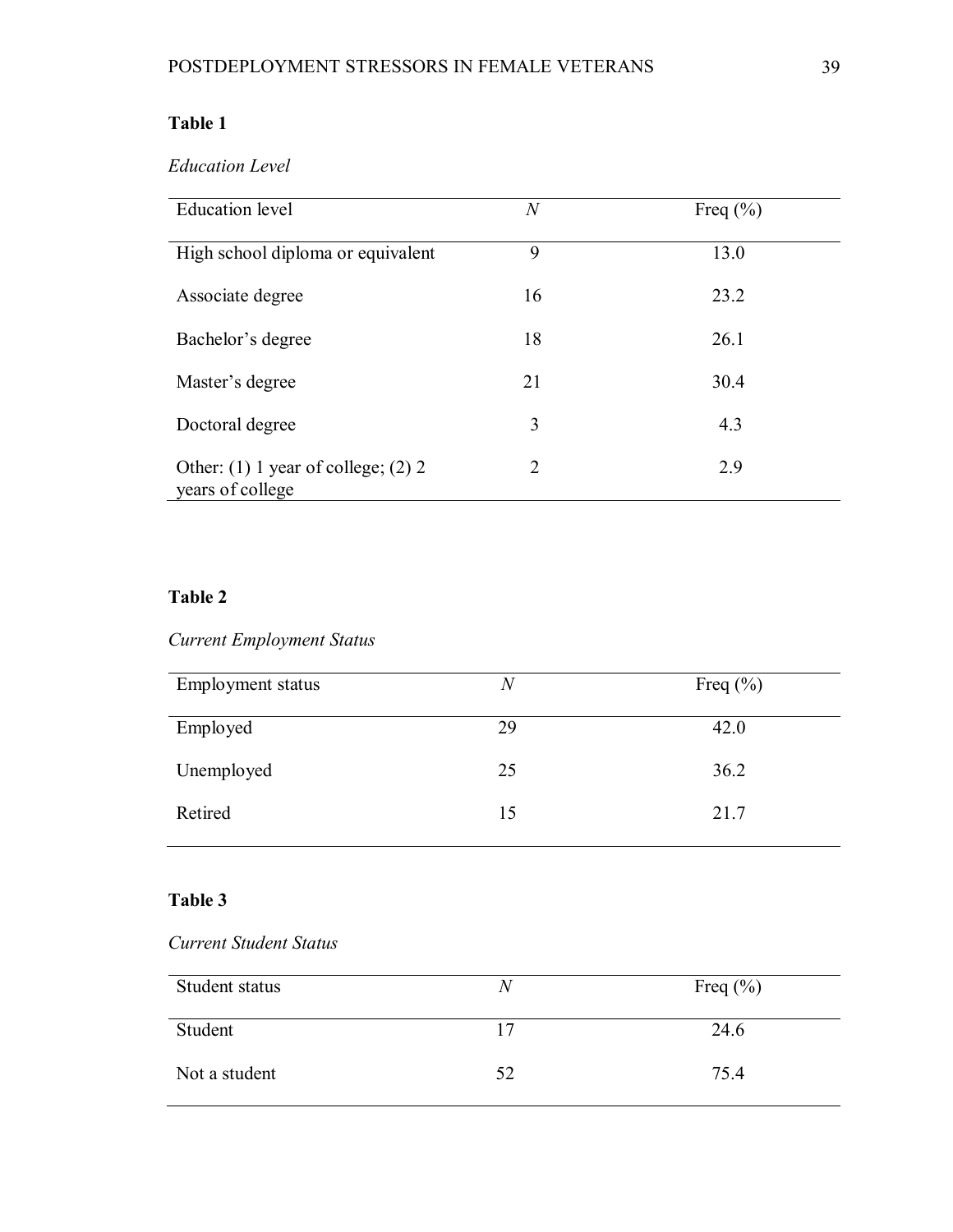Participants served in the Army (50.7%), Marine Corps (7.2%), Air Force (11.6%), Navy (29.0%), or Coast Guard (1.4%). Participants' military service ranged from 2 to greater than 20 years, with a variety of highest held military ranks ranging from private to colonel. With regard to the number of deployments, 8.7% reported zero deployments, 43.5% one deployment, 24.6% two deployments, 11.6% three deployments, 7.2% four deployments, 1.4% five deployments, and 1.4% 12 deployments. One person mistakenly reported 45 deployments. Participants reported serving in a variety of settings while deployed. Combat and noncombat zone(s) included, but were not limited to, Afghanistan, Africa, Iraq, Arabian Sea, and Greece. Military operation(s) included, but were not limited to, Operation Enduring Freedom (OEF), Operation Iraqi Freedom (OIF), Destroyer Designated Guided, Operation New Dawn, Operation Spartan Shield, and Operation Inherent Resolve.

The years in which participants were deployed ranged from 1983 to 2017. Likewise, the time since participants last served in the military varied, with the longest timespan being 42 years ago. The type of discharge received from the military and the reason for separation from the military are described in Tables 4 and 5.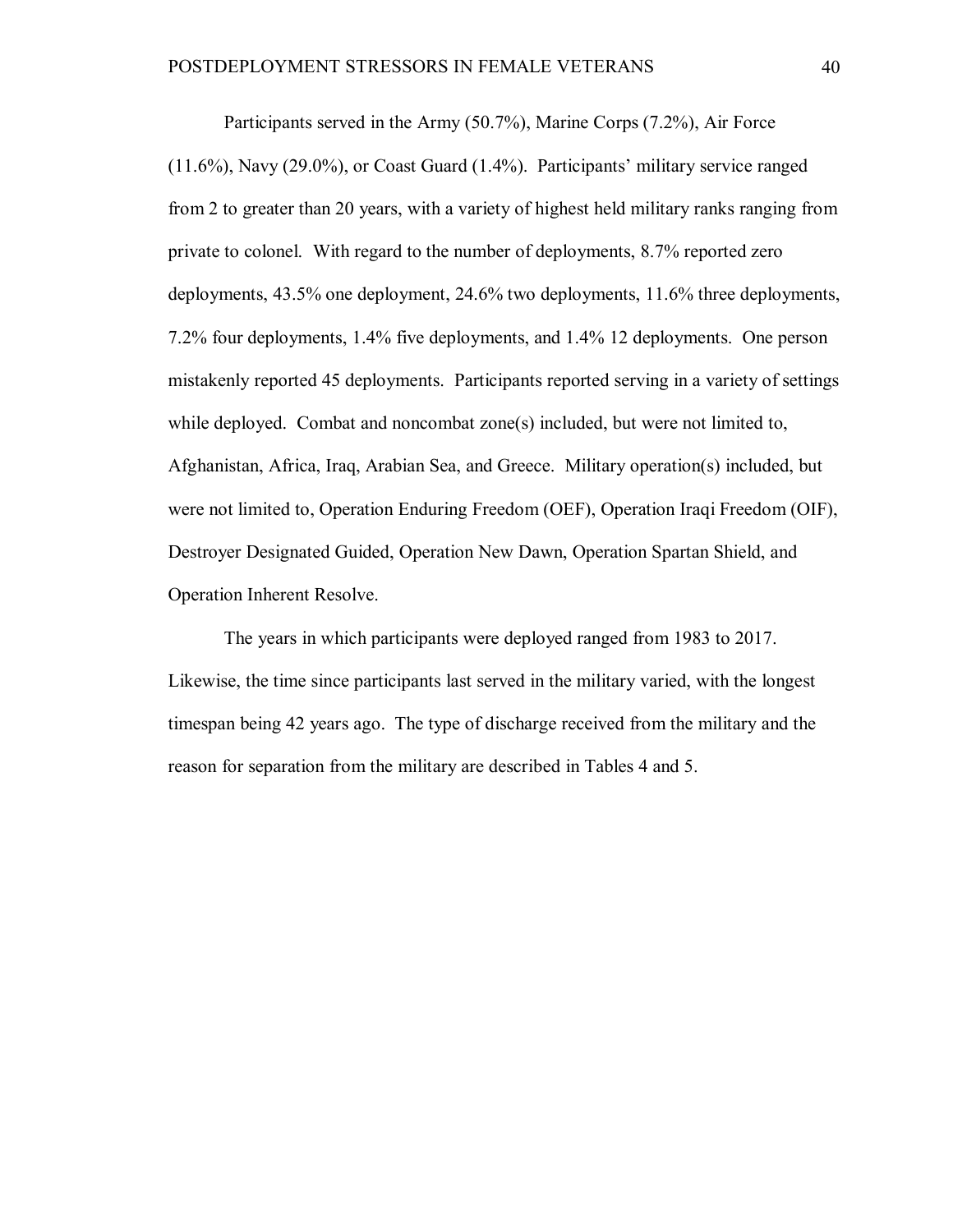# **Table 4**

*Type of Military Discharge*

| Discharge type | N  | Freq $(\% )$ |
|----------------|----|--------------|
| Not applicable |    | 1.4          |
| Honorable      | 65 | 94.2         |
| General        | 3  | 4.3          |

# **Table 5**

# *Reason for Separation from the Military*

| Reason for separation | $\,N$          | Freq $(\% )$ |
|-----------------------|----------------|--------------|
| Not applicable        | $\overline{4}$ | 5.8          |
| Medical separation    | 13             | 18.8         |
| Administrative action | $\overline{2}$ | 2.9          |
| End of obligation     | 29             | 42.0         |
| Retirement            | 12             | 17.4         |
| Other                 | 9              | 13.0         |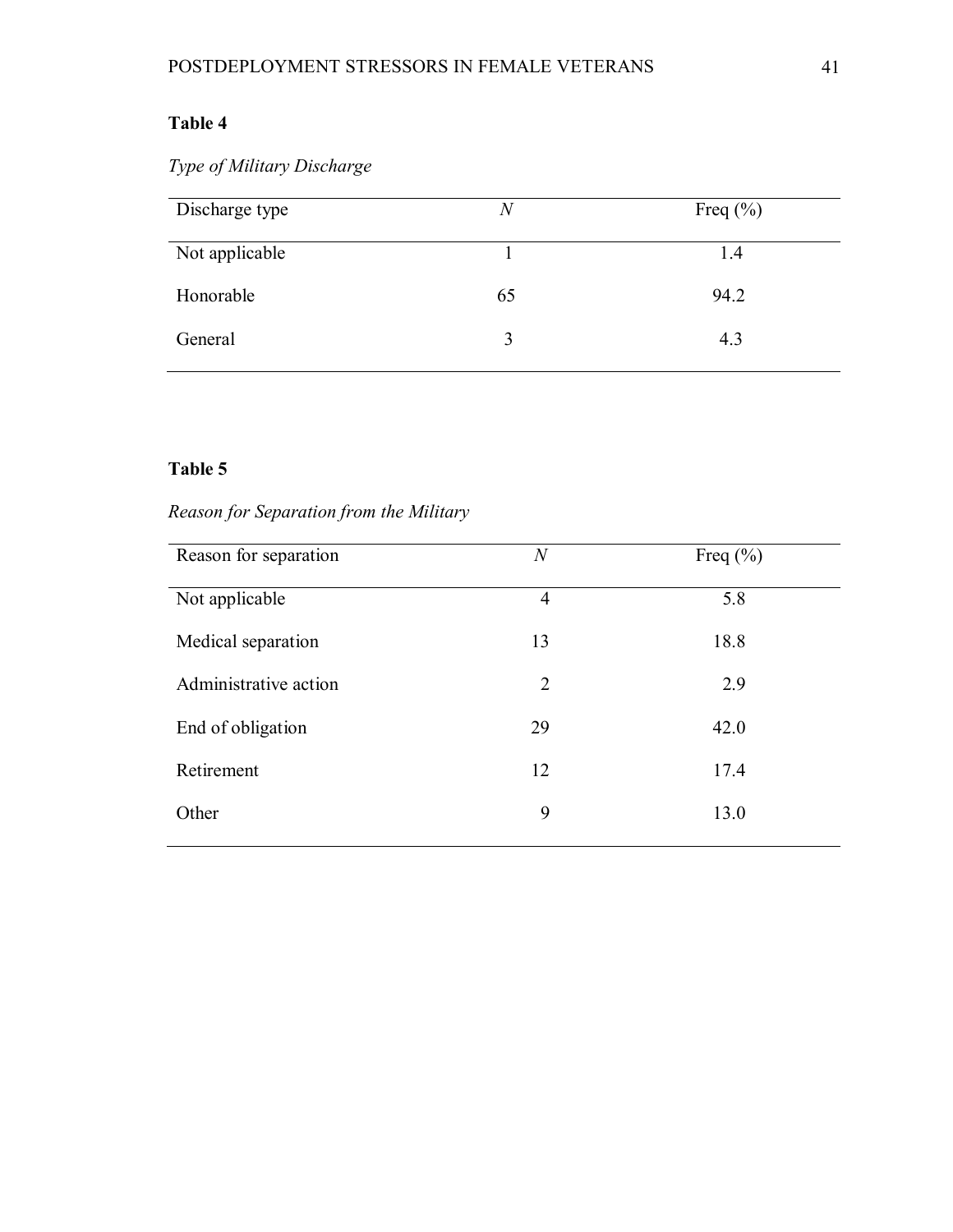### **Correlation and Regression Analyses**

For the present study, multiple linear regression analysis was used to analyze the hypotheses and examine predictors of postdeployment distress. Correlations tested for the relationship between each predictor of postdeployment stressors and the outcome of reintegration and perceived stress. A multiple linear regression helped to determine if the predictive variables explained a statistically significant amount of perceived stress and a difficult reintegration. Multicollinearity was quantified by examination of the bivariate correlations and scatterplots of each independent variable using the variance inflation factor (VIF). Sample size, the assumption in regard to the level of measurement, normality, homoscedasticity, linearity, normality of residual, multicollinearity, and multivariate outliers were tested for the multiple linear regressions. Likewise, visual images, such as histograms and scatterplots, were used to identify bivariate outliers. Examination of the scatterplots evaluated the assumption of homoscedasticity. Finally, a Pearson product-moment correlation coefficient was computed to assess the linear relationship of life events, support, family experiences, and perceived stress, as well as life events, support, family experiences, and reintegration.

A number of correlational analyses were performed to explore relationships between variables and, given the number of analyses, may be subject to chance findings. Therefore, these findings should be interpreted with caution. The Pearson productmoment correlation coefficient revealed a moderate and significant positive relationship between perceived stress and life events,  $r(69) = .512$ ,  $p < .000$ . The coefficient of determination ( $r^2$  = .262) revealed that 26.2% of the total variance in stress is explained by differences in life events. This finding indicates female veterans may experience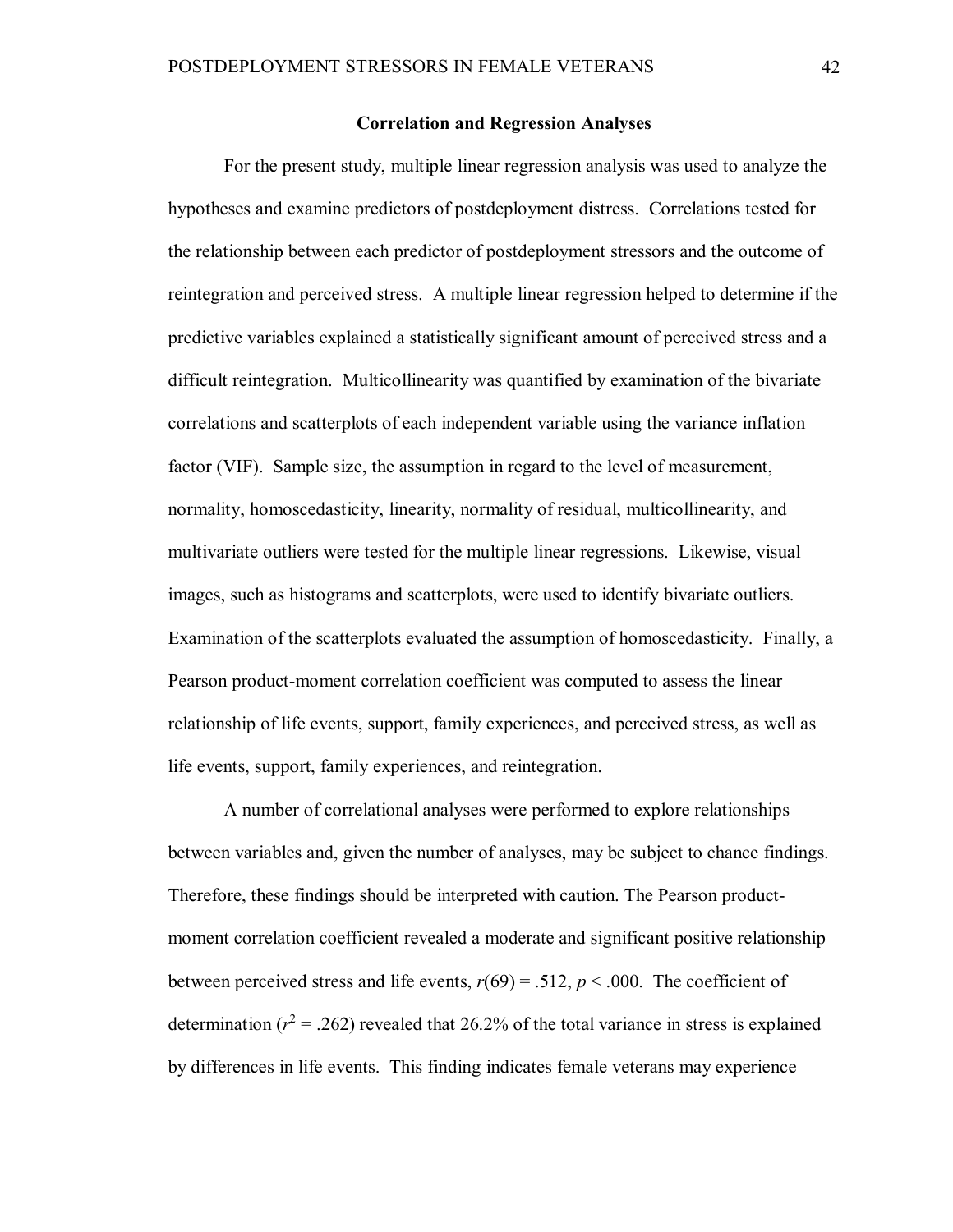higher levels of stress when exposed to a greater number of stressful life events. A Pearson product-moment correlation coefficient revealed a moderate and significant negative relationship between perceived stress and support,  $r(69) = -.568$ ,  $p < .000$ . The coefficient of determination ( $r^2 = .323$ ) demonstrated that approximately 32.3% of the variability of stress can be attributed to differences in support. This finding suggests that the more support female veterans receive, the less stress they may experience. Another Pearson product-moment correlation coefficient revealed a moderate and negative relationship between perceived stress and family experiences,  $r(69) = -.433$ ,  $p < .000$ . The coefficient of determination ( $r^2 = .187$ ) implies that almost 18.7% of the variance observed in stress can be associated with differences in quality of family experiences. This finding implies the higher the quality of family experiences, the lower the stress levels of female veterans. Table 6 summarizes the results of the correlation between life events, support, family experiences, and perceived stress.

A Pearson product-moment correlation coefficient revealed a strong and significant positive relationship between difficulty with reintegration and life events,  $r(69) = .613$ ,  $p < .000$ . The coefficient of determination ( $r^2 = .376$ ) reveals that 37.6% of the total variance in difficulty with reintegration is explained by differences in life events. This finding indicates female veterans may experience higher levels of difficulty with reintegration when exposed to a greater number of stressful life events. A Pearson product-moment correlation coefficient revealed a moderate and negative relationship between difficulty with reintegration and support,  $r(69) = -.503$ ,  $p < .000$ . The coefficient of determination ( $r^2 = .253$ ) demonstrates that approximately 25.3% of the variability in difficulty with reintegration can be attributed to differences in support. This finding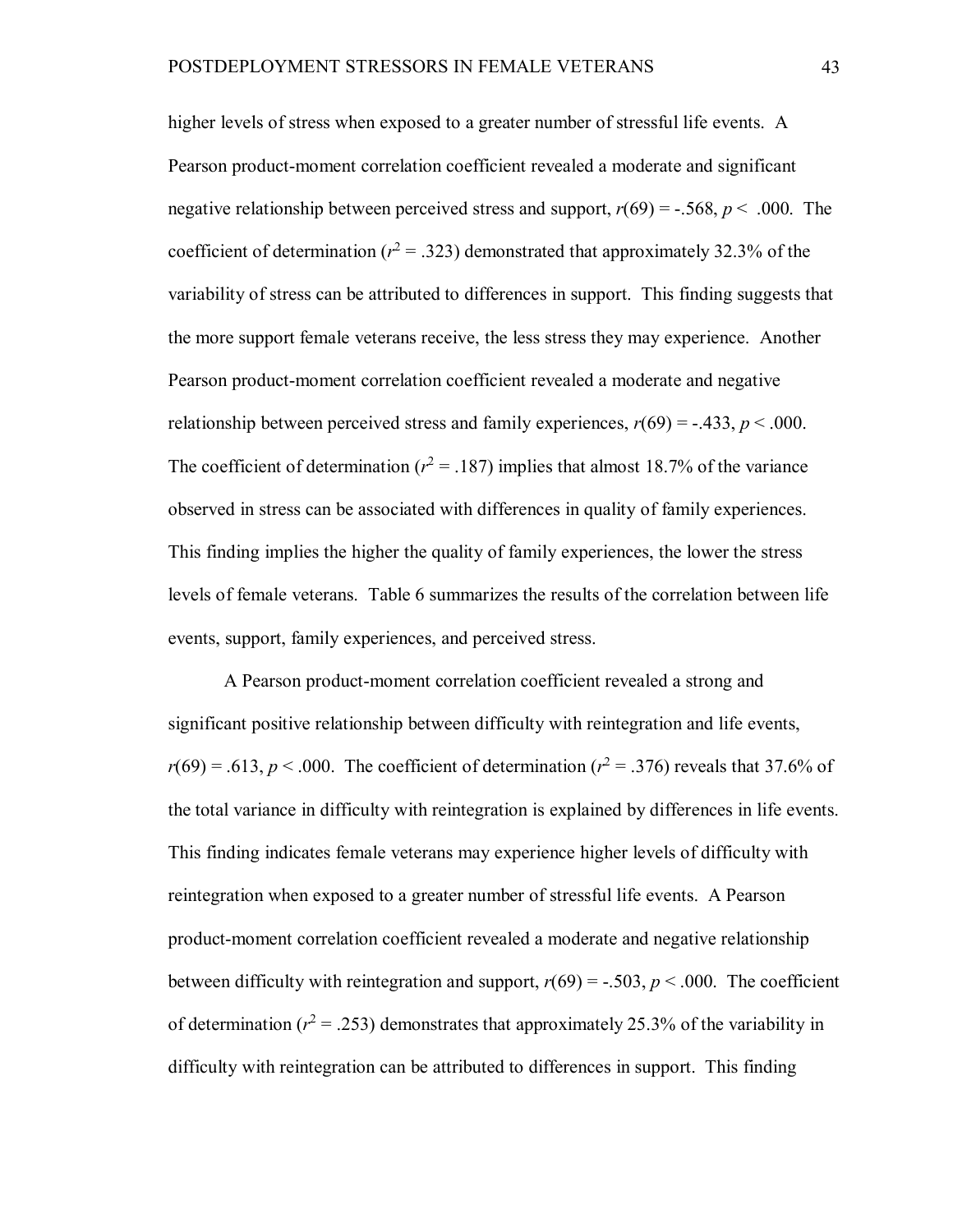implies the more support female veterans receive, the less difficulty with reintegration they may experience. A final Pearson product-moment correlation coefficient revealed a moderate and negative relationship between difficulty with reintegration and family experiences,  $r(69) = -.475$ ,  $p < .000$ . The coefficient of determination ( $r^2 = .226$ ) indicates that almost 22.6% of the variance observed in difficulty with reintegration can be associated with differences in quality of family experiences. This finding implies improved quality of family experiences is associated with decreased difficulty with reintegration for female veterans. Table 7 summarizes the results of the correlation between life events, support, family experiences, and reintegration.

Overall, female veterans' exposure to negative life events was found to positively correlate with stress and difficulty with reintegration. The results also suggested a negative correlation between support and stress, between support and difficulty with reintegration, between positive family experiences and stress, and between positive family experiences and difficulty with reintegration. Increases in exposure to stressful life events were correlated with increases in stress and difficulty with reintegration, whereas increases in emotional and influential support and quality of family relationships were correlated with decreases in stress and difficulty with reintegration.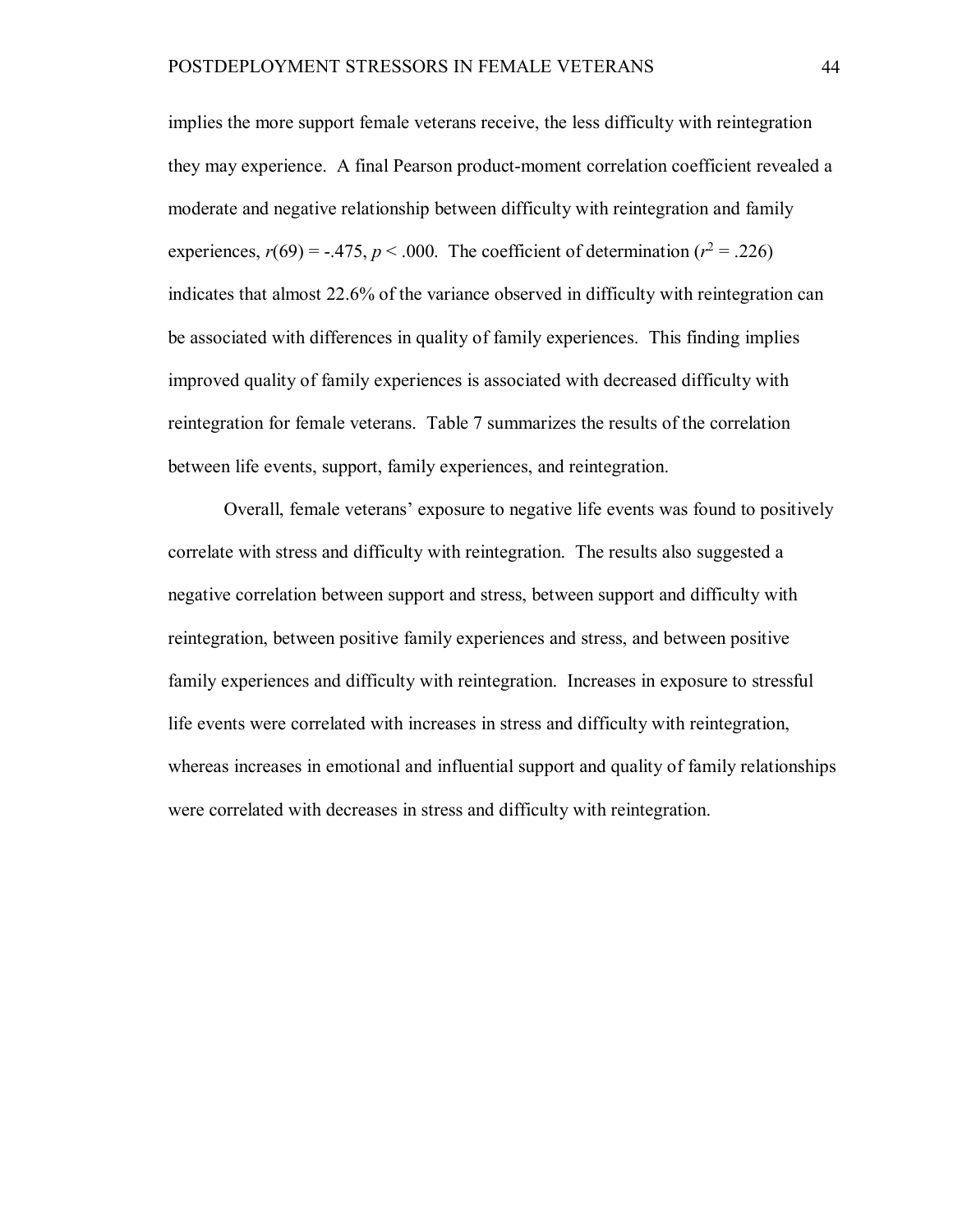# **Table 6**

*Correlations for Perceived Stress Scale, Life Events Subscale, Support Subscale, and* 

|                       |                        | Perceived           | Life Events  | Support      | Family<br>Experiences |
|-----------------------|------------------------|---------------------|--------------|--------------|-----------------------|
|                       |                        | <b>Stress Scale</b> | Subscale     | Subscale     | Subscale              |
| Perceived             | Pearson                |                     |              |              |                       |
| <b>Stress Scale</b>   | correlation            | $\mathbf{1}$        | $.512**$     | $-.568**$    | $-.433**$             |
|                       | Sig. (1-tailed)        |                     | .000         | .000         | .000                  |
|                       | $\boldsymbol{n}$       | 69                  | 69           | 69           | 69                    |
| Life Events           | Pearson                |                     |              |              |                       |
| Subscale              | correlation            | $.512**$            | $\mathbf{1}$ | $-.506**$    | $-.379**$             |
|                       | Sig. (1-tailed)        | .000                |              | .000         | .001                  |
|                       | $\boldsymbol{n}$       | 69                  | 69           | 69           | 69                    |
| Support               | Pearson                |                     |              |              |                       |
| Subscale              | correlation            | $-.568**$           | $-.506**$    | $\mathbf{1}$ | $.777**$              |
|                       | Sig. (1-tailed)        | .000                | .000         |              | .000                  |
|                       | $\boldsymbol{n}$       | 69                  | 69           | 69           | 69                    |
| Family<br>Experiences | Pearson<br>correlation | $-.433**$           | $-.379**$    | $.777**$     | 1                     |
| Subscale              |                        |                     |              |              |                       |
|                       | Sig. (1-tailed)        | .000                | .000         | .000         |                       |
|                       | $\boldsymbol{n}$       | 69                  | 69           | 69           | 69                    |

*Family Experiences Subscale*

*Note.* \*\*Correlation is significant at the 0.01 level (1-tailed).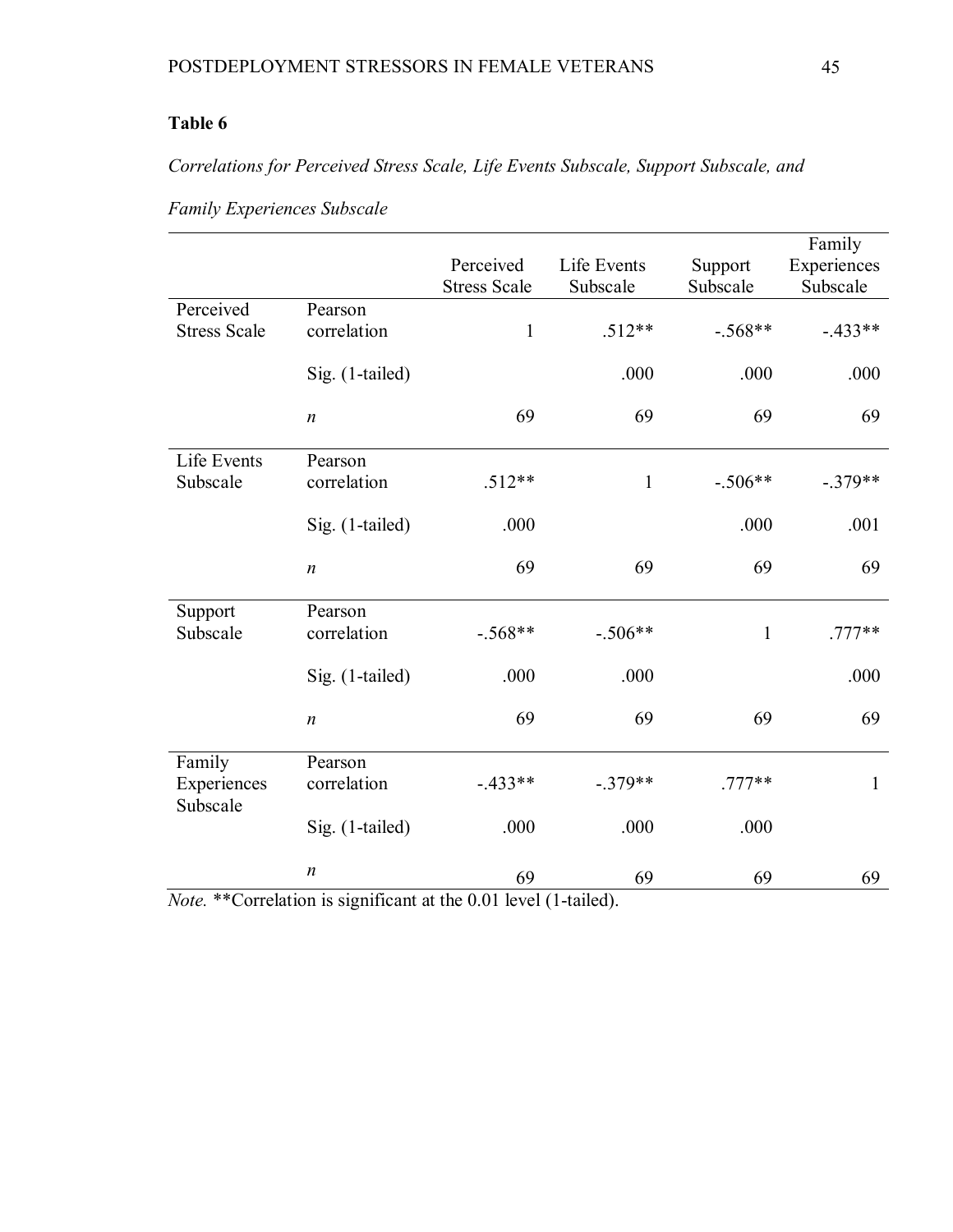# **Table 7**

# *Correlations for Military to Civilian Questionnaire, Life Events Subscale, Support*

|                                          |                        | Military to<br>Civilian | Life<br>Events | Support      | Family<br>Experiences |
|------------------------------------------|------------------------|-------------------------|----------------|--------------|-----------------------|
|                                          |                        | Questionnaire           | Subscale       | Subscale     | Subscale              |
| Military to<br>Civilian<br>Questionnaire | Pearson<br>correlation | $\mathbf{1}$            | $.613**$       | $-.503**$    | $-.475**$             |
|                                          | Sig. (1-tailed)        |                         | .000           | .000         | .000                  |
|                                          | $\boldsymbol{n}$       | 69                      | 69             | 69           | 69                    |
| Life Events<br>Subscale                  | Pearson<br>correlation |                         | $\mathbf{1}$   | $-.506**$    | $-.379**$             |
|                                          | Sig. (1-tailed)        |                         |                | .000         | .001                  |
|                                          | $\boldsymbol{n}$       | 69                      | 69             | 69           | 69                    |
| Support                                  | Pearson                |                         |                |              |                       |
| Subscale                                 | correlation            |                         | $-.506**$      | $\mathbf{1}$ | $.777**$              |
|                                          | Sig. (1-tailed)        |                         | .000           |              | .000                  |
|                                          | $\boldsymbol{n}$       | 69                      | 69             | 69           | 69                    |
| Family                                   | Pearson                |                         |                |              |                       |
| Experiences<br>Subscale                  | correlation            |                         | $-.379**$      | $.777*$      | $\mathbf{1}$          |
|                                          | Sig. (1-tailed)        |                         | .001           | .000         |                       |
|                                          | $\boldsymbol{n}$       | 69                      | 69             | 69           | 69                    |

*Subscale, and Family Experiences Subscale* 

*Note.* \*\*Correlation is significant at the 0.01 level (1-tailed).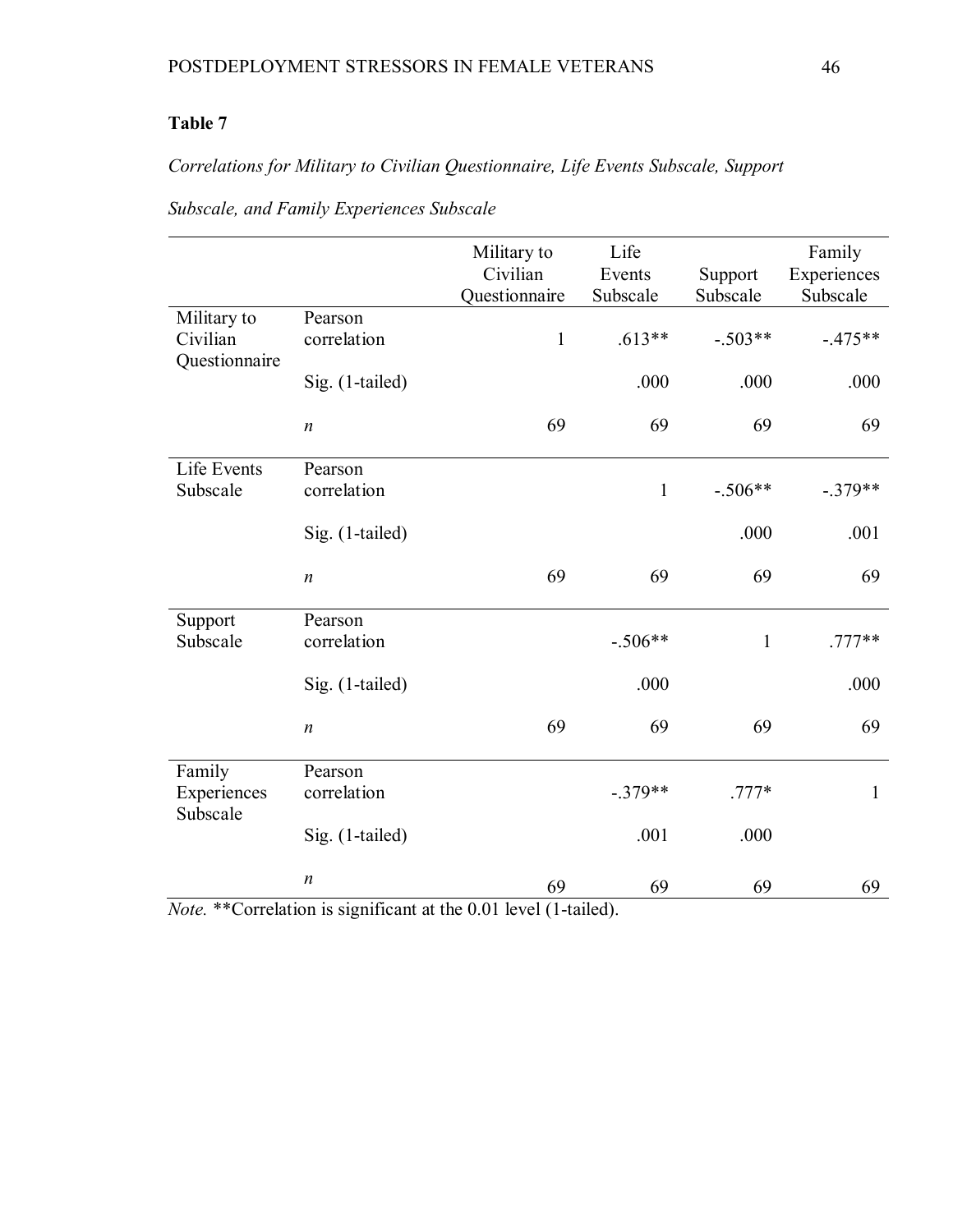# **Hypothesis 1**

A multiple regression was conducted to determine if life events, support, and family experiences predicted stress. The predictive variables of Life Events, Support, and Family Experiences (as measured by the Deployment Risk and Resilience Inventory – 2 [DRRI-2]) and criterion variable (as measured by the PSS) were used to conduct a multiple linear regression analysis. Tests of assumption and multiple linear regression were conducted to include the Durbin-Watson statistic. The Durbin-Watson statistic is used to detect "serial correlations between errors in regression models" (Field, 2009, p. 785). The Durbin-Watson test is conducted to examine the assumption of independent errors (Field, 2009). The Durbin-Watson statistic ranges in value from 0 to 4 (Field, 2009). A value of 2 implies that the residuals are uncorrelated (Field, 2009). The Durbin-Watson value was equal to 1.794, indicating the residuals were uncorrelated.

Multicollinearity was examined using tolerance statistics, VIF, and collinearity diagnostics. The collinearity diagnostics revealed no evidence of multicollinearity. Tolerance statistics for this hypothesis were .734, .344, and .396. Likewise, the VIFs were 1.345, 2.908, and 2.527. Tolerance statistics implied multicollinearity was not present, and the VIFs suggested no area for concern.

As outlined in Tables 8, 9, 10, and 11, the multiple linear regression analysis revealed a multiple correlation of  $r = 0.625$ , with a coefficient of determination of 0.390 ( $r^2$ ) = .390), suggesting that approximately 39% of the variance observed in stress can be attributed to the combination of life events, support, and family experiences. These findings indicate that female veterans may encounter higher levels of stress with exposure to challenging life events; however, stress is decreased with the presence of support and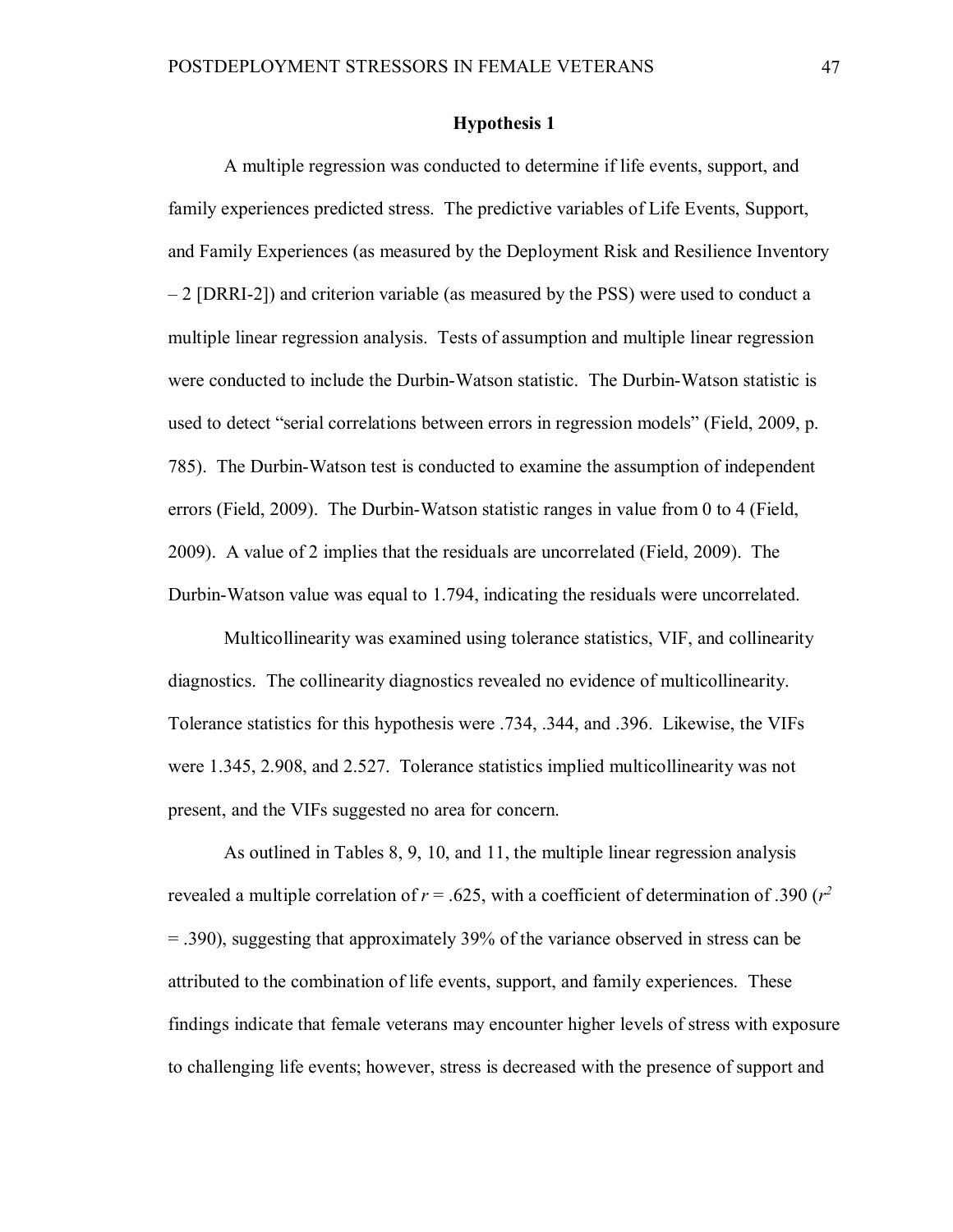quality family experiences. The adjusted coefficient of determination  $(AdiR^2 = .362)$ indicates shrinkage would be present from sample to population if the entire population was evaluated. The *F* change was significant at the .000 level. The combination of predictive variables resulted in a prediction that life events, support, and family experiences contributed to stress. However, tests of the individual predictors revealed that specifically life events and support predicted stress in female veterans.

# **Table 8**

*Model 1 Summary of Life Events Subscale, Support Subscale, and Family Experiences Subscale to Perceived Stress Scale*

| Model | R                  | $R^2$ | Adjusted $R^2$ | Std. error<br>of est. |      | $R^2$ change F change dfl |  |
|-------|--------------------|-------|----------------|-----------------------|------|---------------------------|--|
|       | $625^{\mathrm{a}}$ | .390  | .362           | 7.17611               | .390 | 13.862                    |  |

Note.<sup>a</sup>. Predictors: (Constant), Family Experiences, Life Events, Support

## **Table 9**

*Model 1 Summary of Life Events Subscale, Support Subscale, and Family Experiences Subscale to Perceived Stress Scale Change Statistics*

| Model | df2 | Sig. $F$ change | Durbin-Watson |
|-------|-----|-----------------|---------------|
|       |     | .000            | .794          |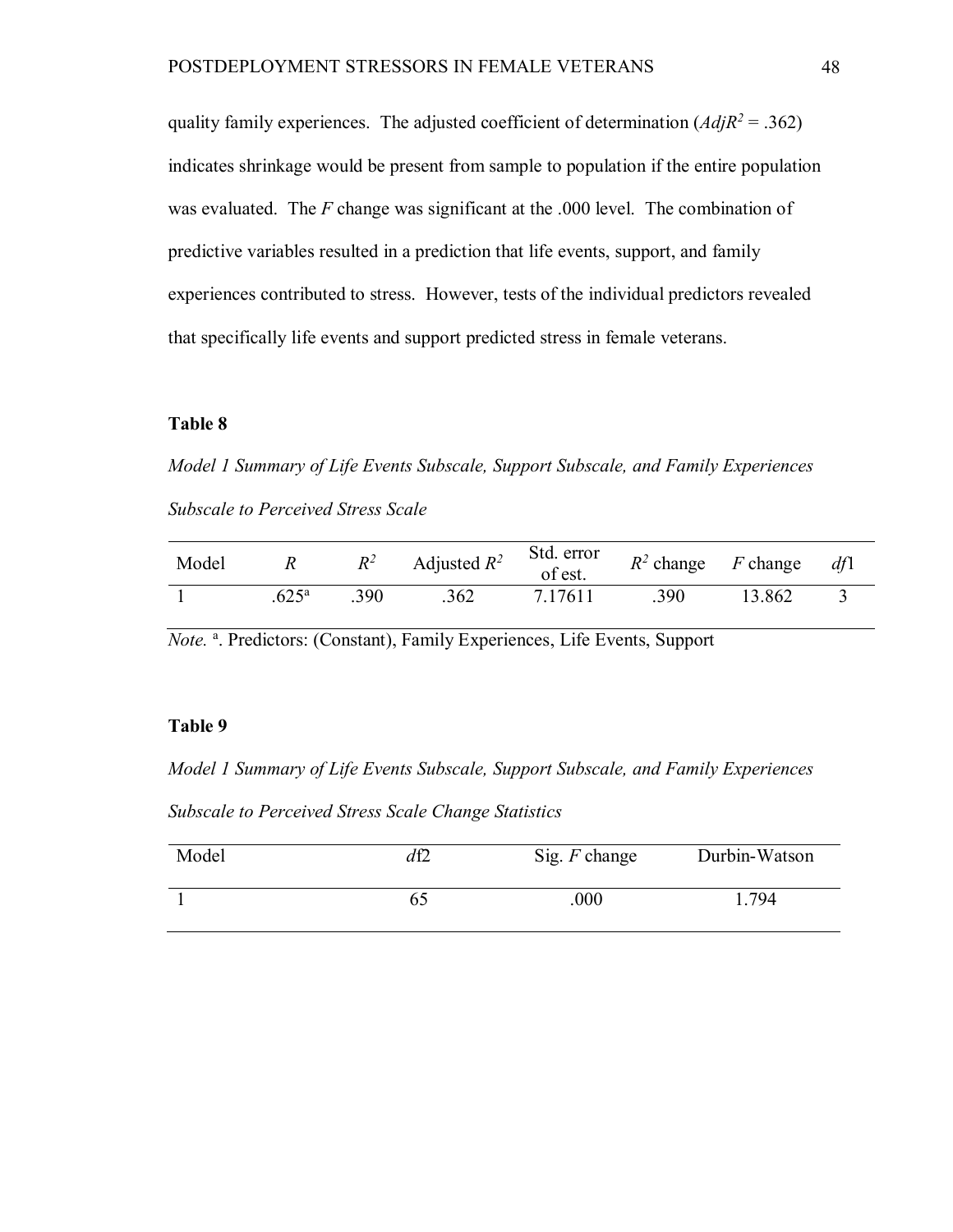# **Table 10**

*Overall Regression Analysis of Life Events Subscale, Support Subscale, and Family* 

| Model |            | Sum of<br>Squares | df | Mean<br>square |        | Sig               |
|-------|------------|-------------------|----|----------------|--------|-------------------|
|       | Regression | 2141.590          |    | 713.863        | 13.862 | .000 <sup>b</sup> |
|       | Residual   | 3347.280          | 65 | 51.497         |        |                   |
|       | Total      | 5488.870          | 68 |                |        |                   |

*Experiences Subscale to Perceived Stress Scale*

*Note* <sup>b</sup>. Predictors: (Constant), Family Experiences, Life Events Total, Support

# **Table 11**

*Coefficients of Life Events Subscale, Support Subscale, and Family Experiences* 

| <b>Subscale to Perceived Stress Scale</b> |  |  |  |  |  |  |
|-------------------------------------------|--|--|--|--|--|--|
|-------------------------------------------|--|--|--|--|--|--|

|              |                       | Unstandardized<br>coefficients         |                | Standardized<br>coefficients |          |      | Collinearity<br>statistics |            |
|--------------|-----------------------|----------------------------------------|----------------|------------------------------|----------|------|----------------------------|------------|
| Model        |                       | $\boldsymbol{B}$                       | Std.           | Beta                         | t        | Sig. | Tolerance                  | <b>VIF</b> |
| 1            | (Constant)            | 37.398                                 | error<br>4.540 |                              | 8.237    | .000 |                            |            |
|              | Life Events           | .733                                   | .273           | .302                         | 2.687    | .009 | .743                       | 1.345      |
|              | Support               | $-.376$                                | .147           | $-.423$                      | $-2.559$ | .013 | .344                       | 2.908      |
|              |                       |                                        |                |                              |          |      |                            |            |
| $ -$<br>---- | Family<br>Experiences | .007<br>$\sim$ $\sim$ $\sim$<br>$\sim$ | .106           | .010                         | .065     | .948 | .396                       | 2.527      |

*Note.* VIF = variance inflation factor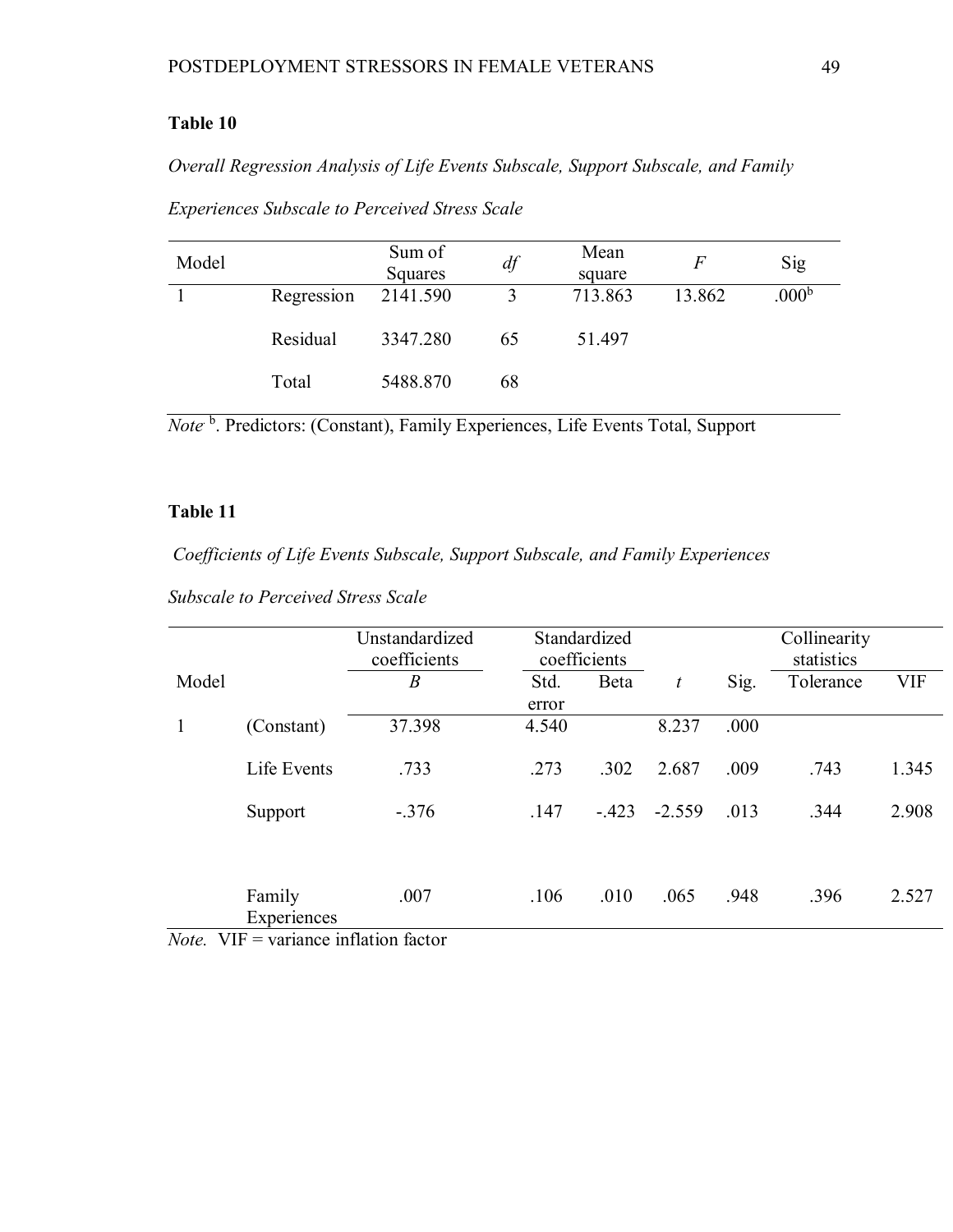# **Hypothesis 2**

A multiple regression model was conducted to determine if life events, support, and family experiences predicted issues with reintegration. The predictive variables of Life Events, Support, and Family Experiences (as measured by the DRRI-2) and criterion variable (as measured by the M2C-Q) were used to conduct a multiple linear regression analysis. Test assumptions and multiple linear regression were conducted to include the Durbin-Watson statistic. The Durbin-Watson value was equal to 1.908, implying that the residuals were uncorrelated.

Multicollinearity was tested using tolerance statistics, VIF, and collinearity diagnostics. The collinearity diagnostics revealed no evidence of multicollinearity. Tolerance statistics for this hypothesis were .743, .344, and .396. Moreover, the VIFs were 1.345, 2.908, and 2.527. Tolerance statistics implied multicollinearity was not present, and the VIFs suggested no area for concern.

As displayed in Tables 12, 13, 14, and 15, the multiple linear regression analysis revealed a multiple correlation of  $r = .668$ , with a coefficient of determination of .466. The coefficient of determination ( $r^2$  = .446) reveals that 44.6% of the total variance of difficulty with reintegration is explained by life events, support, and family experiences. The results imply that lack of support and quality family experiences may lead to an increase in difficulty with reintegration, whereas higher levels of support and quality family experiences can decrease challenges with reintegration. The adjusted coefficient of determination  $(AdiR^2 = .421)$  indicates shrinkage would be present from sample to population if the entire population was evaluated. The *F* change was significant at the .000 level. The combination of predictive variables resulted in a prediction that life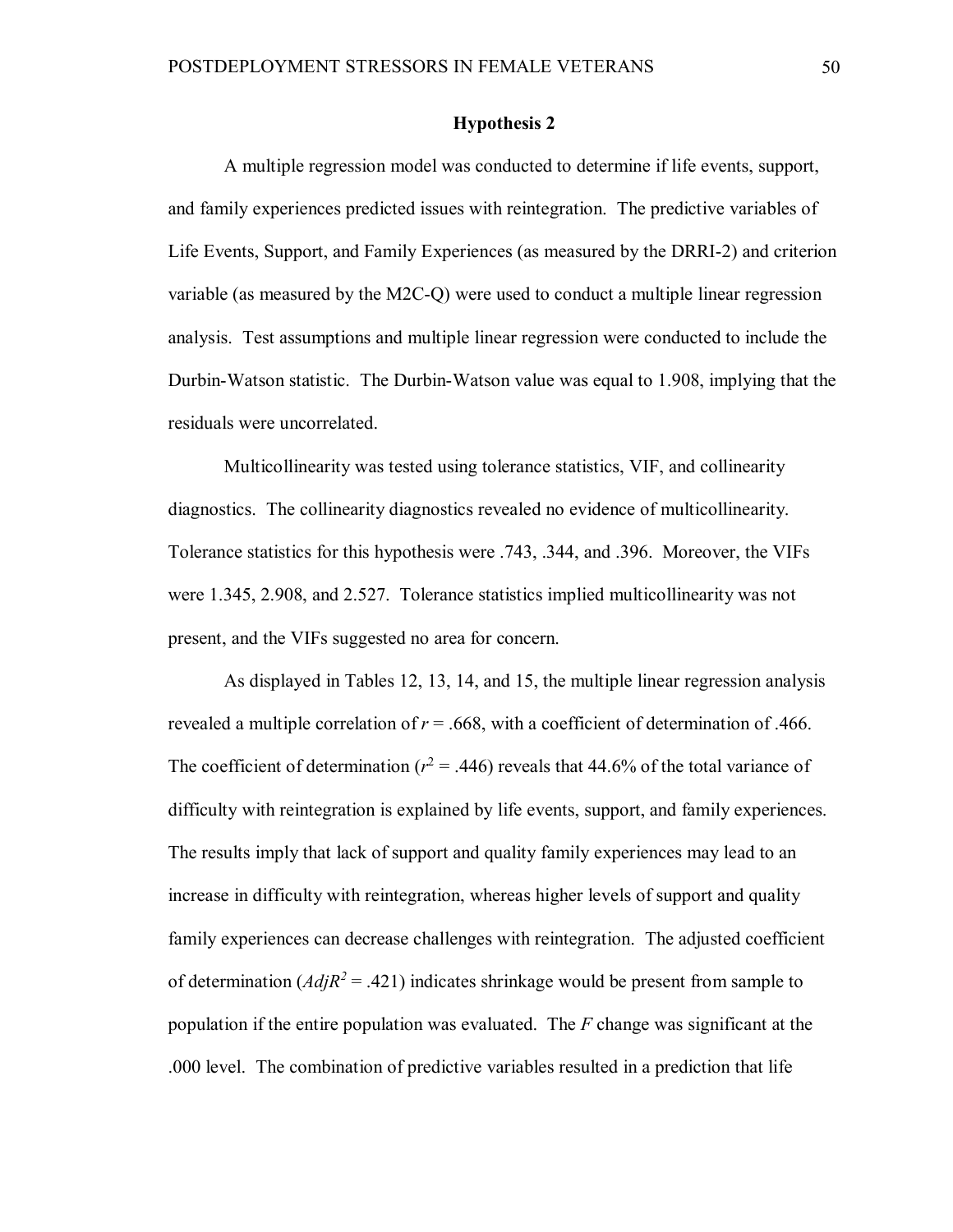events, support, and family experiences contributed to issues with reintegration.

However, based on individual tests of the predictors, only life events predicted difficulty with reintegration in female veterans.

# **Table 12**

*Model 1 Summary of Life Events Subscale, Support Subscale, and Family Experiences Subscale to Military to Civilian Questionnaire*

| Model |                  | $R^2$ | Adjusted $R^2$ | Std. error<br>of est. | $R^2$<br>change | $F$ change | df1 |
|-------|------------------|-------|----------------|-----------------------|-----------------|------------|-----|
|       | 668 <sup>a</sup> | 446   |                | 76042                 | .446            | '.463      |     |

*Note.* <sup>a.</sup> Predictors: (Constant), Family Experiences, Life Events Total, Support

# **Table 13**

*Model 1 Summary of Life Events Subscale, Support Subscale, and Family Experiences* 

*Subscale to Military to Civilian Questionnaire Change Statistics*

| Model | df2 | Sig. $F$ change | Durbin-Watson |
|-------|-----|-----------------|---------------|
|       |     | .000            | .908          |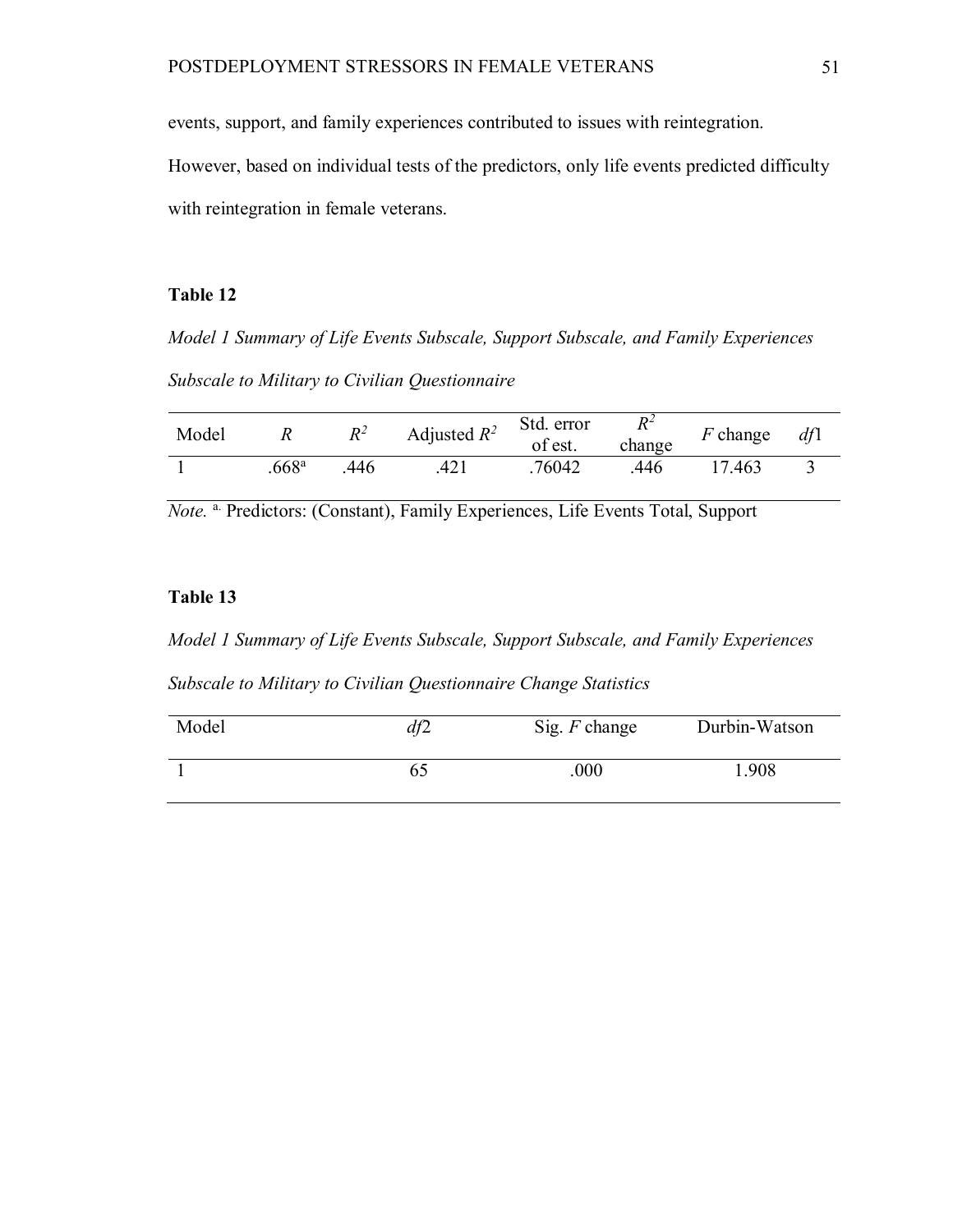# **Table 14**

*Overall Regression Analysis of Life Events Subscale, Support Subscale, and Family* 

| Model                                                                                            |            | Sum of<br>df |    | Mean   |        | Sig               |  |  |
|--------------------------------------------------------------------------------------------------|------------|--------------|----|--------|--------|-------------------|--|--|
|                                                                                                  |            | squares      |    | square |        |                   |  |  |
|                                                                                                  | Regression | 30.293       |    | 10.098 | 17.463 | .000 <sup>b</sup> |  |  |
|                                                                                                  | Residual   | 37.585       | 65 | .578   |        |                   |  |  |
|                                                                                                  | Total      | 67.878       | 68 |        |        |                   |  |  |
| <sup>b</sup> Prodictors: (Constant) Family Experiences Life Events Total Support<br>$N_{\alpha}$ |            |              |    |        |        |                   |  |  |

*Experiences Subscale to Military to Civilian Questionnaire*

*Note.* <sup>b</sup> . Predictors: (Constant), Family Experiences, Life Events Total, Support

# **Table 15**

*Coefficients of Life Events Subscale, Support Subscale, and Family Experiences Subscale* 

|  |  |  |  | to Military to Civilian Questionnaire |  |
|--|--|--|--|---------------------------------------|--|
|--|--|--|--|---------------------------------------|--|

|       |                       | Unstandardized<br>coefficients |               | Standardized<br>coefficients |          |      | Collinearity<br>statistics |       |
|-------|-----------------------|--------------------------------|---------------|------------------------------|----------|------|----------------------------|-------|
| Model |                       | $\boldsymbol{B}$               | Std.<br>error | Beta                         | t        | Sig. | Tolerance                  | VIF   |
|       | (Constant)            | 2.105                          | .481          |                              | 4.375    | .000 |                            |       |
|       | Life Events           | .131                           | .029          | .486                         | 4.542    | .000 | .743                       | 1.345 |
|       | Support               | $-.008$                        | .016          | $-.077$                      | $-.491$  | .625 | .344                       | 2.908 |
|       | Family<br>Experiences | $-.018$                        | .011          | .230                         | $-1.570$ | .121 | .396                       | 2.527 |

*Note*. VIF = variance inflation factor.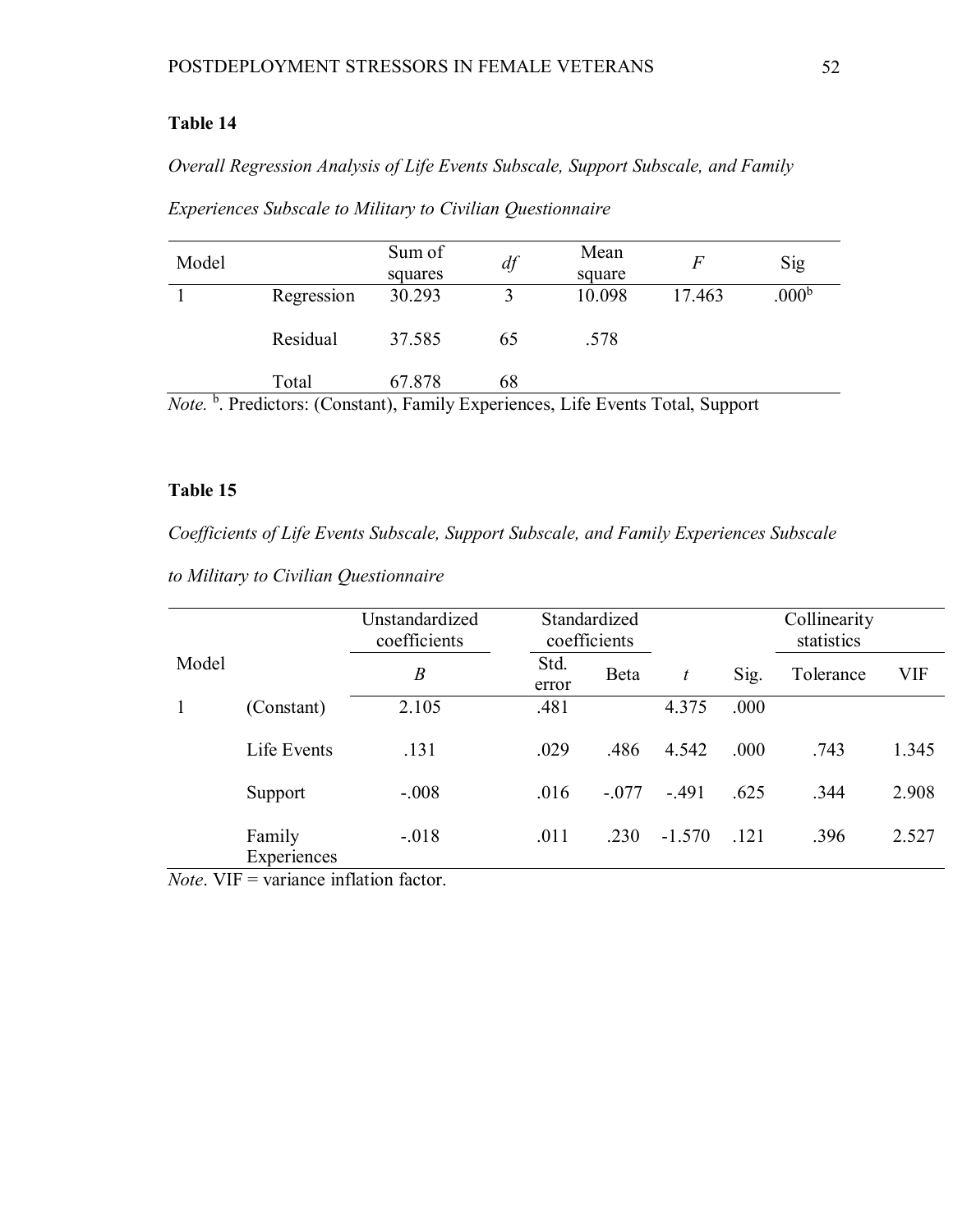## **CHAPTER 5: DISCUSSION**

### **Interpretation and Implication**

The female veteran population within the military is projected to grow over the next few years, accounting for approximately 16.3% of the living population by the year 2042 (National Center for Veterans Analysis and Statistics [NCVAS], 2017). Similar to their male counterparts, female veterans are exposed to trauma-related experiences in and out of combat zones. For such reasons, this study aimed to identify possible predictive factors of postdeployment stressors, as well as to identify and explore stressors directly related to postdeployment reintegration. These specific domains were examined with the hope of increasing knowledge and improving understanding of postdeployment predictive factors and reintegration stressors within the female veteran population. Hopefully, this research can help to inform military practices and mental health treatment, as well as to aid in the development of gender-specific programs that can assist female veterans with their transitions to civilian life post deployment.

#### **Predictors for Stress**

Stress left untreated can interfere with other domains of life and increase risks of developing into physical issues and mental health problems. Hypothesis 1 sought to examine whether a positive correlation would exist between life events and stress and a negative relationship between support and stress and family experiences and stress.

## **Life Events**

This research study found a significantly positive correlation between life events and stress. The findings indicate that female veterans who experience life events are more likely to experience perceived stress, a finding that aligns with previous research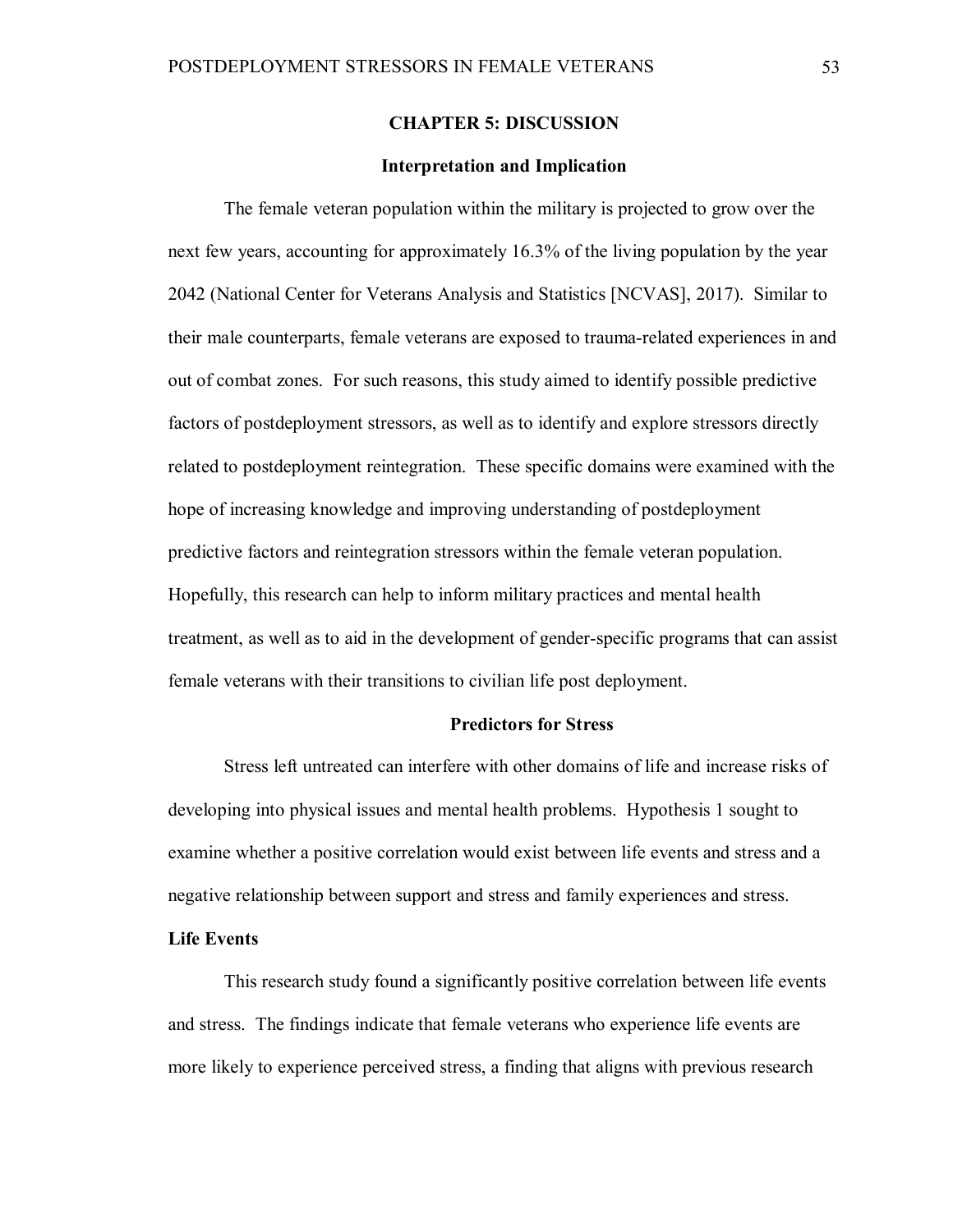that suggests female veterans experience external and internal challenges upon returning home from war (Demers, 2013). This current study supports the notation that factors, unrelated and related to deployment, can increase stress among female veterans post deployment. Factors include, but are not limited to, robbery, unwanted sexual activity, financial concerns, and health issues. Being knowledgeable of such predictive factors can improve quality of life, reduce risks, allow for proactive services and treatment, and help to meet female veterans' postdeployment expectations. These research data support the impression of gender-specific programs and interventions aimed to address stressors in the female veteran population.

## **Support**

This study found a significantly negative correlation between support and perceived stress. Support, for purposes of this study, included the degree to which veterans receive emotional sustenance and instrumental assistance from their communities and close relationships (Vogt et al., 2013). Similar to the findings of family experiences, social support was found to predict lower levels of stress among female veterans. Being able to receive emotional support and substantial assistance can help to decrease stress. Such support can improve the sense of belonging and increase a female veteran's willingness to seek advice when needed. Open communication and support are important, as each can help to clear the mind and allow adoption of an alternative perspective. Likewise, having tangible support to complete chores, manage financial obligations, and handle other stressors has also been found to lower stress levels. As previously noted, stress is a normal aspect of life and can be a benefit in certain situations. However, as demonstrated in this study, certain life events have found to be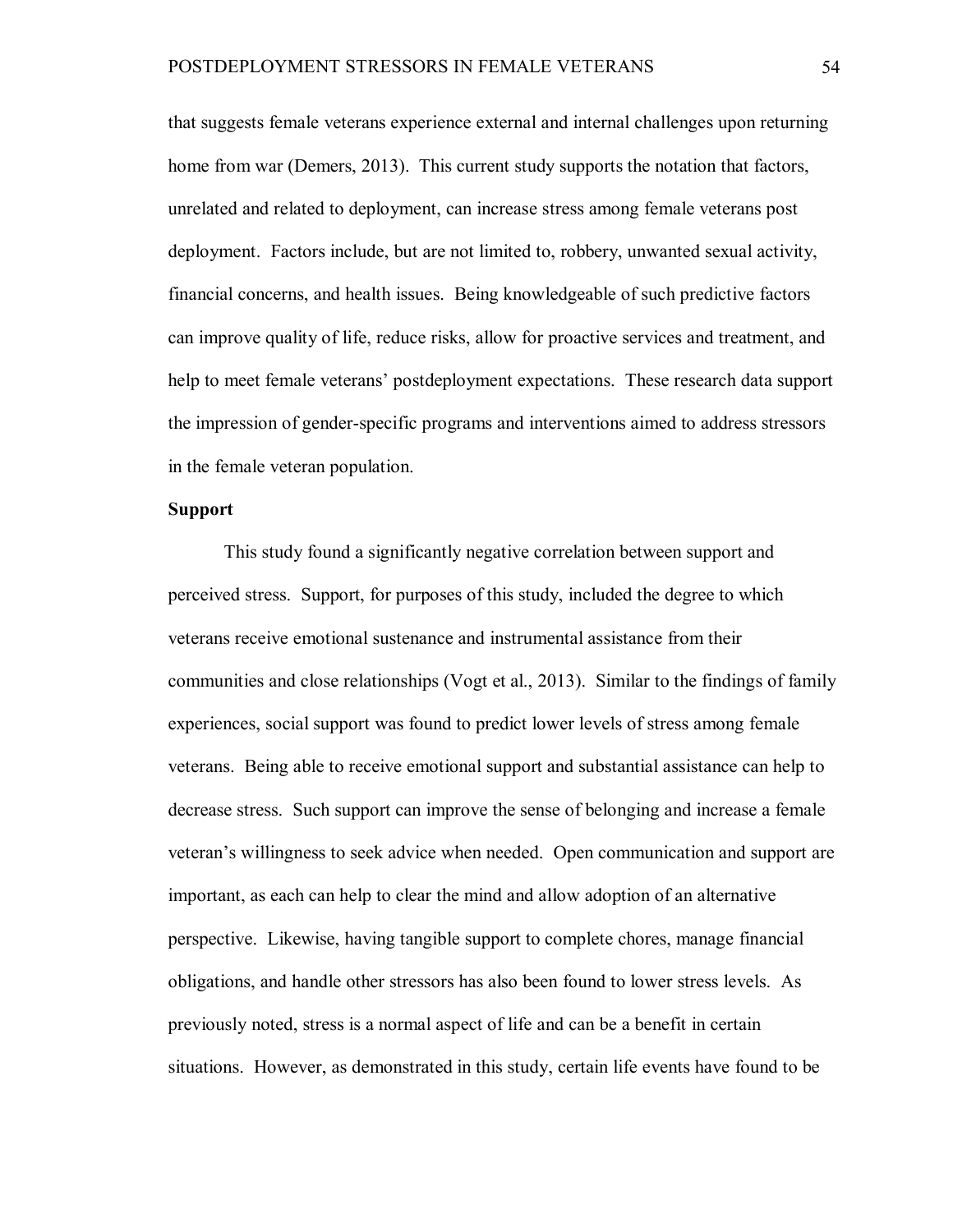predictive of increased stress among female veterans. Nevertheless, with adequate social support, stress has been found to decrease in female veterans.

## **Family Experiences**

Family experiences were also found to have a negative relationship with stress. The findings suggest that in the presence of quality family relationships, female veterans were less likely to experience stress. Similar to support, healthy family relationships and positive interactions upon returning home from war decreased stress among female veterans. Healthy family connections and feeling like an active member of the family build stronger relationships, foster familial growth, and improve emotional bonds. Positive family experiences provide an avenue by which to receive emotional and physical sustenance, as well as to exhibit and provide affection. Such factors can improve family cohesion and, as demonstrated in this study, decrease stress levels in female veterans post deployment.

#### **Predictors for Reintegration**

Hypothesis 2 assessed whether a negative relationship would exist between support and reintegration and family experiences and reintegration and a positive relationship between life events and reintegration.

### **Support**

Support was found to have a negative relationship with reintegration difficulties. As stated earlier, support refers to emotional encouragement and palpable assistance from family, friends, and the community. Similar to the results of support and stress, receiving community support was demonstrated to benefit the reintegration process. Support is a powerful instrument that helps with the decrease of difficulty with reintegration post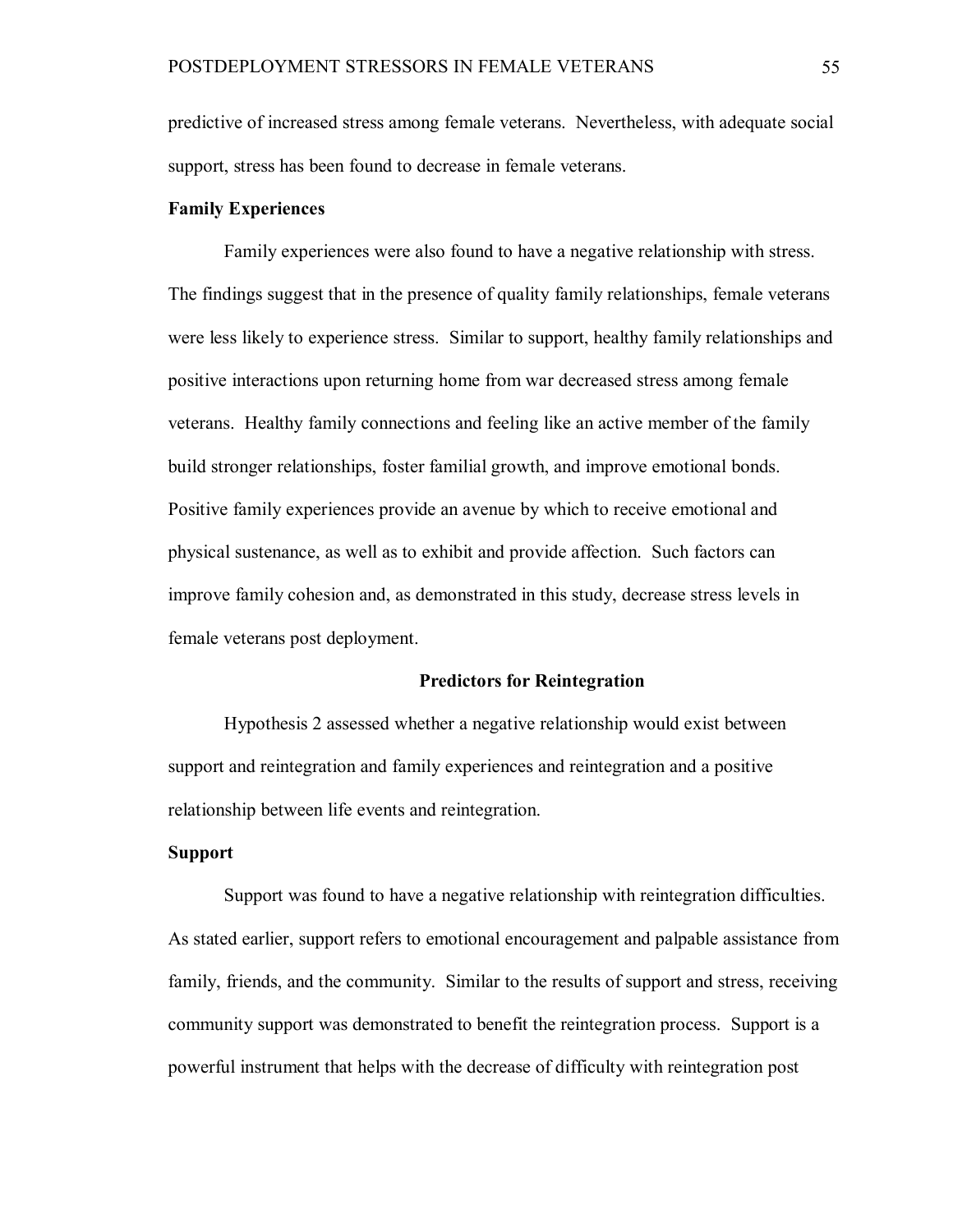deployment. Social support not only can improve the reintegration process, but also can assist with balance. Previous research suggests that family can be a support system and essential to reintegration (Maiocco & Smith, 2016). Although support may vary for each female veteran, based on this study, support can be predictive of lower reintegration difficulty. Therefore, family, friends, and individuals within the community should be included in the reintegration process to help increase the benefits of support and decrease challenges related to reintegration.

#### **Family Experiences**

This research study also found a negative relationship between family experiences and difficulty with reintegration. The quality of family relationships post deployment proved to have a positive impact on the reintegration process. The combination of closeness, affection, and communication can make way for an improved reintegration. Such factors can aid with problem solving, provide insight to and help family members understand female veterans' experiences and foster feelings of familiarity and belongingness. Likewise, quality family relationships can encourage and guide the female veteran toward obtaining reintegration services as needed.

### **Life Events**

The results of this study found a significantly positive relationship between exposure to stressful life events and difficulty with reintegration. Although data do not suggest the specific time frame of the event, life events related and unrelated to deployment led to challenges with reintegration. The findings are consistent with prior literature describing negative events and situations commonly associated with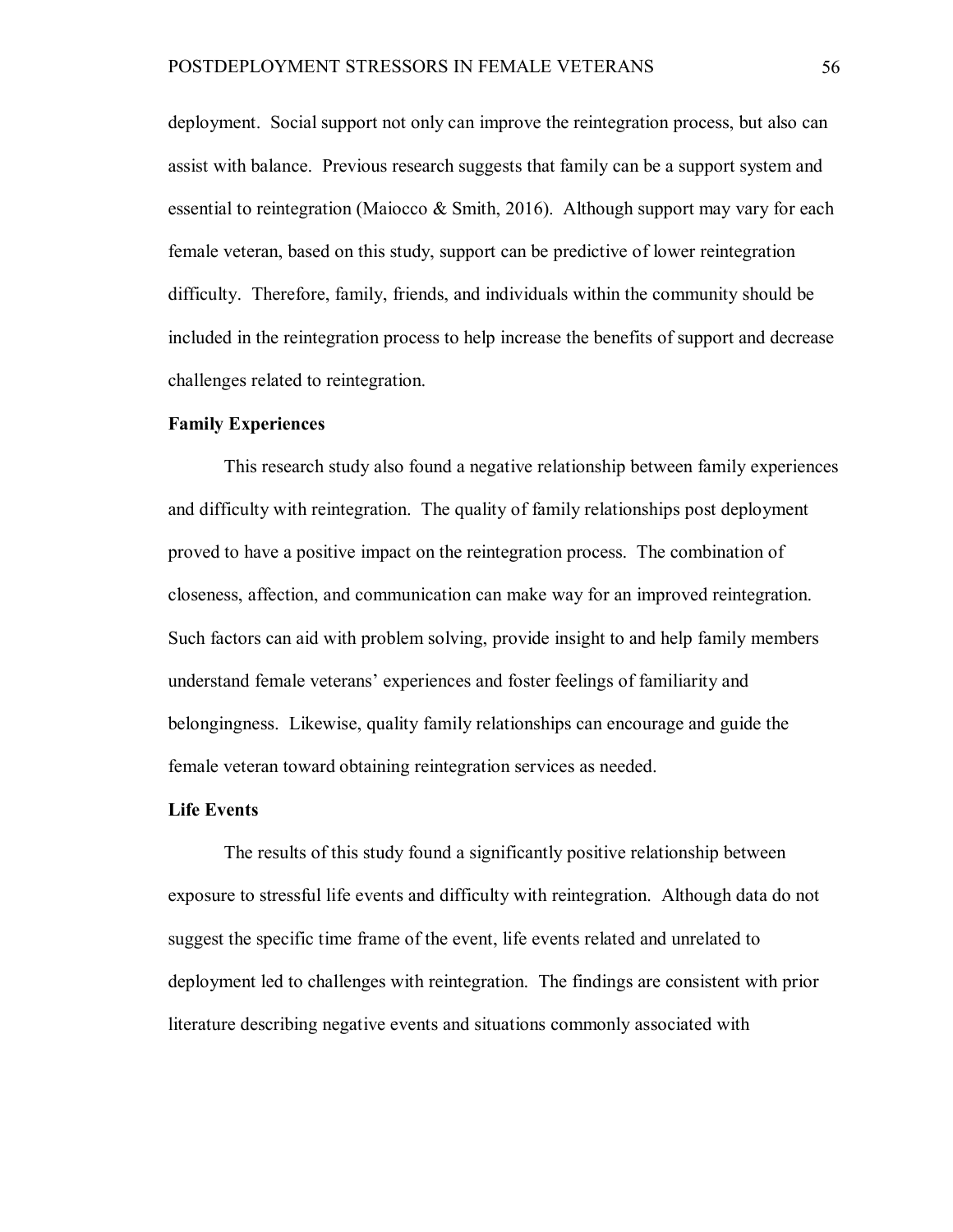reintegration difficulty. Although exposure to life events can occur at any stage of deployment, the goal of this study was to identify stressors specific to reintegration.

Although the predictors of life events, support, and family experiences were related to the criteria of stress and reintegration, the regression revealed that only life events and support predicted stress, and only life events predicted difficulty with reintegration. In the end, negative life events showed to be a risk factor for stress while positive support was a protective factor. Only negative life events were associated with reintegration difficulty. Above all, the present results indicate that female veterans' abilities to handle stress and reintegrate after deployment, as measured by the degree of positive support received and exposure to negative life events, may be factors in their personal experiences. Preventive measures should be considered to target such risk and protective factors to increase the probability of obtaining positive support and decrease the impact negative life events may have on female veterans. If properly targeted, the protective factor of positive support may be used as a safeguard against the impact of negative life events. Positive support as a protective factor can improve the lives of female veterans and the overall safety of the female veteran population.

Implications for this research include education, prevention, and treatment. The results of this study can also help identify predictive factors of postdeployment stressors, as well as postdeployment stressors commonly seen among female veterans. To maximize the likelihood of helping this population, the military must begin to recognize the direct postdeployment stressors and concerns of female veterans. Knowledge of such factors can help the military assist female veterans to prepare for deployment, their return home from deployment, and separation from the military. Furthermore, the results of this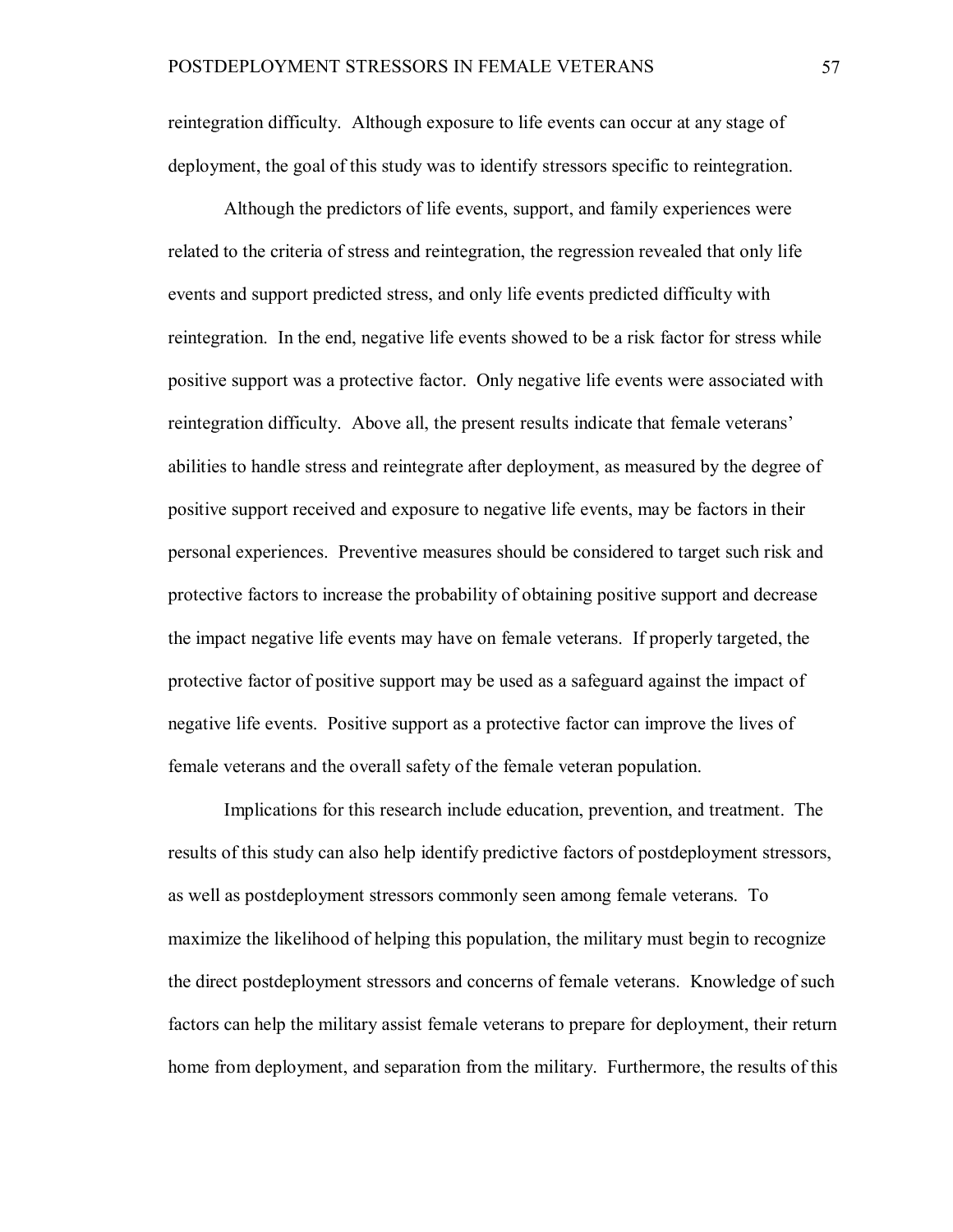study may offer a means of identifying early-warning, at-risk signs for postdeployment distress and begin to provide a foundation for informing the military about developing a gender-specific program that can aid with the transition into civilian life and promote positive coping strategies. Identification of postdeployment stressors commonly seen among female veterans, as well as the ability to describe factors that can increase the risk of postdeployment stressors and challenges, is critical for successful reintegration.

Additionally, this research may inform the military, mental health providers, veterans, and family members of the predictive factors of postdeployment distress and stressors related to experiences upon separation from the military. If the military, mental health personnel, family, friends, and allies of female veterans are aware and have an improved understanding of stressors and reintegration difficulties female veterans face during reintegration, each unit can assist as appropriate. Knowledge of stressors and difficulty with reintegration may push the military toward developing a female-specific program that can aid with the transition into civilian life and promote positive coping strategies. Such programs can seek to address issues and concerns directly related to female veterans that will guide them toward success and quality of life. Equally important are improved mental health services that can help to increase the efficacy of treatment. Mental health providers will have the opportunity to implement improved treatment plans that can directly target the challenges female veterans endure. Finally, educating family, friends, and the community can strengthen relationships and connections and also help destigmatize and break negative perceptions of female veterans. Educating can also support family, friends, and the community in helping them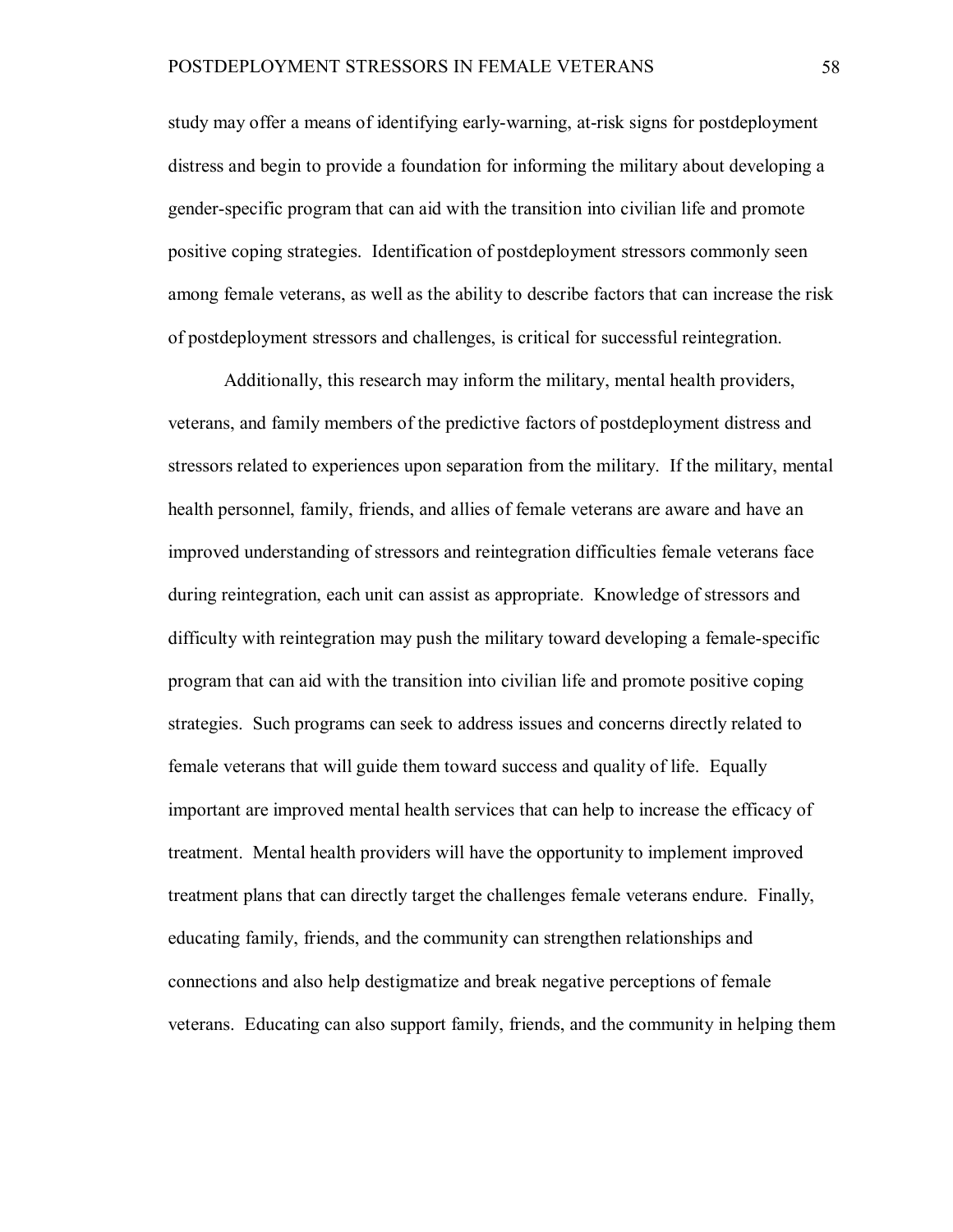to understand challenges with reintegration and teach them how to help their female veteran appropriately.

In summary, an in-depth and enhanced understanding of such stressors may help researchers and the military develop a measure to assess for postdeployment stressors related to female veterans and inform mental health services.

### **Limitations**

Although this study may highlight stressors common among female veterans who have deployed, this study had limitations. First, the researchers did not examine the training and deployment differences across the different military branches. Differences among the training modalities and deployments may account for some differences within the various military branches that are specific to their respective female veteran population. For instance, each military branch trains differently and has different deployment schedules. Furthermore, the various types of military separations were not explored. Such separations can include general discharge, honorable discharge, dishonorable discharge, and other than honorable discharge. Separations that are not considered honorable could be considered a stressor, increase established stress, or cause reintegration difficulty. Separations not considered honorable may cause concerns for service members as a result of negative stigma or loss of benefits. Such problems could potentially impact the veteran's health or ability to secure employment.

A second limitation that should be considered is the use of self-report questionnaires. Although the self-reports remained anonymous, answers may have been exaggerated, and some participants may have been too embarrassed to reveal private details. Furthermore, participants may have provided answers that were socially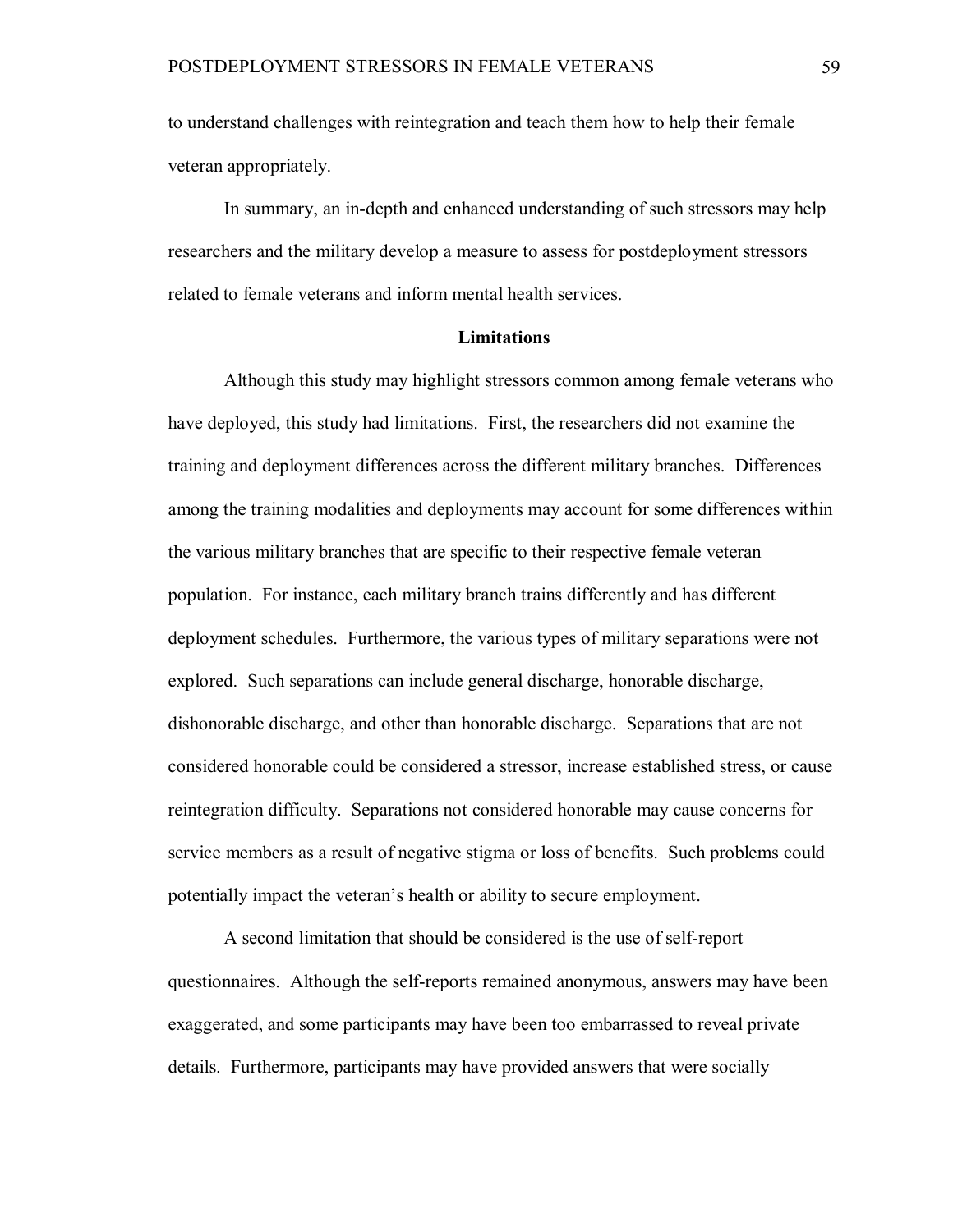desirable, whereas some participants may simply have not remembered details of their deployments. Although this current study may increase the generalization of data, preset responses may have limited participants' abilities to unrestrictedly articulate their experiences to reflect their experiences. Furthermore, self-reports and surveys did not grant analysis of the various branches by direct interviews, possibly resulting in altered interpretations of stressors and the reintegration process.

A notable limitation of the survey was the number of participants. For a power of analysis, this study required a minimum of 107 participants; however, only 69 were recruited. The smaller number of female veterans who participated in the study may be contributed to the length of the survey. The survey consisted of more than 100 questions, thus possibly producing fatigue among participants. Furthermore, some female veterans may have opted not to take the survey because of the sacristy of veterans and their military service. Although female veterans are not deemed a protected population, many women who have served in the military are proud of their service and often want to protect their legacies. Subsequently, some female veterans may not want to tarnish their legacies by publicly conveying negative experiences.

Lastly, predeployment preparation was not examined. Assessment of predeployment preparation can provide additional details regarding factors that possibly influence postdeployment stressors, as well as determine how well the participants felt they were prepared for deployment. Likewise, this study did not explore events significant to predeployment or during deployment that could also influence postdeployment and reintegration. Such events are exposure to suicide, accidents, and sexual trauma.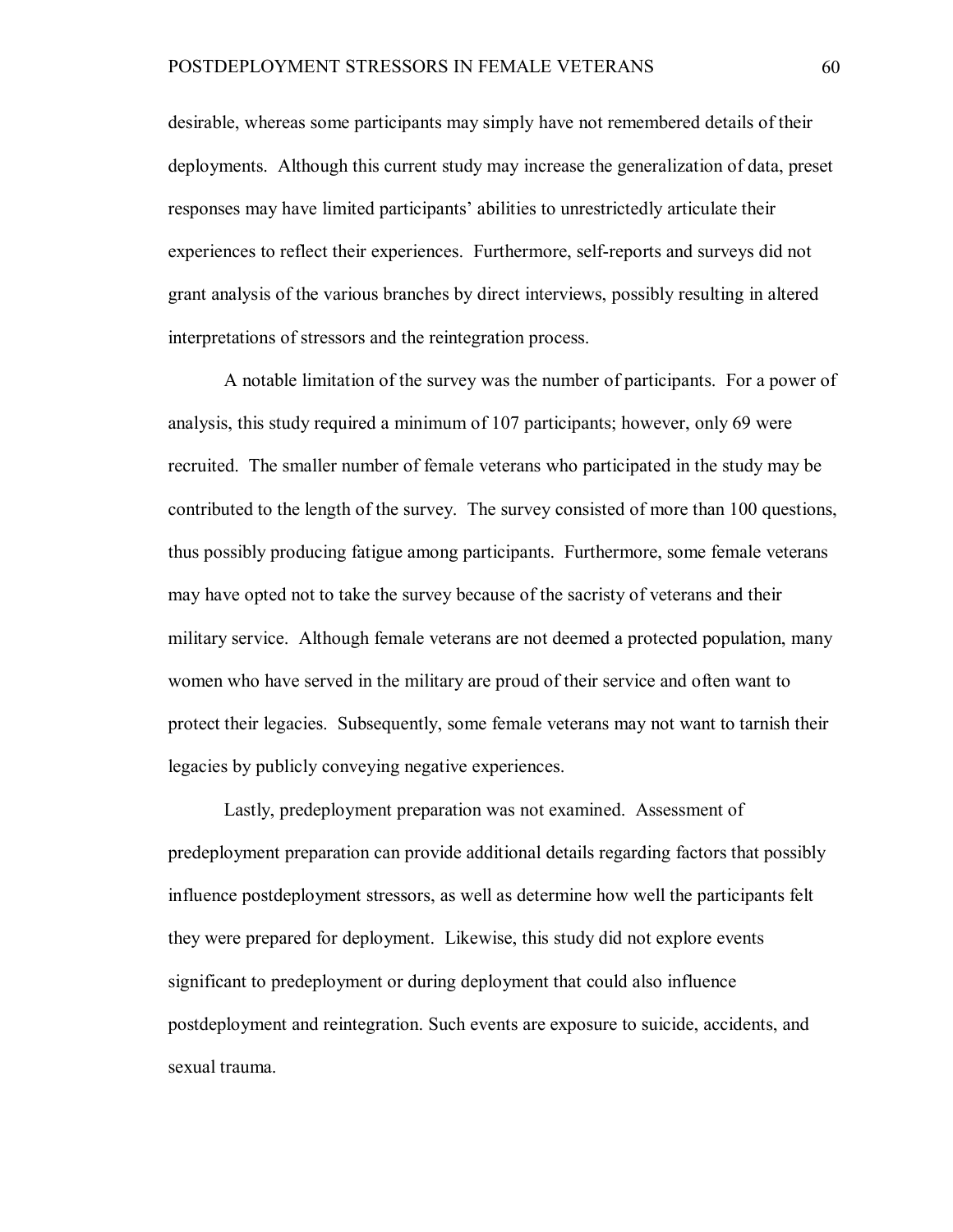### **Future Directions**

The results of this study should be expanded. Although the correlations were found to be significant, future research should seek to include a larger sample size of the female veteran population, ensuring all military branches have adequate representation. A larger pool of participants can improve the accuracy of the mean and increase reliability. Likewise, outliers can be easily identified, leading to a smaller chance of reporting misleading data. Therefore, recruitment of participants should be carefully considered and expanded beyond social media platforms.

Additionally, future studies should consider examining self-care practices and personality differences that may contribute to the reintegration process and the ability to cope with postdeployment stressors. Such factors as self-care and personality differences can speak to the level of care female veterans provide for themselves. Future research can seek to explore the self-care practices female veterans engage in to determine their effects on stress and reintegration. Likewise, personality differences can be examined to determine whether certain behaviors and practices associated with specific personalities are more prone to stress and reintegration difficulty.

Future research should also consider focusing on one military branch to examine branch-specific stressors and reintegration. Although the military is one entity, each military branch operates uniquely and is governed by its own regulations. Additionally, each branch functions differently during deployments. Therefore, stressors and reintegration may present differently for each female veteran based on the branch in which she served.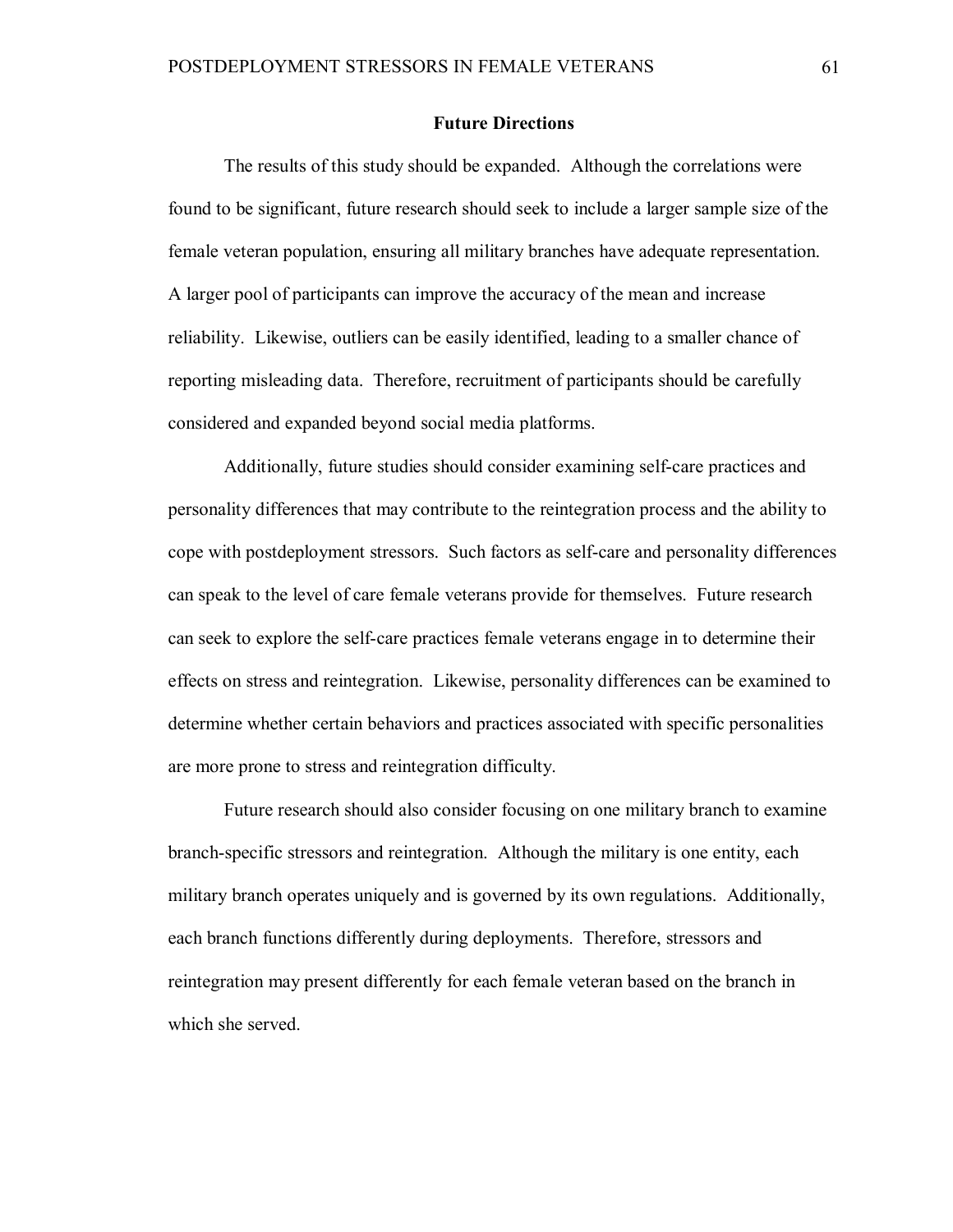Resilience is another factor that should be considered for future research. Future research should seek to examine resilience training female veterans receive while serving in the military. Knowledge of the effects of resilience training within the realm of military service can provide insight on perceived stress and difficulty with reintegration among resilient female veterans and those who struggle with the ability to adapt to civilian life. Likewise, research can highlight the differences in resilience training among the various military branches. Similarly to other areas of future research, understanding the framework of resilience related to female veterans can offer data on the quality of life, as well as assess problem solving, motivation to adapt and maintain flexibility, core beliefs, and ability to embrace change.

Lastly and most importantly, future research should include a focus on coping strategies with female veterans. Knowledge of stressors and barriers female veterans encounter during reintegration is important; however, a more important area may be to study coping strategies. Focus on coping techniques can help to facilitate an improved perception of stressors and reintegration, thereby improving quality of life.

With the future increase in the female veteran population, an understanding of factors that affect the reintegration process is becoming increasingly important. Reintegration is often considered a joyous time when families reconnect with service members who have been away for months (Marek et al., 2012). However, female veterans' experiences are often overshadowed by male veterans' experiences (Mattocks et al., 2012). This study was birthed from the need to shed light upon female veterans' experiences in hopes of forward movement for this population. Additionally, this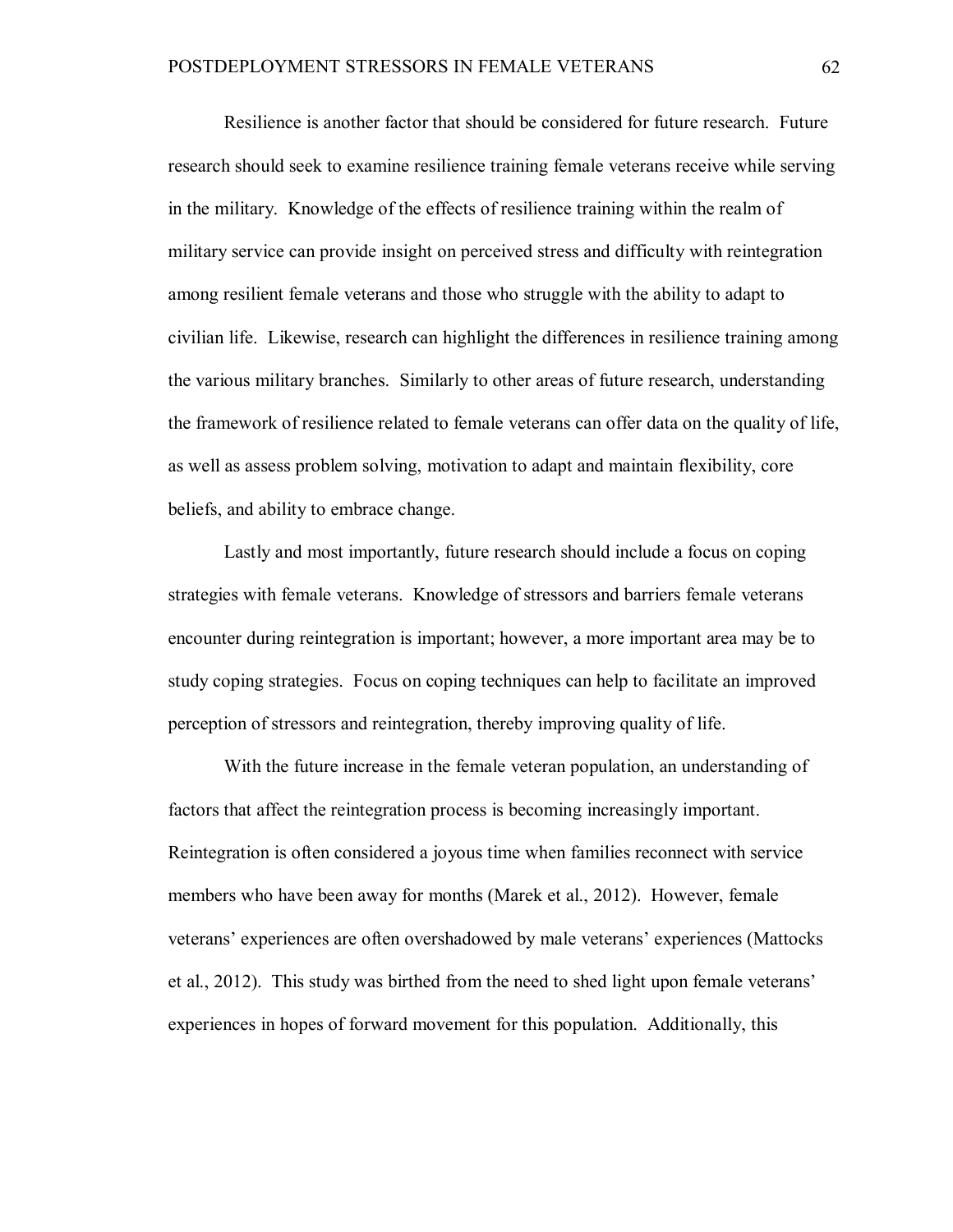research was conducted to add to the dearth of current literature on the female veteran population.

This study identified and examined factors associated with and predictive of postdeployment distress and stressors affecting reintegration of female veterans. Overall, the results demonstrated that negative life events increased perceived stress and reintegration difficulty for female veterans. Likewise, female veterans who received support and were exposed to positive family events experienced lower levels of stress and decreased reintegration difficulty. The findings suggest that female veterans may be more prone to higher levels of stress and increased difficulty with reintegration if exposed to related or unrelated postdeployment life events. To improve the quality of the reintegration process, gender-specific programs should be developed to aid in the process. Moreover, the military, mental health providers, family, friends, and the community should be educated on issues and concerns included in reintegration to ensure an adequate process. Female veterans have unapologetically served their country. Now is the time to give back to each of them.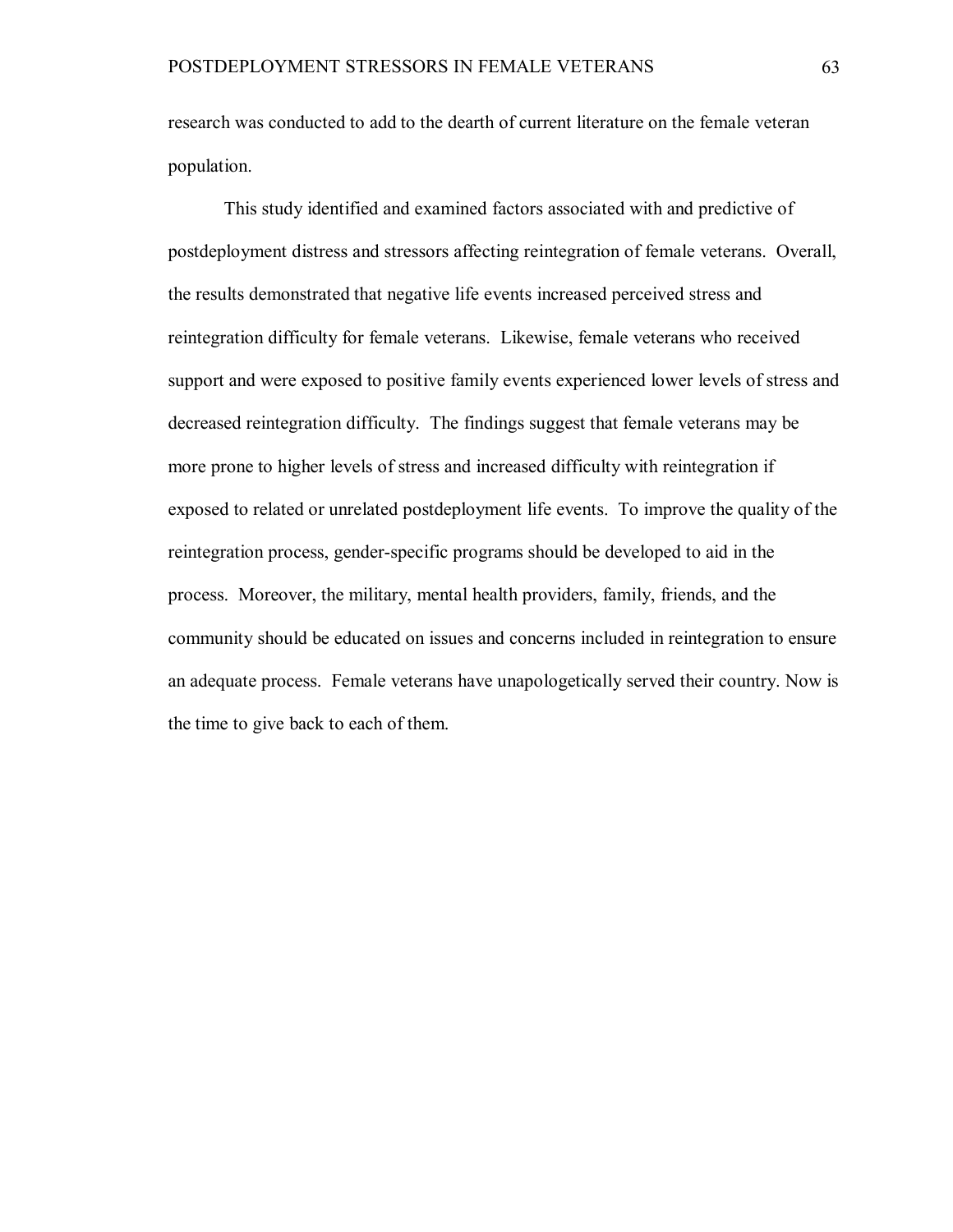## **REFERENCES**

American Psychiatric Association. (2013). *Diagnostic and statistical manual of mental disorders* (5th ed.).

Bandura, A. (1977). Self-efficacy: Toward a unifying theory of behavioral change. *Psychological Review, 84*(2), 191–215.

https://doi.org/10.1037/0033-295x.84.2.191

Bandura, A. (1982). Self-efficacy mechanism in human agency. *American Psychologist, 37*(2), 122–147. https://doi.org/10.1037/0003-066X.37.2.122

Bandura, A. (1995). *Self-efficacy in changing societies.*

https://doi.org/10.1017/CBO9780511527692

- Barth, S. K., Kimerling, R. E., Pavao, J., McCutcheon, S. J., Batten, S. V., Dursa, E., Peterson, M. R., & Schneiderman, A. I. (2016). Military sexual trauma among recent veterans: Correlates of sexual assault and sexual harassment. *American Journal of Preventive Medicine*, *50*(1), 77–86. https://doi.org/10.1016/j.amepre.2015.06.012
- Beder, J., Coe, R., & Sommer, D. (2011). Women and men who have served in Afghanistan/Iraq: Coming home. *Social Work in Health Care*, *50*(7), 515-526. https://doi.org/10.1080/00981389.2011.554279
- Burkhart, L., & Hogan, N. (2014). Being a female veteran: A grounded theory of coping with transitions. *Social Work in Mental Health, 13*(2), 108-127. https://doi.org/10.1080/15332985.2013.870102

Chapman, S. L. C., & Wu, L.-T. (2014). Suicide and substance use among female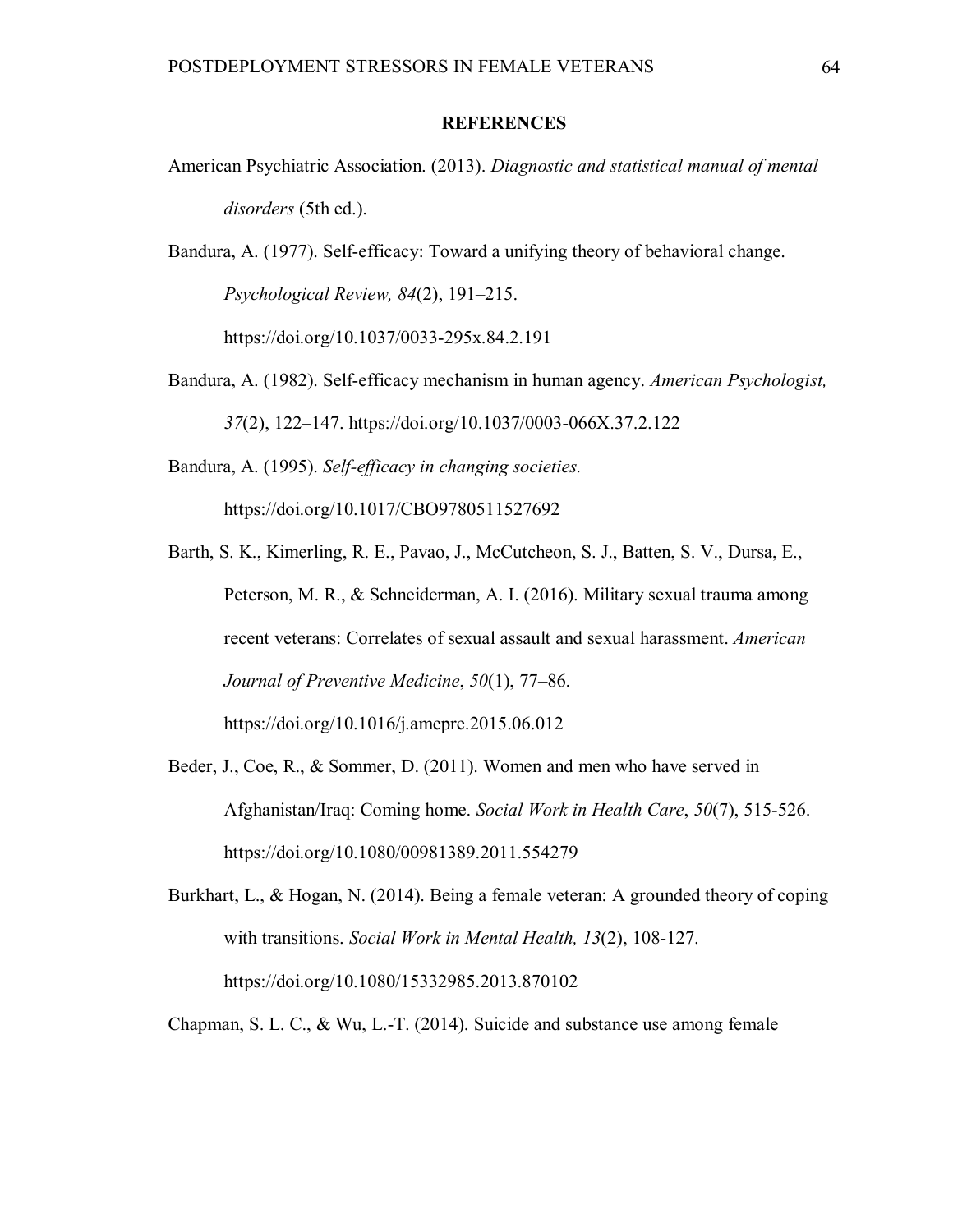veterans: A need for research. *Drug and Alcohol* Dependence, 136, 1–10. https://doi.org/10.1016/j.drugalcdep.2013.11.009

Clever, M., & Segal, D. (2013). The demographics of military children and families. *The Future of Children, 23*(2), 13-39. https://doi.org/10.1353/foc.2013.0018

Cohen, S., Kamarck, T., & Mermelstein, R. (1983). A global measure of perceived stress. *Journal of Health and Social Behavior, 24*(4), 385-396. https://doi.org/10.2307/2136404

- Davis, T. M., & Wood, P. S. (1999). Substance abuse and sexual trauma in a female veteran population. *Journal of Substance Abuse and Treatment, 16*(2), 123–127. https://doi.org/10.1016/S0740-5472(98)00014-2
- Demers, A. (2011). When veterans return: The role of community in reintegration. *Journal of Loss & Trauma*, *16*(2), 160-179.

https://doi.org/10.1080/15325024.2010.519281

- Demers, A. L. (2013). From death to life: Female veterans, identity negotiation, and reintegration into society. *Journal of Humanistic Psychology*, *53*(4), 489-515. https://doi.org/10.1177/0022167812472395
- Disabled American Veterans. (2014). *Women veterans: The long journey home.* https://www.dav.org/wp-content/uploads/women-veterans-study.pdf
- Elnitsky, C. A., Fisher, M. P., & Blevins, C. L. (2017). Military service member and veteran reintegration: A conceptual analysis, unified definition, and key domains. *Frontiers in Psychology, 8*. https://doi.org/10.3389/fpsyg.2017.00369

Fargo, J., Metraux, S., Byrne, T., Munley, E., Montgomery, A. E., Jones, H., Sheldon, G.,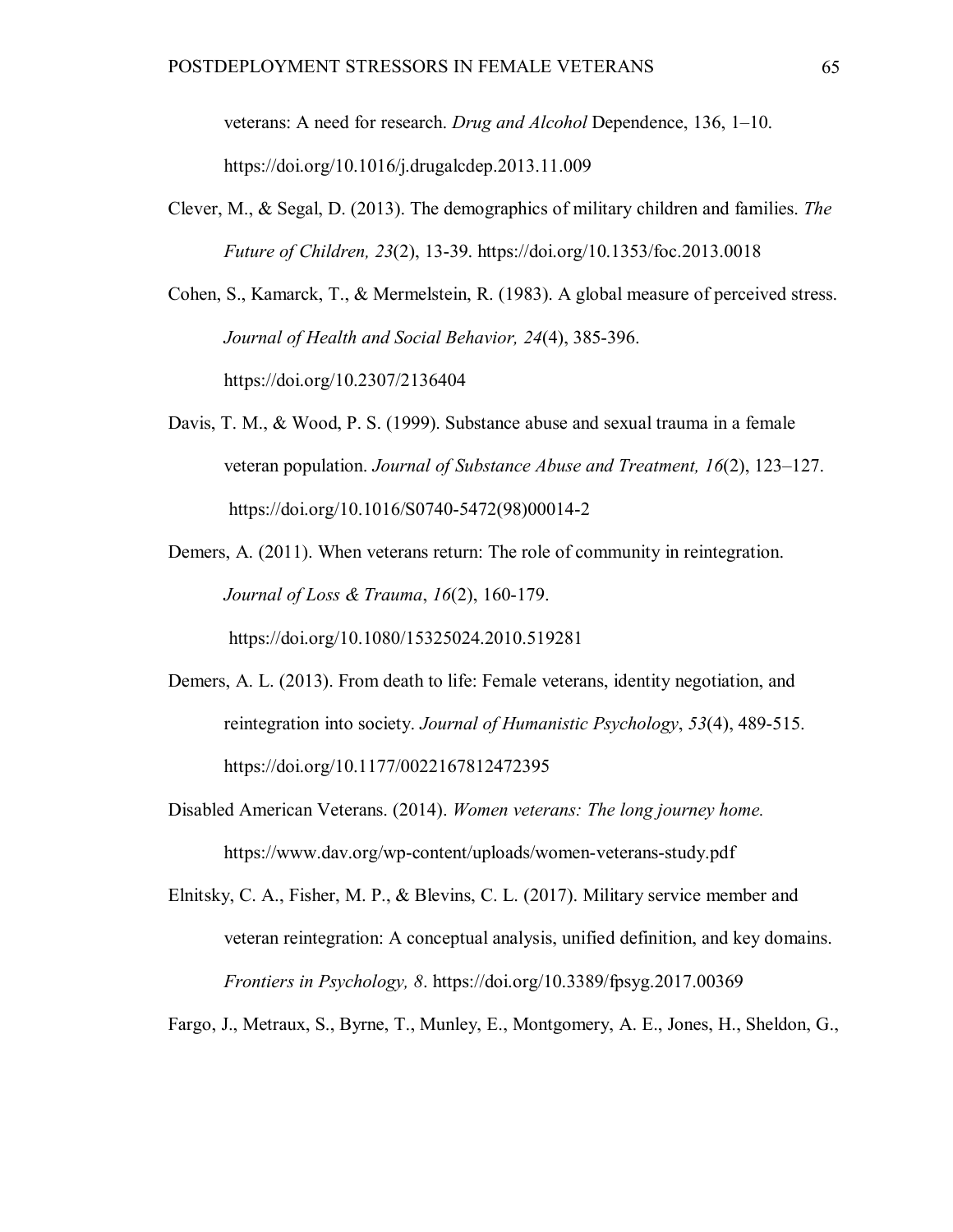Kane, V., & Culhane, D. (2012). Prevalence and risk of homelessness among US veterans. *Preventing Chronic Disease*, *9*, E45. https://doi.org/10.5888/pcd9.110112

- Field, A. (2009). *Discovering statistics using SPSS* (3rd ed.). SAGE Publications.
- Gamache, G., Rosenheck, R., & Tessler, R. (2003). Overrepresentation of women veterans among homeless women. *American Journal of Public Health*, *93*(7), 1132-1136. https://doi.org/10.2105/AJPH.93.7.1132
- Goldstein, L. A., Dinh, J., Donalson, R., Hebenstreit, C. L., & Maguen, S. (2017). Impact of military trauma exposures on posttraumatic stress and depression in female veterans. *Psychiatry Research*, *249*, 281-285. https://doi.org/10.1016/j.psychres.2017.01.009
- Grossbard, J. R., Lehavot, K., Hoerster, K. D., Jakupcak, M., Seal, K. H., & Simpson, T. L. (2013). Relationships among veteran status, gender, and key health indicators in a national young adult sample. *Psychiatric Services, 64*(6), 547-553. https://doi.org/10.1176/appi.ps.003002012
- Halvorson, A. (2010). *Understanding the military: The institution, the culture, and the people.* U.S. Department of Health and Human Services, Substance Abuse and Mental Health Services Administration.

https://www.samhsa.gov/sites/default/files/military\_white\_paper\_final.pdf

Hamilton, A. B., Poza, I., & Washington, D. L. (2011). "Homelessness and trauma go hand-in Hand": Pathways to homelessness among women veterans. *Women's Health Issues, 21*(4), 203-209. https://doi.org/10.1016/j.whi.2011.04.005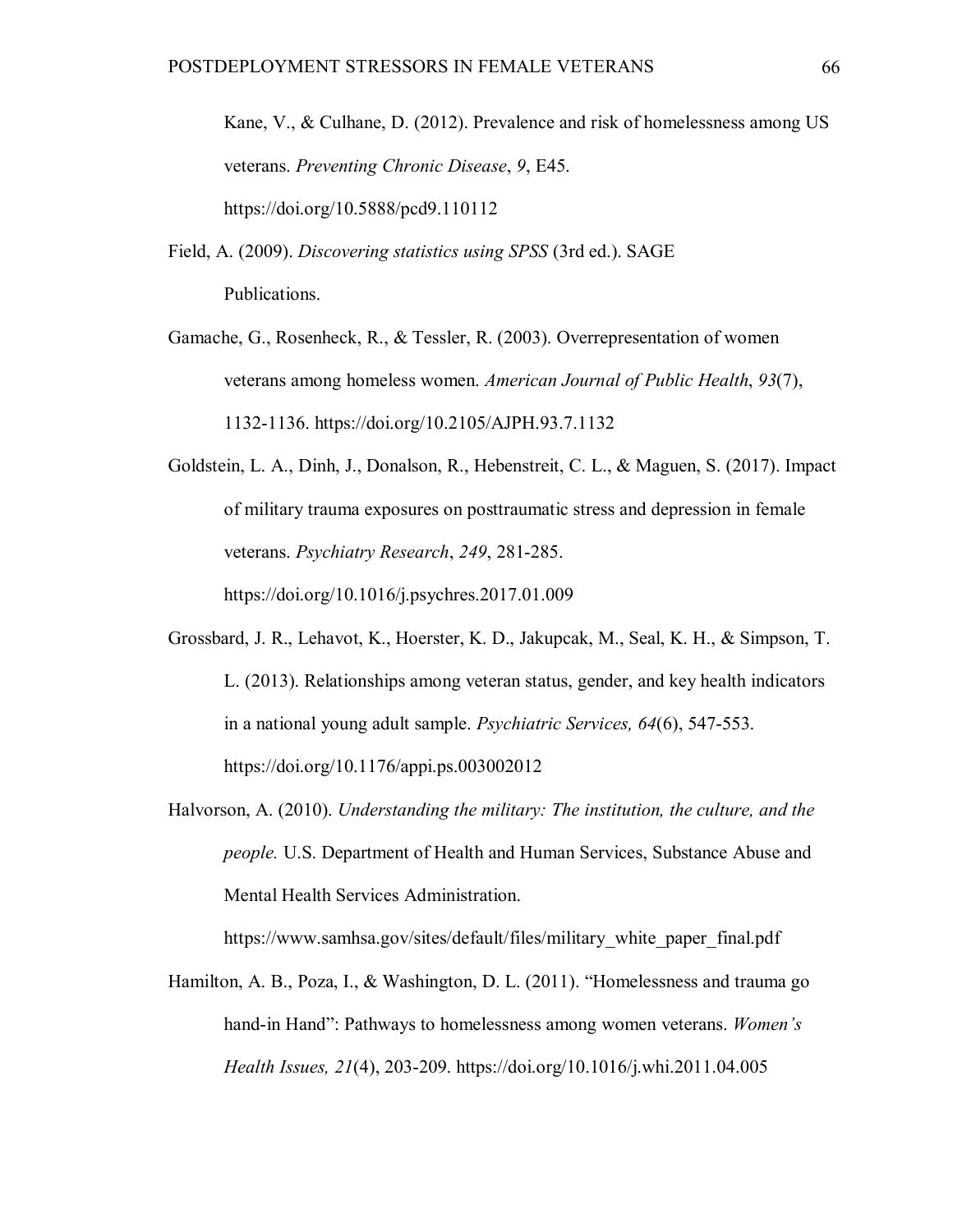Hankin, C., Skinner, K., Sullivan, L., Miller, D., Frayne, S., & Tripp, T. (1999).

Prevalence of depressive and alcohol abuse symptoms among women VA outpatients who report experiencing sexual assault while in the military. *Journal of Traumatic Stress, 12*(4), 601–612. https://doi.org/10.1023/A:1024760900213

Harris, R. J., McDonald, D. P., & Sparks, C. S. (2018). Sexual harassment in the military. *Armed Forces & Society*, *44*(1), 25–43. https://doi.org/10.1177/0095327X16687069

Haskell, S. G., Gordon, K. S., Mattocks, K., Duggal, M., Erdos, J., Justice, A., & Brandt, C. A. (2010). Gender differences in rates of depression, PTSD, pain, obesity, and military sexual trauma among Connecticut war veterans of Iraq and Afghanistan. *Journal of Women's Health, 19*(2), 267-271.

https://doi.org/10.1089/jwh.2008.1262

Highlights in the history of military women. (n.d.).

http://beta.womensmemorial.org/content/resources/highlights.pdf

Koblinsky, S. A., Schroeder, A. L., & Leslie, L. A. (2017). Give us respect, support and understanding: Women veterans of Iraq and Afghanistan recommend strategies for improving their mental health care. *Social Work in Mental Health, 15*(2), 121- 142. https://doi.org/10.1080/15332985.2016.1186134

LeardMann, C. A., Pietrucha, A., Magruder, K. M., Smith, B., Murdoch, M., Jacobson, I. G., Ryan, M. A. K., Gackstetter, G., & Smith, T. C. (2013). Combat deployment is associated with sexual harassment or sexual assault in a large, female military cohort. *Women's Health Issues*, *23*(4), 215-223. https://doi.org/10.1016/j.whi.2013.05.002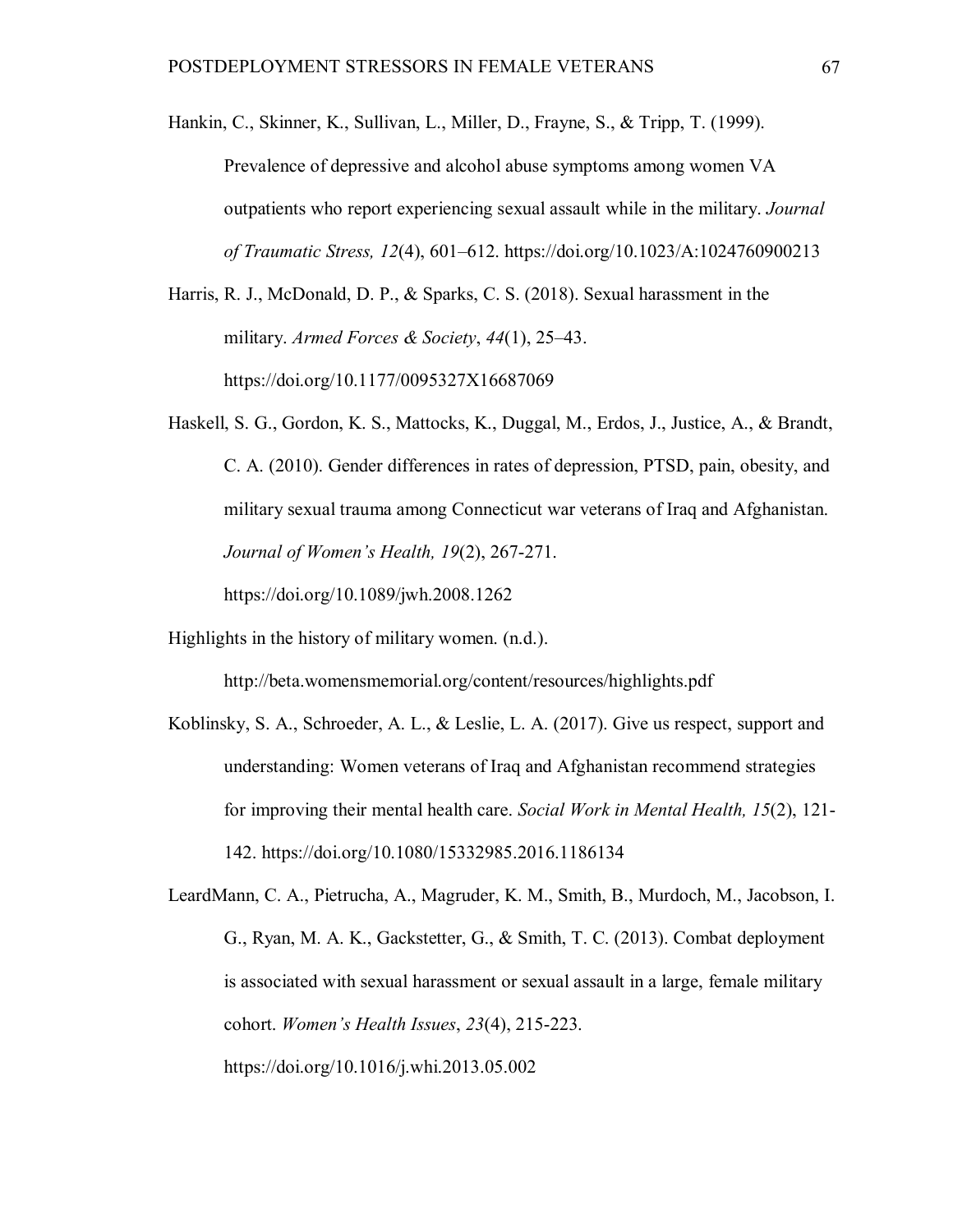- Leslie, L. A., & Koblinsky, S. A. (2017). Returning to civilian life: Family reintegration challenges and resilience of women veterans of the Iraq and Afghanistan wars. *Journal of Family Social Work, 20*(2), 106-123. https://doi.org/10.1080/10522158.2017.1279577
- Lietz, C. A., Stromwall, L. K., & Carlson, B. E. (2013). Women service members and family reintegration. *Families in Society: The Journal of Contemporary Social Services, 94*(3), 186-193. https://doi.org/10.1606/1044-3894.4314
- Magley, V. J., Waldo, C. R., Drasgow, F., & Fitzgerald, L. F. (1999). The impact of sexual harassment on military personnel: Is it the same for men and women? *Military Psychology, 11*(3), 283-302. https://doi.org/10.1207/s15327876mp1103\_5
- Maguen, S., Cohen, B., Ren, L., Bosch, J., Kimerling, R., & Seal, K. (2012). Gender differences in military sexual trauma and mental health diagnoses among Iraq and Afghanistan veterans with posttraumatic stress disorder. *Women's Health Issues, 22*(1), 61-66. https://doi.org/10.1016/j.whi.2011.07.010
- Maiocco, G., & Smith, M. J. (2016). The experience of women veterans coming back from war. *Archives of Psychiatric Nursing*, *30*(3), 393-399. https://doi.org/10.1016/j.apnu.2016.01.008

Mankowski, M., Haskell, S. G., Brandt, C., & Mattocks, K. M. (2015). Social support throughout the deployment cycle for women veterans returning from Iraq and Afghanistan. *Social Work in Health Care, 54*(4), 287-306. https://doi.org/10.1080/00981389.2014.990130

Mankowski, M., Tower, L. E., Brandt, C. A., & Mattocks, K. (2015). Why women join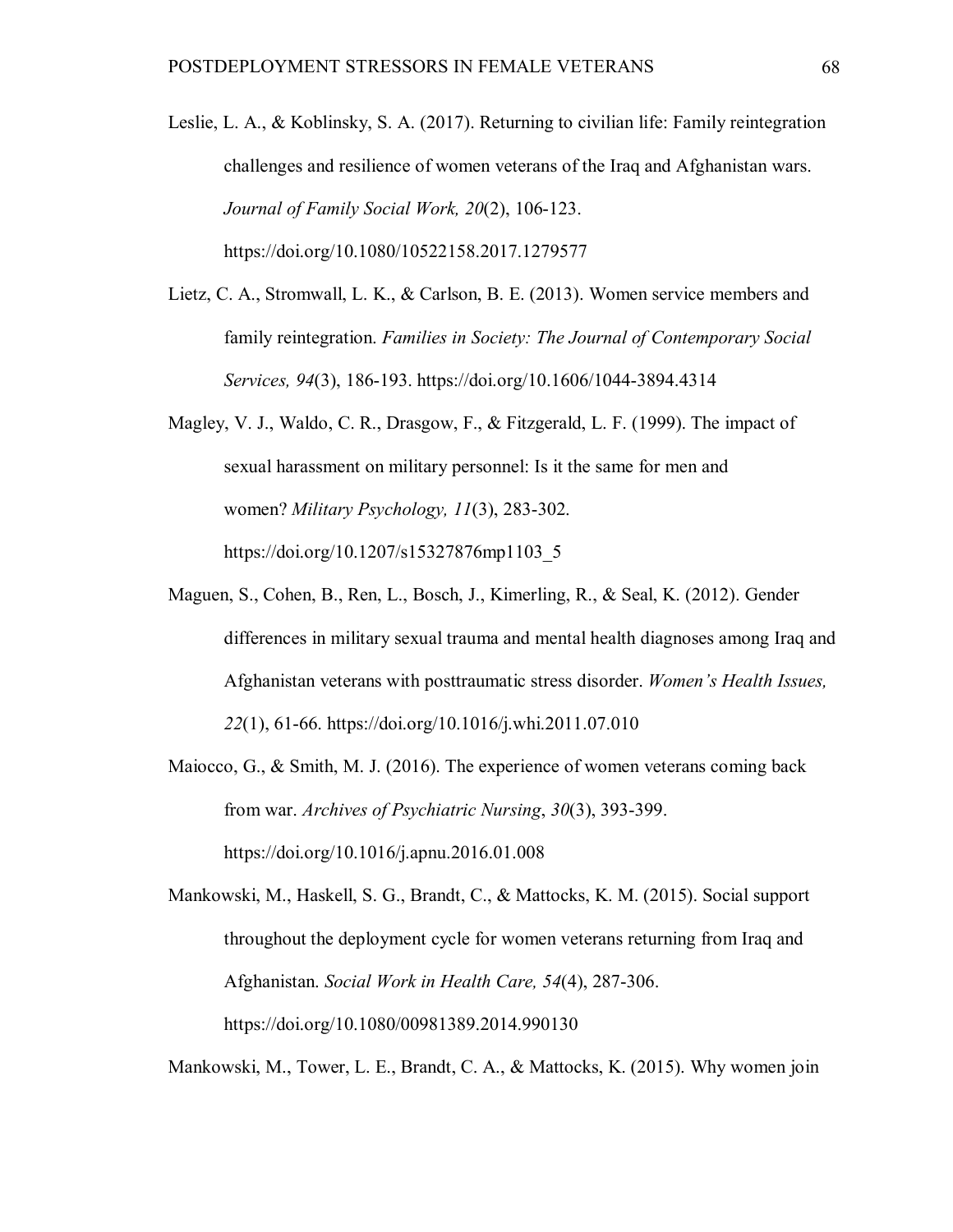the military: Enlistment decisions and postdeployment experiences of service members and veterans. *Social Work, 60*(4), 315-323. https://doi.org/10.1093/sw/swv035

Marek, L., Hollingsworth, W. G., D'Aniello, C., O'Rourke, K., Brock, D-J. P., Moore, L., Butler, J. L., VI, Zhang, J., Wiles, B. (2012). *Returning home: What we know about the reintegration of deployed service members into their families and communities*.

https://www.researchgate.net/profile/Donna\_Brock/publication/259485983\_Retur ning Home What we know about the reintegration of deployed service me mbers into their families and communities/links/561ff4bf08ae70315b5525f3.p df

- Mattocks, K. M., Haskell, S. G., Krebs, E. E., Justice, A. C., Yano, E. M., & Brandt, C. (2012). Women at war: Understanding how women veterans cope with combat and military sexual trauma. *Social Science & Medicine*, *74*(4), 537–545. https://doi.org/10.1016/j.socscimed.2011.10.039
- Murdoch, M., Bradley, A., Mather, S. H., Klein, R. E., Turner, C. L., & Yano, E. M. (2006). Women and war: What physicians should know. *Journal of General Internal Medicine*, *21*(S3), S5–S10.

https://doi.org/10.1111/j.1525-1497.2006.00368.x

Murdoch, M., Pryor, J. B., Polusny, M. A., & Gackstetter, G. D. (2007). Functioning and psychiatric symptoms among military men and women exposed to sexual stressors. *Military Medicine, 172*(7), 718–725. https://doi.org/10.7205/MILMED.172.7.718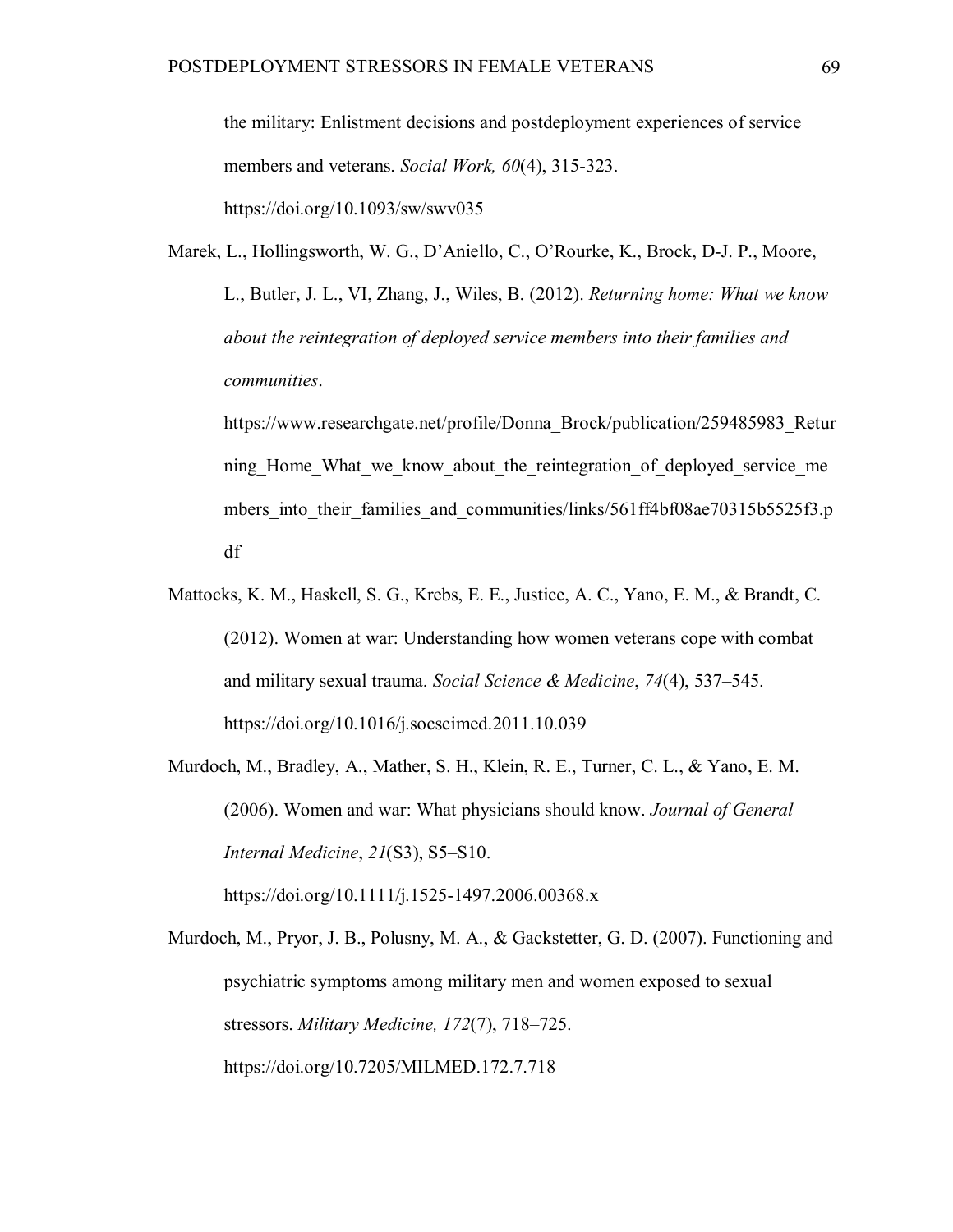National Center for Veterans Analysis and Statistics/Department of Veterans Affairs.

(2017). *Women veterans report: The past, present and future of women veterans.*

Phillips, A. C. (2013). Perceived stress. In: M. D. Gellman & J. R. Turner (Eds.), *Encyclopedia of behavioral medicine* (p. 94). Springer. https://doi.org/10.1007/978-1-4419-1005-9\_479

Resnick, E. M., Mallampalli, M., & Carter, C. L. (2012). Current challenges in female veterans' health. *Journal of Women's Health*, *21*(9), 895–900. https://doi.org/10.1089/jwh.2012.3644

- Rivera, J. C., & Johnson, A. E. (2014). Female veterans of Operations Enduring and Iraqi Freedom: Status and future directions. *Military Medicine*, *179*(2), 133-136. https://doi.org/10.7205/MILMED-D-13-00425
- Sayer, N. A., Frazier, P., Orazem, R. J., Murdoch, M., Gravely, A., Carlson, K. F., Hintz, S., Noorbaloochi, S. (2011). Military to Civilian Questionnaire: A measure of postdeployment community reintegration difficulty among veterans using Department of Veterans Affairs medical care. *Journal of Traumatic Stress, 24*(6), 660-670. https://doi.org/10.1002/jts.20706
- Simpson, T. L., Rillamas-Sun, E., Lehavot, K., Timko, C., Rubin, A., Cucciare, M. A., Williams, E. C., Padula, C. B., Hunt, J. R., & Hoggatt, K. J. (2016). Alcohol consumption levels and all-cause mortality among women veterans and nonveterans enrolled in the women's health initiative. *The Gerontologist, 56*(S1), S138–S149. https://doi.org/10.1093/geront/gnv667

Smith, B. N., Shipherd, J. C., Schuster, J. L., Vogt, D. S., King, L. A., & King, D. W.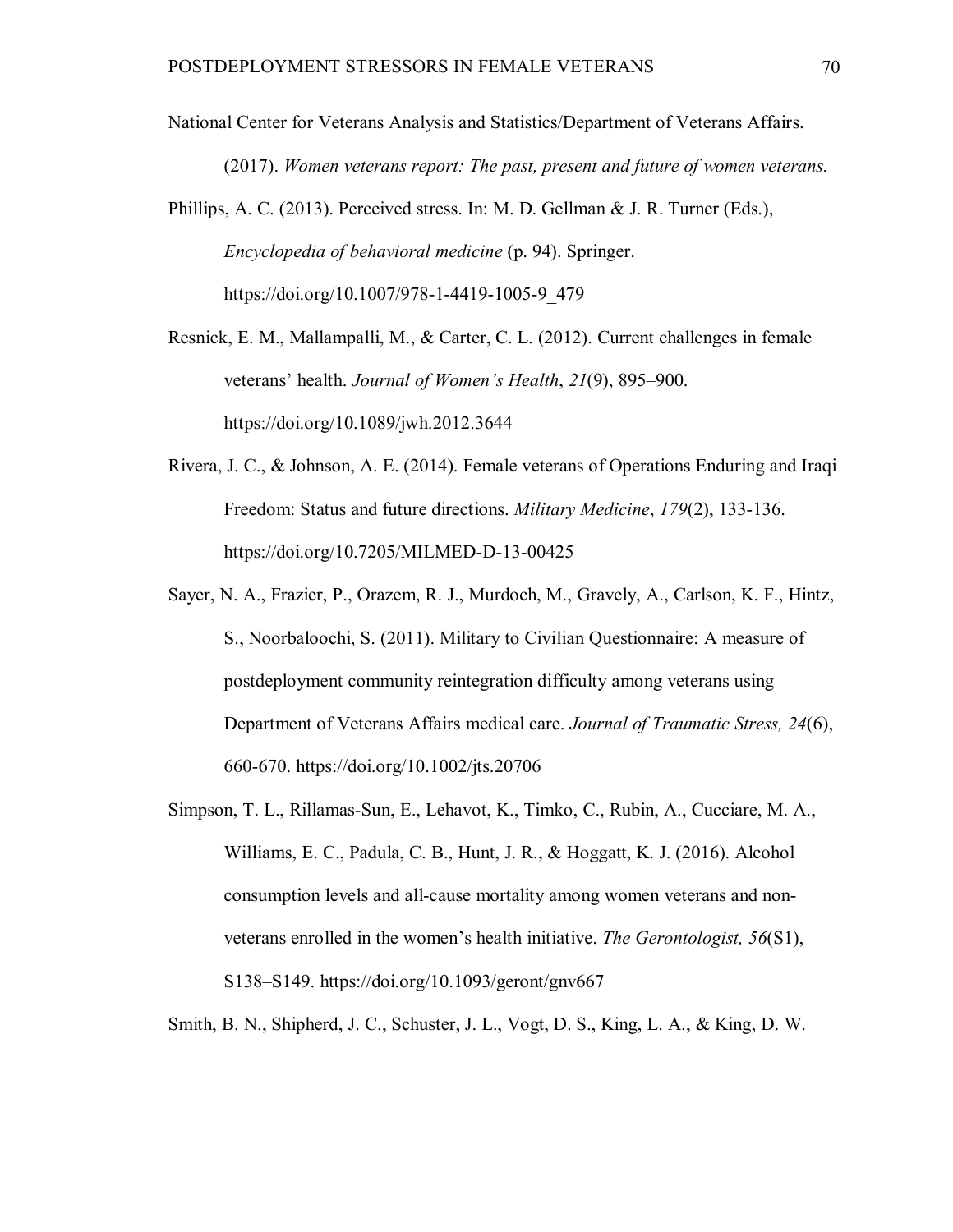(2011). Posttraumatic stress symptomatology as a mediator of the association between military sexual trauma and post-deployment physical health in women. *Journal of Trauma & Dissociation, 12*(3), 275–289.

https://doi.org/10.1080/15299732.2011.551508

- Street, A. E., Vogt, D., & Dutra, L. (2009). A new generation of women veterans: Stressors faced by women deployed to Iraq and Afghanistan. *Clinical Psychology Review*, *29*(8), 685-694. https://doi.org/10.1016/j.cpr.2009.08.007
- Strong, J. D., Crowe, B. M., & Lawson, S. (2018). Female veterans: Navigating two identities. *Clinical Social Work Journal*, *46*(2), 92-99. https://doi.org/10.1007/s10615-017-0636-3
- Suris, A., Lind, L., Kashner, T. M., & Borman, P. D. (2007). Mental health, quality of life, and health functioning in women veterans: Differential outcomes associated with military and civilian sexual assault. *Journal of Interpersonal Violence*, *22*(2), 179-197. https://doi.org/10.1177/0886260506295347
- U.S. Department of Veterans Affairs. (2017). *Facts about suicide among women veterans: August 2017*.

https://www.mentalhealth.va.gov/docs/VA-Women-Veterans-Fact-Sheet.pdf

U.S. Department of Veterans Affairs. (2017). *Yellow Ribbon Program.* https://www.va.gov/education/about-gi-bill-benefits/post-9-11/yellow-ribbonprogram/

Vogt, D., Bergeron, A., Salgado, D., Daley, J., Ouimette, P., & Wolfe, J. (2006). Barriers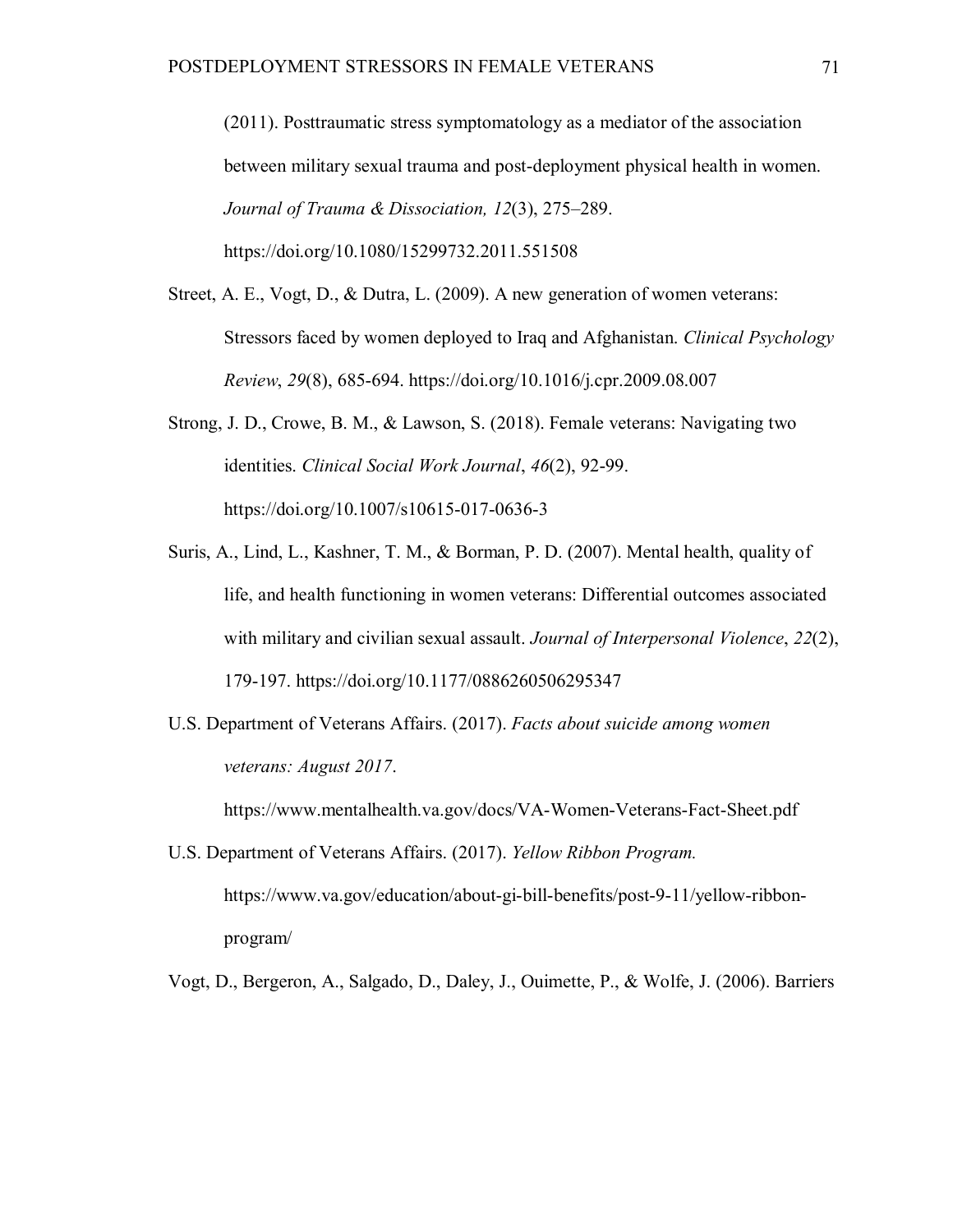to Veterans Health Administration care in a nationally representative sample of women veterans. *Journal of General Internal Medicine, 21*(S3), S19–S25. https://doi.org/10.1111/j.1525-1497.2006.00370.x

- Vogt, D., Smith, B. N., King, D. W., & King, L. A. (2012). *Manual for the Deployment Risk and Resilience Inventory-2 (DRRI-2): A collection of measures for studying deployment-related experiences of military veterans.* National Center for PTSD. https://www.ptsd.va.gov/professional/assessment/documents/drri2manual.pdf
- Vogt, D., Smith, B. N., King, L. A., King, D. W., Knight, J., & Vasterling, J. J. (2013). Deployment Risk and Resilience Inventory-2 (DRRI-2): An updated tool for assessing psychosocial risk and resilience factors among service members and veterans. *Journal of Traumatic Stress, 26*(6), 710-717.

https://doi.org/10.1002/jts.21868

- Vogt, D., Vaughn, R., Glickman, M. E., Schultz, M., Drainoni, M-L., Elwy, R., & Eisen, S. (2011). Gender differences in combat-related stressors and their association with postdeployment mental health in a nationally representative sample of US OEF/OIF veterans. *Journal of Abnormal Psychology*, *120*(4), 797-806. https://doi.org/10.1037/a0023452
- Yan, G. W., McAndrew, L., D'Andrea, E. A., Lange, G., Santos, S. L., Engel, C. C., & Quigley, K. S. (2013). Self-reported stressors of National Guard women veterans before and after deployment: The relevance of interpersonal relationships. *Journal of General Internal Medicine*, *28*(2), 549-555. https://doi.org/10.1007/s11606-012-2247-6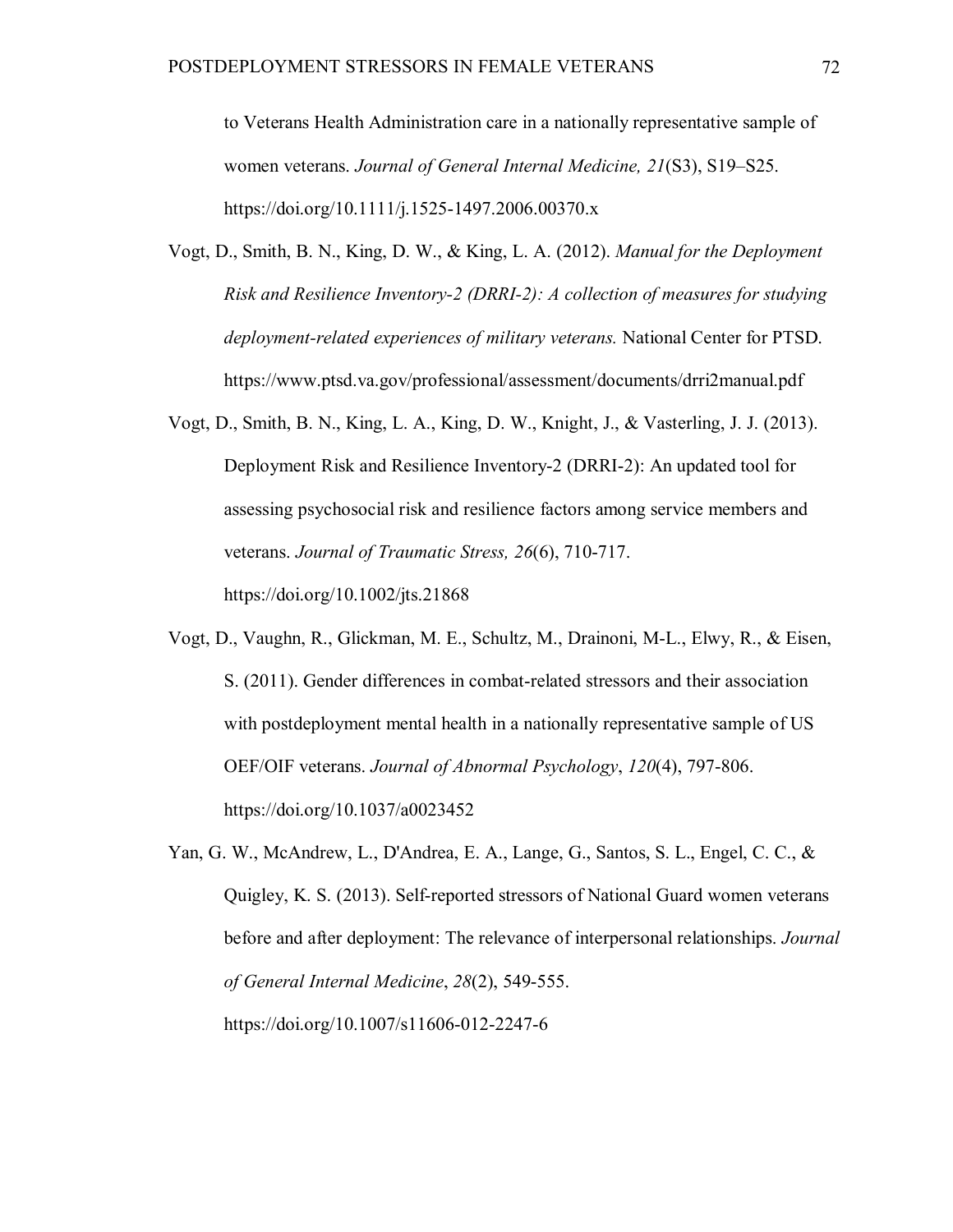## **APPENDICES**

## *Appendix A*

# **Demographic Questionnaire**

1. Gender

Male Female

- 2. Age
	- 18-19 20-29 30-39 40-49 50-59 60 and over
- 3. Race

Caucasian/White African American Hispanic Asian/Pacific Islander Other (please specify):

4. Ethnicity

Hispanic or Latino Yes or No

5. Relationship Status

Single Living together in committed relationship (not married) Married Separated Divorced (not remarried) Widowed (not remarried)

- 6. Total Number of Children
- 7. Number of people in household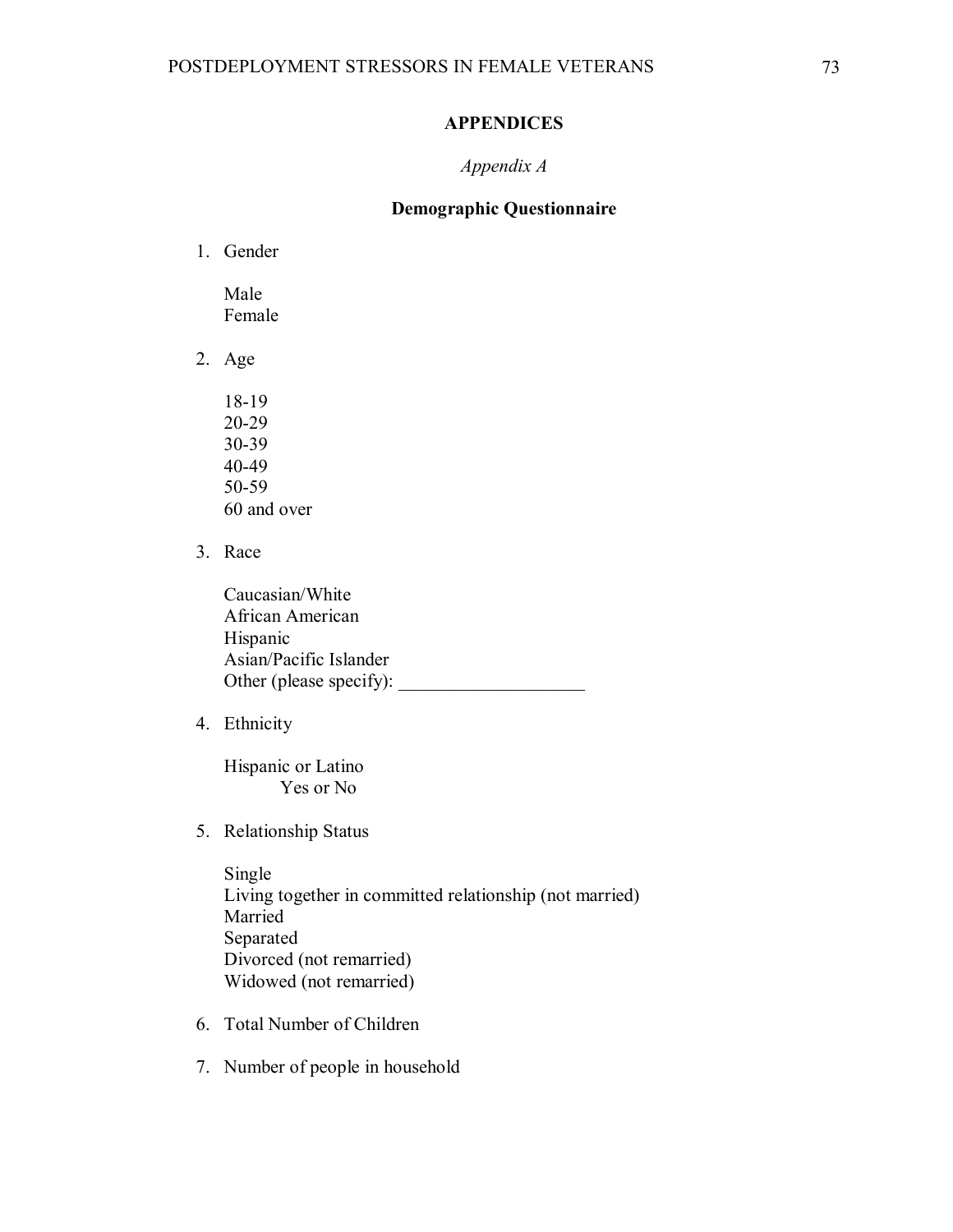8. Head of Household

Yes or No

- 9. Military Branch
	- Army Marine Corps Air Force Navy Coast Guard
- 10. Total Years of Service  $2 - 5$  years  $5 - 8$  years  $8 - 11$  years  $11 - 14$  years
	- 14 17 years  $17 - 20$  years Over 20 years
- 11. Number of Deployments
- 12. Combat Zones/operation(s) during deployment
- 13. Years of deployment(s)
- 14. Veteran

Yes or No

15. Type of Discharge

Honorable General Dishonorable Other Than Honorable Bad Conduct

16. Reason for Separation

Medical Separation Administrative Action End of Obligation Retirement Other \_\_\_\_\_\_\_\_\_\_\_\_\_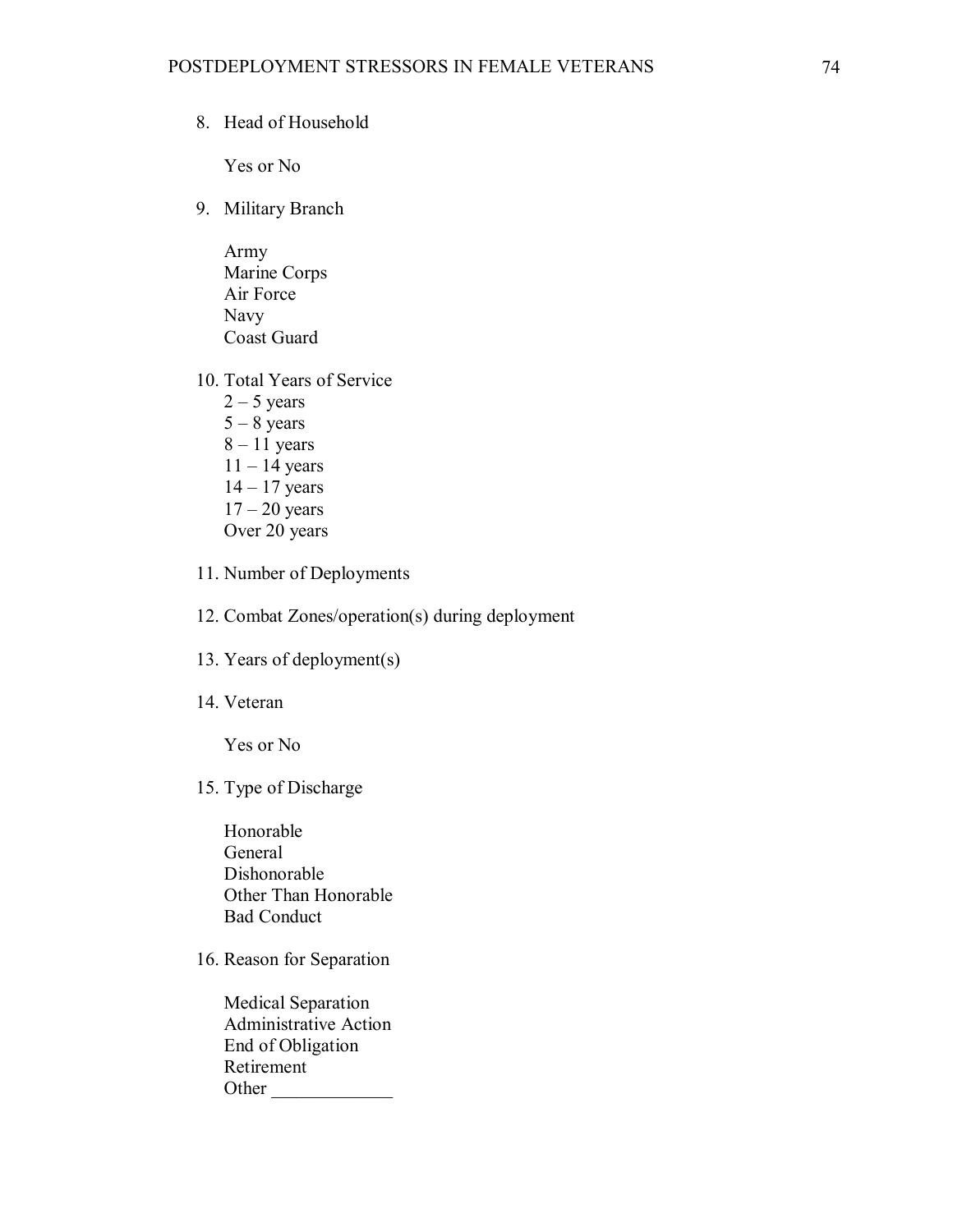- 17. Time since last served in the military
- 18. Number of years since last deployment
- 19. Highest military rank
- 20. Education Level

Less than a high school diploma High school diploma or equivalent Bachelor's degree (e.g., BA, BS, etc.) Master's degree (e.g., MA, MS, etc.) Doctorate (e.g., PhD, PsyD, etc.) Other (please specify):

21. Employment Status

Employed Unemployed Retired

22. Student Status

Student Not a student

23. My overall ability to readjust into civilian life has

Not been difficult Been a little difficult Been somewhat difficult Been a lot of difficult Been extremely difficult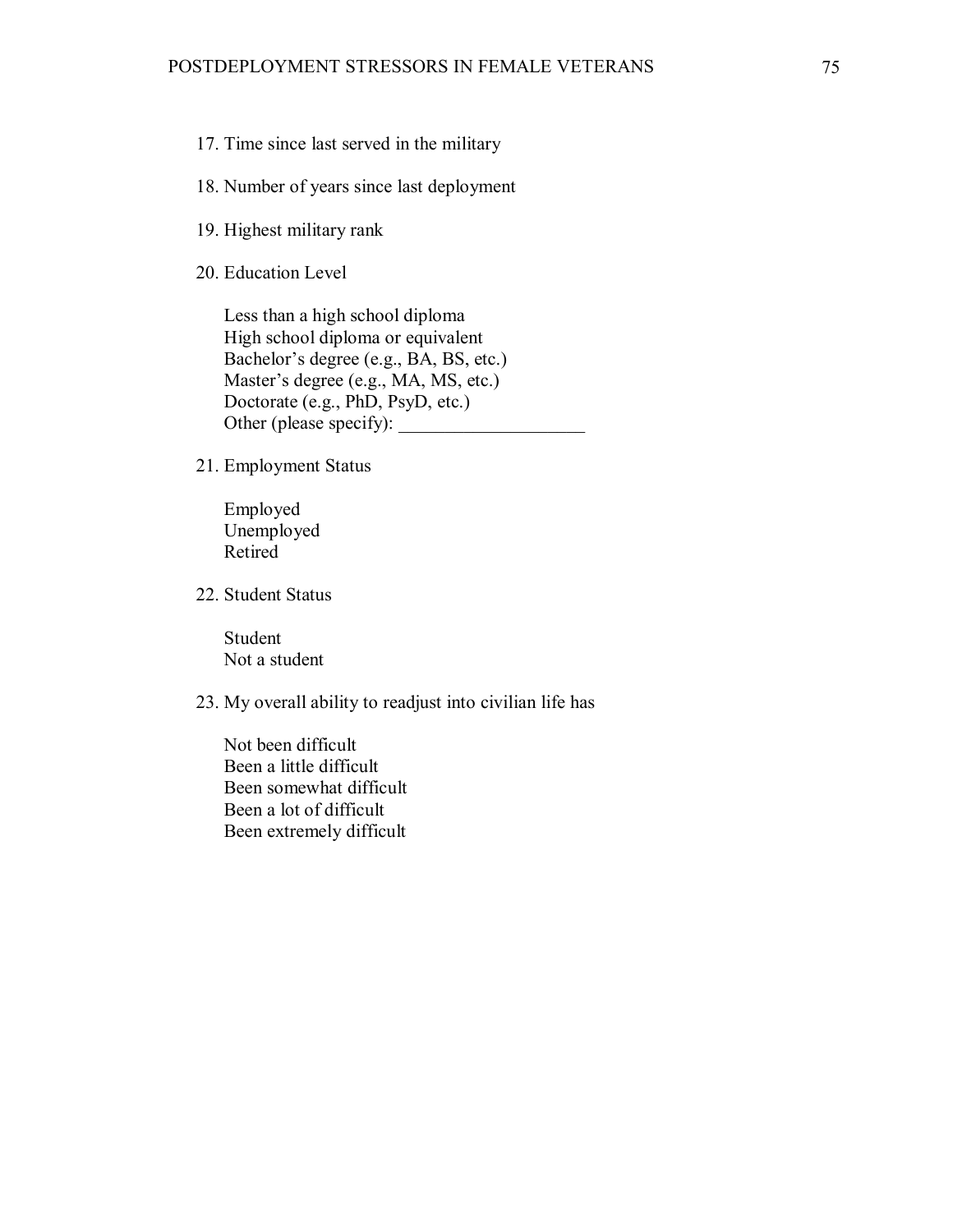### *Appendix B*

### **Solicitation Email**

### **January 8, 2020:**

We are currently in the process of seeking participants for a study to understand the military experiences and stress of female veterans both during and following deployment. If you choose to be a part of this study, you will be asked to complete questionnaires. Your participation will be completely voluntary and completely anonymous, meaning that the researchers will not be able to identify you. In addition, you may discontinue your participation at any time without consequence. Answering some questions may be associated with mild discomfort related to your military experience during or after deployment. If you are deemed eligible to participate and complete the survey in its entirety, you may choose to enter a secured raffle to possibly win one of four \$25 gift cards. This study is approved by the Institutional Review Board of Philadelphia College of Osteopathic Medicine (IRB# H19-060X). The responsible investigator is Shalonda Griffin who is under the direction of Robert A. DiTomasso, Ph.D., ABPP, Principal Investigator.

If you understand the nature and terms of participation in this project and agree to participate, please click the following link: https://is.gd/postdeployment\_stress

### **April 25, 2020:**

My name is Shalonda Griffin and I am a 4<sup>th</sup> year student at the Philadelphia College of Osteopathic Medicine. We are currently in the process of seeking female veterans for a study to understand the military experiences and stress during and following deployment. If you choose to be a part of this study, you will be asked to complete questionnaires. Your participation will be completely voluntary and completely anonymous, meaning that the researchers will not be able to identify you. In addition, you may discontinue your participation at any time without consequence. Answering some questions may be associated with mild discomfort related to your military experience during or after deployment. If you are deemed eligible to participate and complete the survey in its entirety, you may choose to enter a secured raffle to possibly win one of six \$50 gift cards. This study is approved by the Institutional Review Board of Philadelphia College of Osteopathic Medicine (IRB# H19-060X). The responsible investigator is Shalonda Griffin who is under the direction of Robert A. DiTomasso, Ph.D., ABPP, Principal Investigator.

If you understand the nature and terms of participation in this project and agree to participate, please click the following link: https://redcap.pcom.edu/surveys/?s=4WJE3FC7X8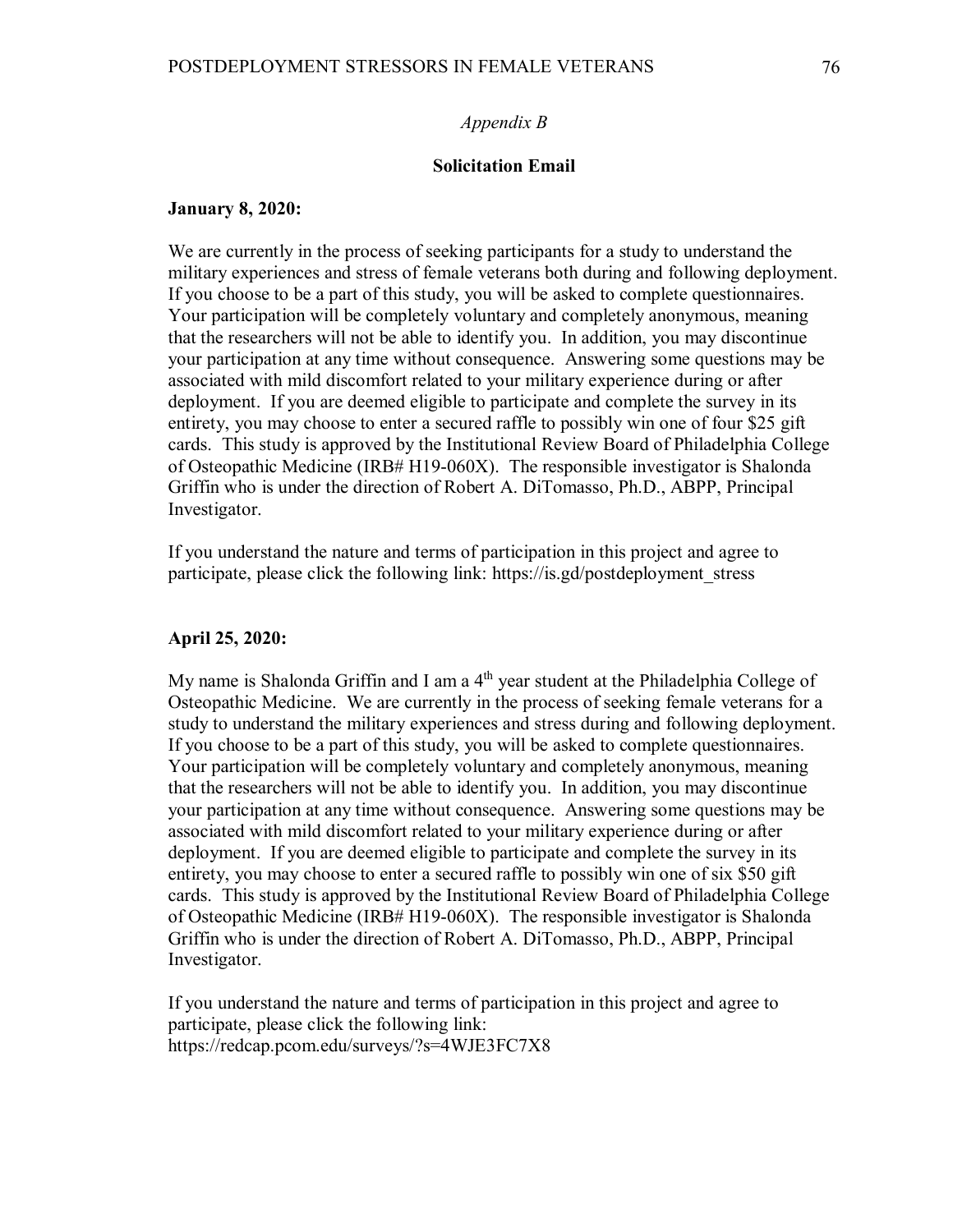## *Appendix C*

## **Resources List**

### **Mental Health**

National Suicide Prevention Lifeline

1-800-273-8255 https://suicidepreventionlifeline.org/help-yourself/veterans/

Veterans Crisis Line

Call: 1-800-273-8255 and Press 1 Text: 838255 https://www.veteranscrisisline.net

Woman Veteran

Call or Text: 1-855-829-6636 https://www.womenshealth.va.gov/WOMENSHEALTH/womenshealthservices/h ealthcare\_about.asp

https://www.womenshealth.va.gov/WOMENSHEALTH/ProgramOverview/wvcc. asp

SAMHSA's Service Members, Veterans, and their Families Technical Assistance Center

www.samhsa.gov/MilitaryFamilies

Defense Suicide Prevention Office

www.suicideoutreach.org

### **Female Specific**

Academy Women

www.academywomen.org

F7 Group - Empowering Female Veterans and Military Women

www.f7group.com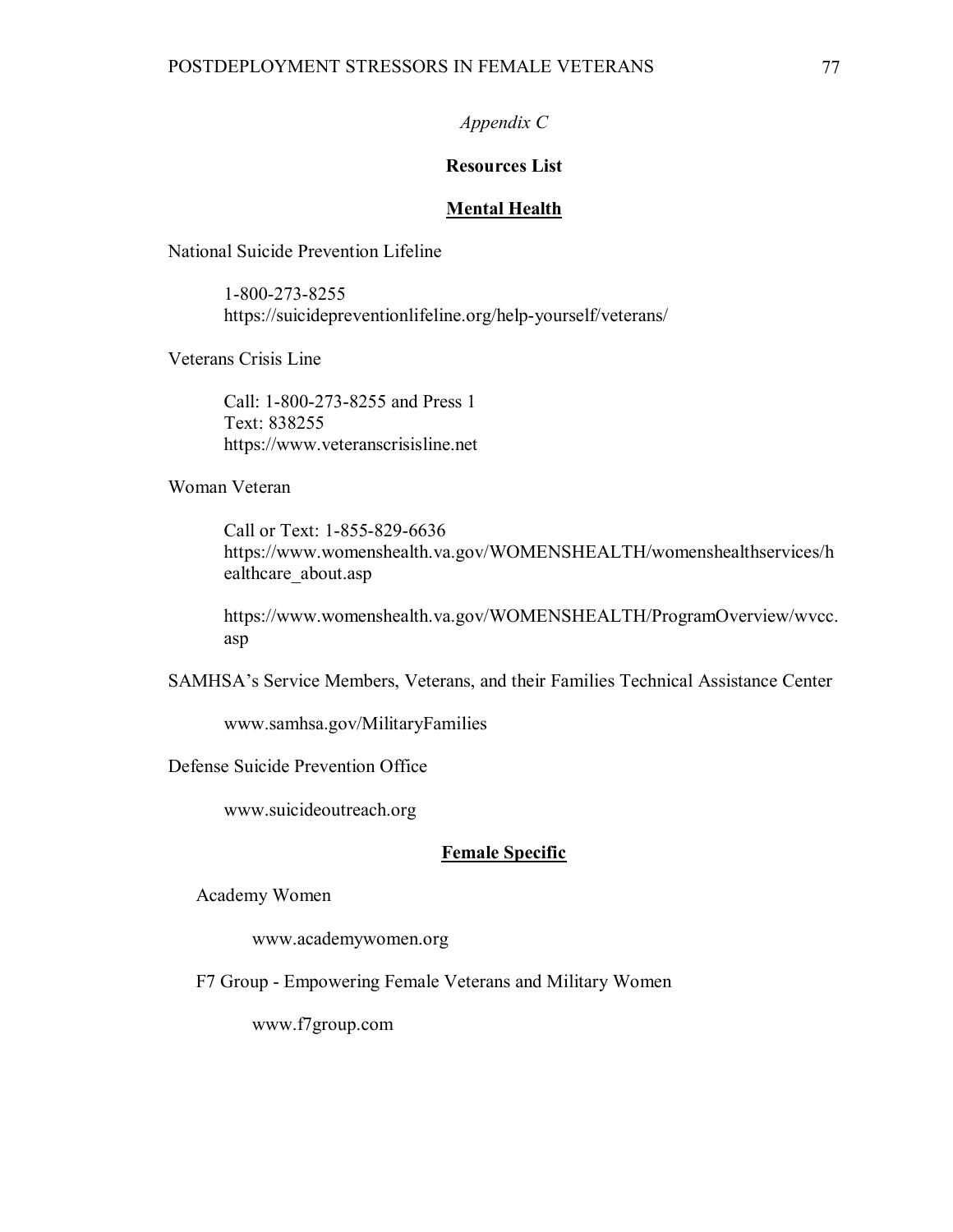Fatigues to Fabulous

https://www.facebook.com/Fatigues2Fabulous/

Grace after Fire

www.graceafterfire.org

Ms. Veteran America Pageant

www.msveteranamerica.com

Women's Trauma Recovery Program

https://www.paloalto.va.gov/services/wtrp.asp

Women Veterans Interactive

http://www.womenveteransinteractive.org/

Women Veterans Rock

www.womenvetsrock.org

American Women Veterans Foundation

www.americanwomenveterans.org

Department of Veterans Affairs - Center for Women Veterans

http://www.va.gov/WOMENVET/

#### **Employment**

FedsHireVets

https://www.fedshirevets.gov/

Career One Stop

https://www.careeronestop.org/Veterans/default.aspx

REBOOT Workshop

https://www.nvtsi.org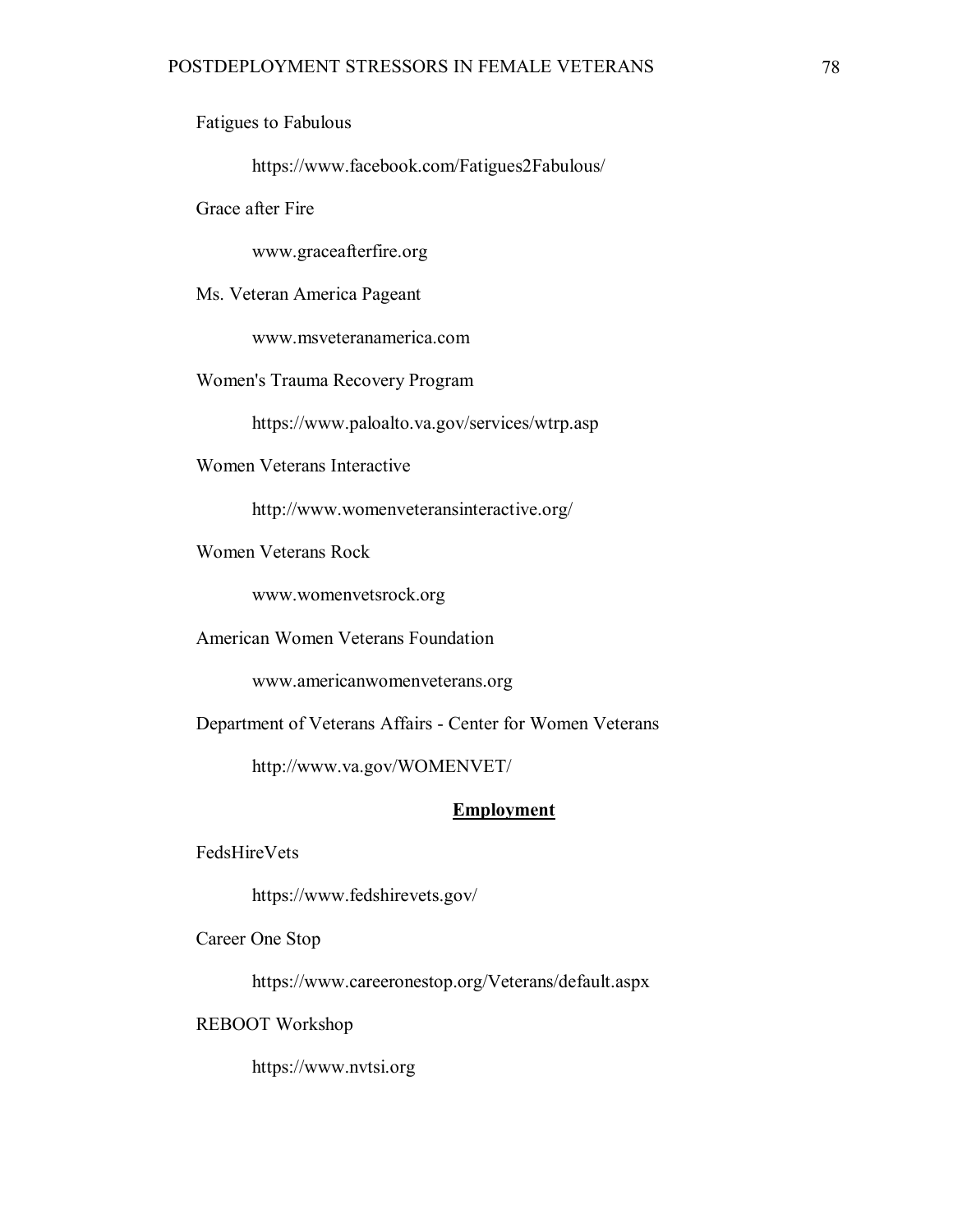Transition Assistance Program

https://www.dol.gov/agencies/vets/programs/tap

Boots to Business

https://ivmf.syracuse.edu/veteran-and-family-resources/starting-growing-abusiness/boots-to-business/

Hire Heroes USA

https://www.hireheroesusa.org/training/

DoD SkillBridge

https://dodskillbridge.usalearning.gov/program-overview.htm

## **Healthcare**

Vet Center

https://www.vetcenter.va.gov/

Give an Hour

https://giveanhour.org/resource-center/

Psychological Health Center of Excellence (PHCoE)

https://www.pdhealth.mil

Real Warriors

https://www.realwarriors.net/psych-health-programs

Warrior Care

https://warriorcare.dodlive.mil/about/

## **Housing**

Department of Veterans Affairs

https://www.va.gov/homeless/housing.asp